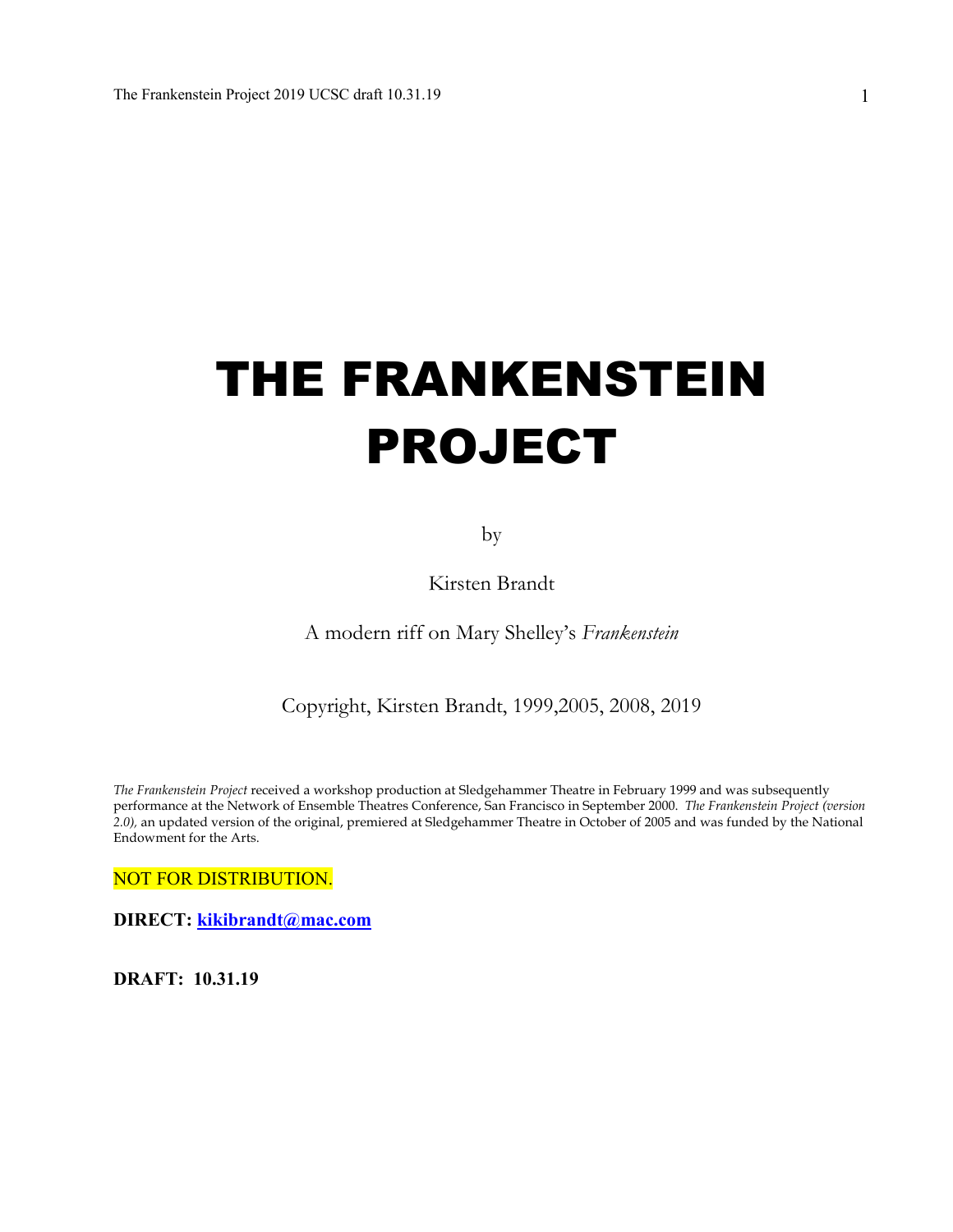#### **Suggested Casting: 4 women, 3 men**

Woman 1 plays MARY SHELLEY

Woman 2 plays MARY FRANKENSTEIN

Woman 3 plays MARY, THE CREATION

#### Woman 4 plays MOTHER OF MARY, JOAN, SISTER MARY BERNICE, DR. MARTINEZ, STUDENTS, DR. GAIL, STORMY MOUNTIAN, and DANCER

Man 1 plays VICTOR LAVENZA, THE BIO-TECH

Man 2 plays DR. BLANCHARD, HENRY CLERVAL, SMITH

Man 3 plays BRYCE, MINISTER, WILLIAM LAVENZA, STEEL CHAIN and PERCY SHELLEY.

Man 2 and Man 3 can shift roles if need be. A chorus of seven women can play women that make up the Creation.

The play runs 85-90 minutes with no intermission.

The scenes should run seamlessly into on another with no stops for transition.

#### **The time is the present. The place is San Diego.** *The author is open to location changes, as long as the University has a prominent (graduate level) bio-tech program.*

Mary Shelley exists in her time and now. Occasionally she is pregnant and occasionally she is not. Her text is taken from her letters, her journals, Milton's *Paradise Lost*, her introduction to the book *Frankenstein* and various Alchemical riddles.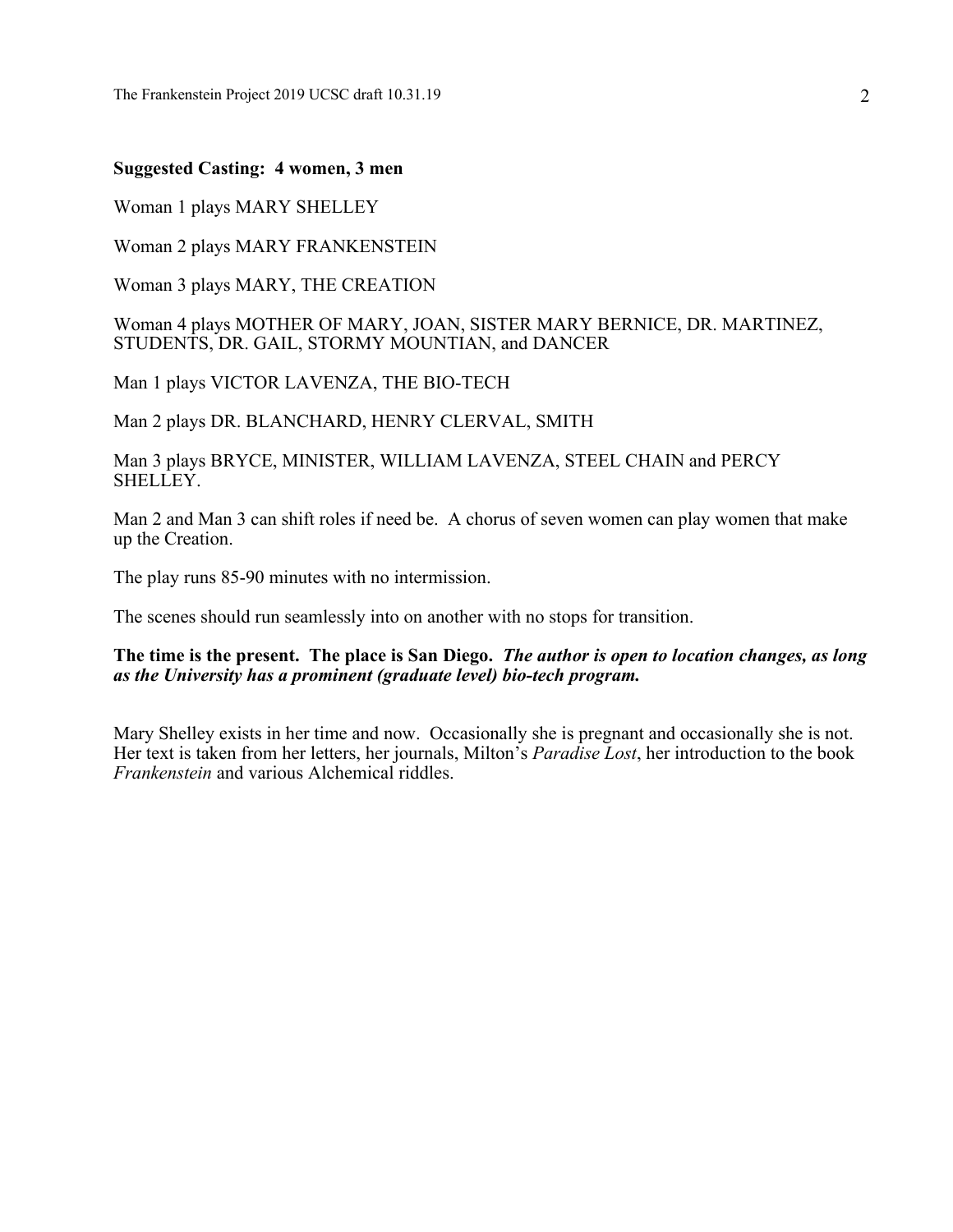**Pre-Show Sound**: Voice over of Mary Shelley's text from the introduction of *Frankenstein. MARY SHELLEY is on stage sleepwalking. She is in the last stages of pregnancy. Her clothes are soiled and she carries a candle.* 

#### (**VIDEO TEXT: PROLOGUE)**

Sound of wind, then a storm. A bolt of lightning blinds the the theatre.

*MARY SHELLEY. Starts as if being jolted out of a terrifying dream.*

*Video: pages of MS text*

#### MARY SHELLEY

Several motives induce me, when the day has gone down, and all is silent around me, steeped in sleep to pen as occasion wills, my reflections and feelings.

I am alone. The stars may behold my tears and the winds drink my sighs;

but my thoughts are a sealed treasure which I can confide to none.

I had a dream tonight of the dead being alive which has affected my present spirit.

My mother died. My mother. My mother. My mother. It was my birth. It was my beginning. She left me alone.

Such is the Alpha and Omega of my tale.

FRANKENSTEIN What have I done?

*The sound of glaciers calving. Perhaps video.*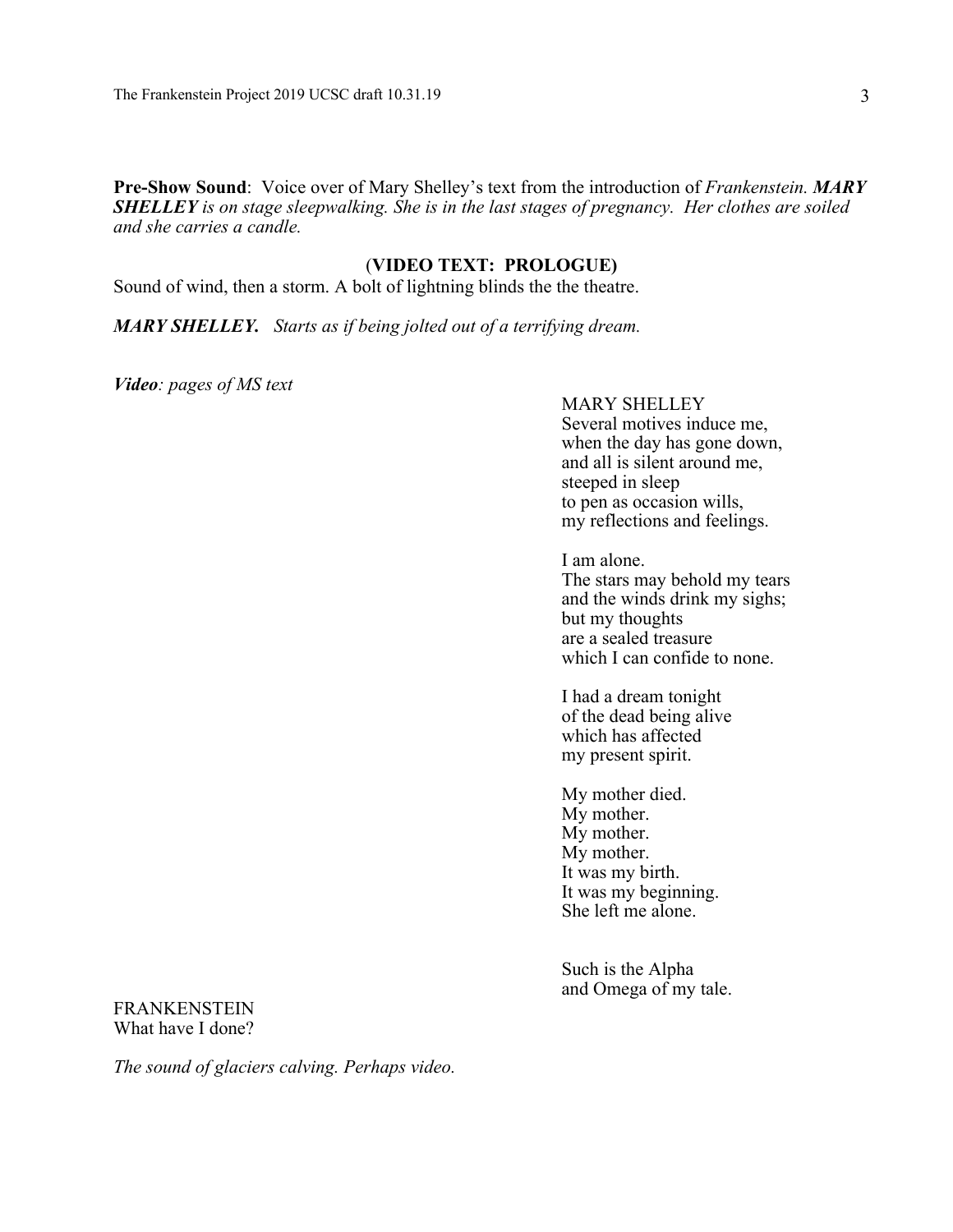*Mary Shelley turns and waits for what seems to be a long time.* 

#### **(VIDEO TEXT: PART I: CHILDHOOD THE SENSORIMOTOR PERIOD TO THE PERIOD OF FORMAL OPERATIONS.** *Jean Piaget's theory of cognitive development* **). VIDEO: Maps of the mind. Movements.**

#### **(VIDEO TEXT: The Arctic A Place to View the World//Frankenstein's Confession)**

*The Arctic. A place where the earth doesn't move. Mary Frankenstein sits. Her body is fatigued, but her mind blazes as if touched. It is freezing. She works through the pain of hypothermia.* 

#### **VIDEO**: **FRANKENSTEIN. She is holding the camera herself. She is a mess. Only bold text is decipherable on video, the rest is distorted.**

FRANKENSTEIN **Listen** to my history, and you will perceive how irrevocably it is determined.

#### FRANKENSTEIN

No human being No human being No human being could have passed a happier could have passed a happier childhood childhood than myself. than myself. **My mother** was possessed by the very spirit of kindness and indulgence. My mother, was not a tyrant to rule our lot according to her caprice, but the agent and creator of all the many delights which we enjoyed. I was her plaything and her idol, and something betterher child, **the innocent and helpless creature** bestowed on her by heaven, whom to bring up to good, and whose future lot it was in her hands

MARY SHELLEY One beginning.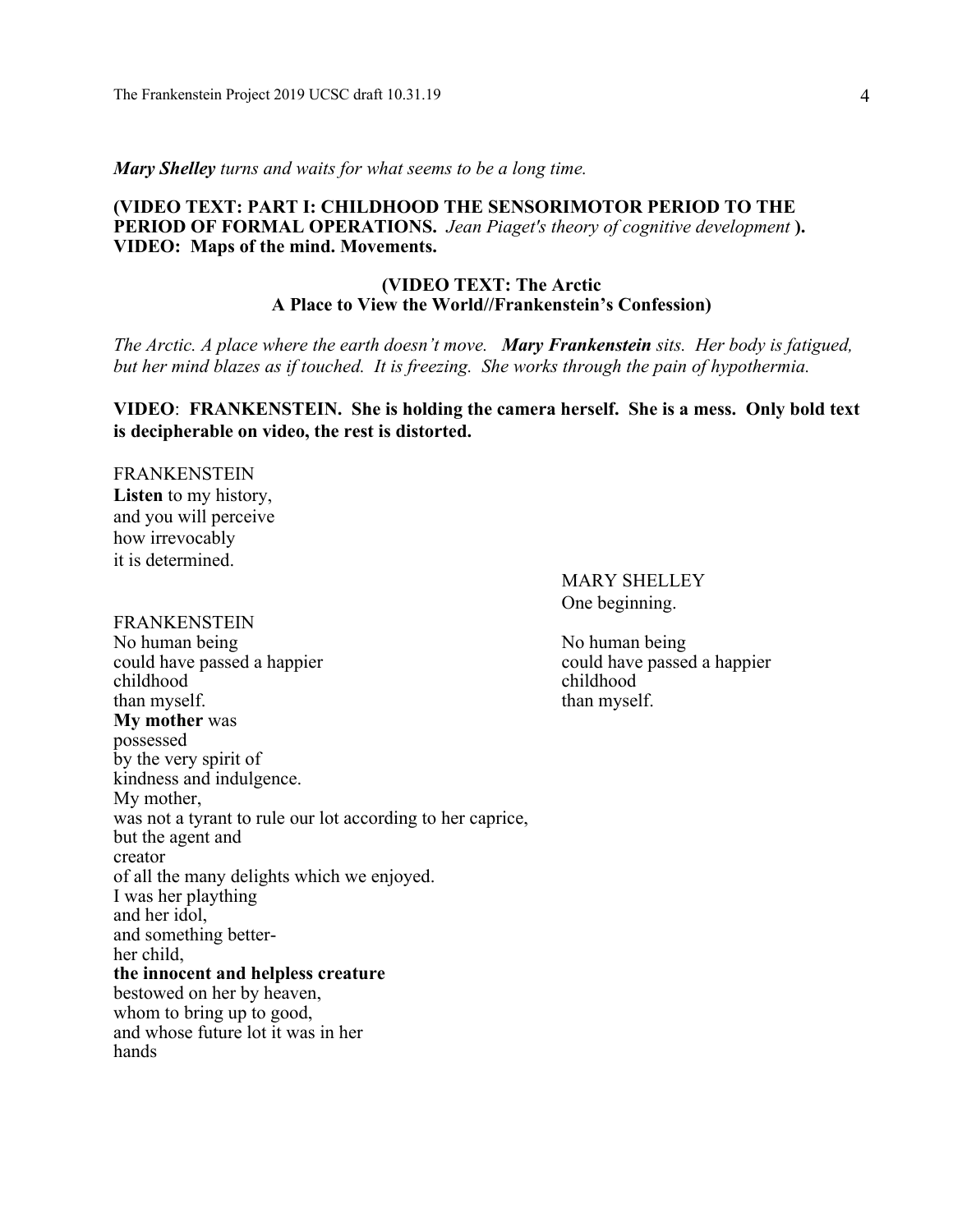to direct happiness or misery, according as she fulfilled her duties towards me.

FRANKENSTEIN What have I done?

> MARY SHELLEY But I am alone

With **this deep consciousness of what she owed towards the being to which she had given life**  every moment of my infant life I received a lesson of patience, of charity, and of **self-control**, all seemed but one train of enjoyment to me.

#### **VIDEO ONLY: FRANKENSTEIN What have I done?**

#### MARY SHELLEY A week My mother died. A week after my birth. A week My daughter died.

A week after her birth.

## **(VIDEO TEXT: San Diego**

**A Place in the Sun//The Creation's Defense)**

*Mary, the Creation stands. She wears sun glasses and vapes. It is warm but her words are like ice.*

**CREATION** Listen.

CREATION It is with considerable difficulty It is with considerable difficulty that I remember the original that I remember the original era of my being; era of my being; all the events of that period appear confused and indistinct. A strange multiplicity

Please. MARY SHELLEY Begin.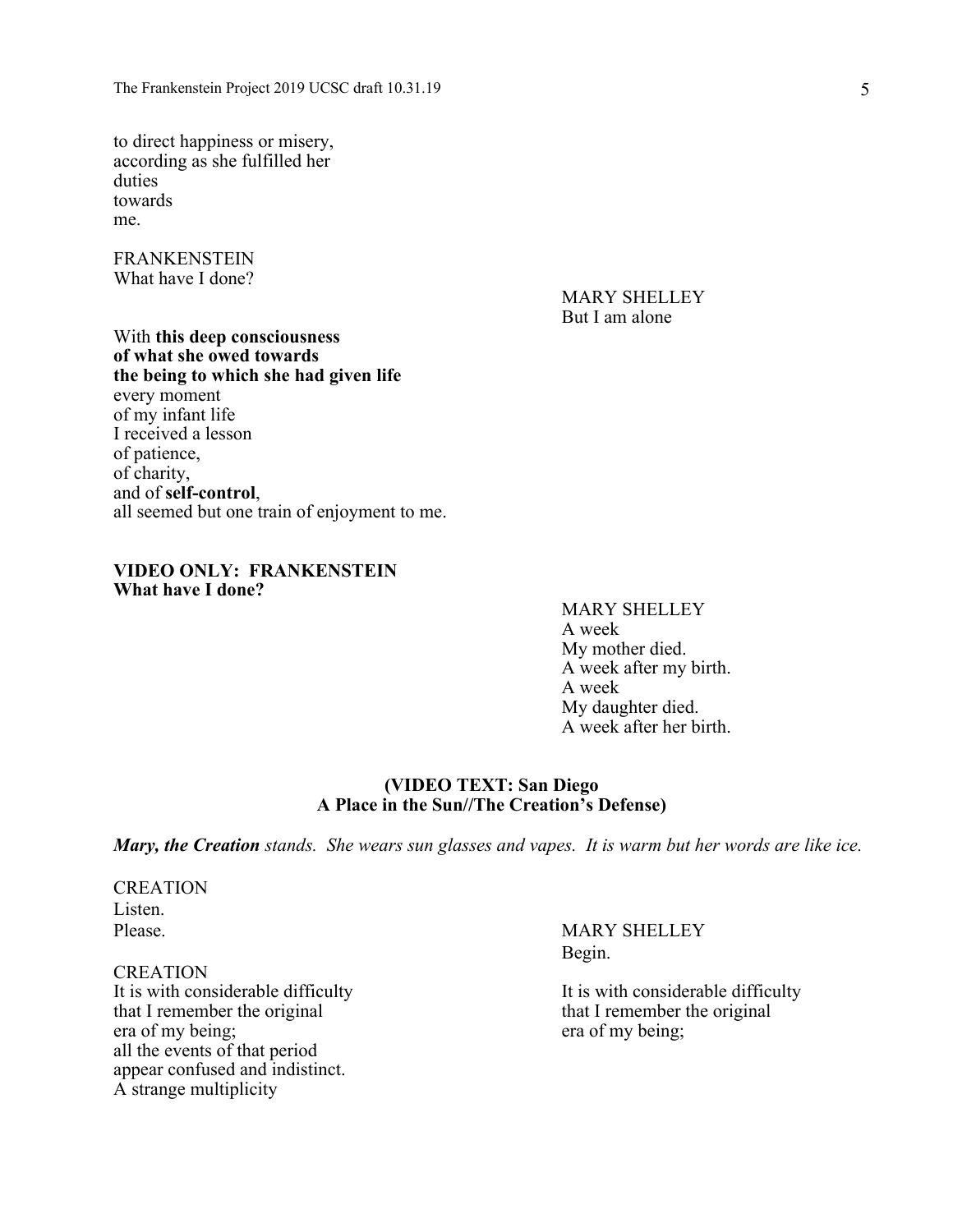of sensations seized me, and I saw, felt, heard, and smelt MARY SHELLEY at the same, the same the same the same that  $\frac{1}{2}$ at the same at the same at the same time, The same time

**CREATION** and it was,

indeed a long time

before I learned to distinguish

between the operations of my various senses.

MARY SHELLEY I never knew them.

MARY SHELLY I never knew her.

FRANKENSTEIN **The world to me was a secret which I desired to divine.** Curiosity, earnest research to learn the hidden laws of nature, gladness akin to rapture as they were unfolded to me, are among the earliest sensations I remember I remember CREATION I remember,  $\blacksquare$ I remember, a stronger light pressed upon my nerves, The light became **more and more oppressive to me**, and the heat wearying me as I walked, I sought a place where I could receive shade and then lying down, was over come by sleep.<br>
I dreamed Thermed Thermed Thermed Thermed Thermed Thermed Thermed Thermed Thermed Theorem and Therme I dreamed Therme I dreamed Section 1. I dreamed. I dreamed I dreamed my little baby came to life again; it had only been cold and we rubbed it before the fire, it It was dark when lived.<br>I awoke lived.<br>I awoke lived. I awoke.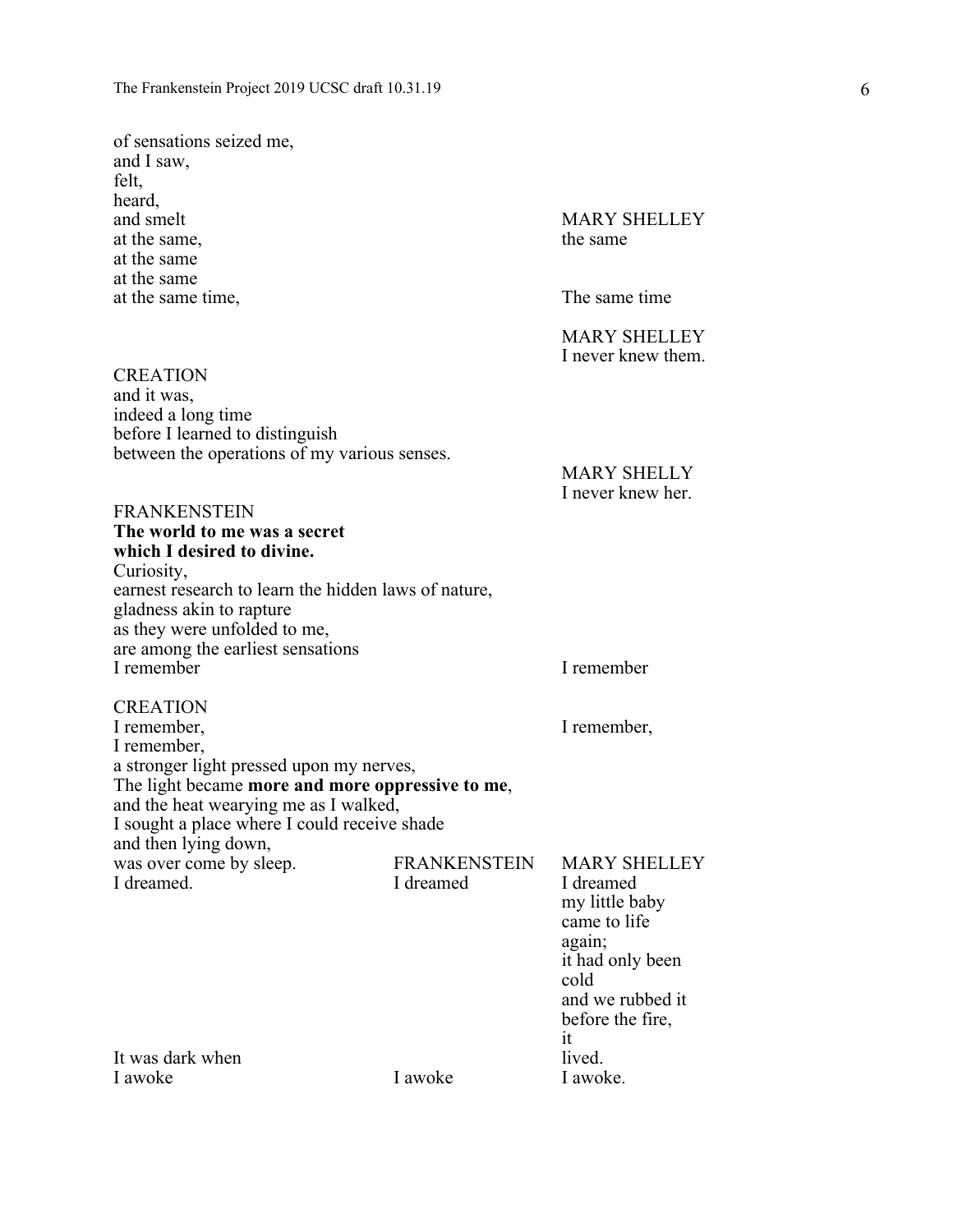| I felt cold also,  | cold |
|--------------------|------|
| and half frighted, |      |

cold

instinctively finding myself so desolate. FRANKENSTEIN I was a poor, I am a poor helpless, helpless, miserable wretch; miserable wretch  $\frac{1}{2}$  miserable wretch I knew, and could distinguish, MARY SHELLEY nothing; Nothing. but feeling pain invade me on all sides.

cold

MARY SHELLEY I awoke and found no baby.

CREATION MARY SHELLEY

I sat down and wept. I sat down and wept.

*VIDEO TEXT: Mother of Mary VIDEO IMAGE: inside an MRI/IV dripping fluid/Hospital room.*

*Silhouetted image of MOTHER OF MARY. It is years earlier for FRANKENSTEIN.* 

MOTHER OF MARY I used to dream I would be this skinny.

FRANKENSTEIN Mom, did you –

MOTHER OF MARY Have you ever seen me this skinny? You thought all those other things would kill me Xiushentang, PhenPhen, Meridia, Clenbuteral, that Brazilian Diet Pill, Qnexa You thought vanity would be my undoing. You thought -

**FRANKENSTEIN** What did your doctor say—

MOTHER OF MARY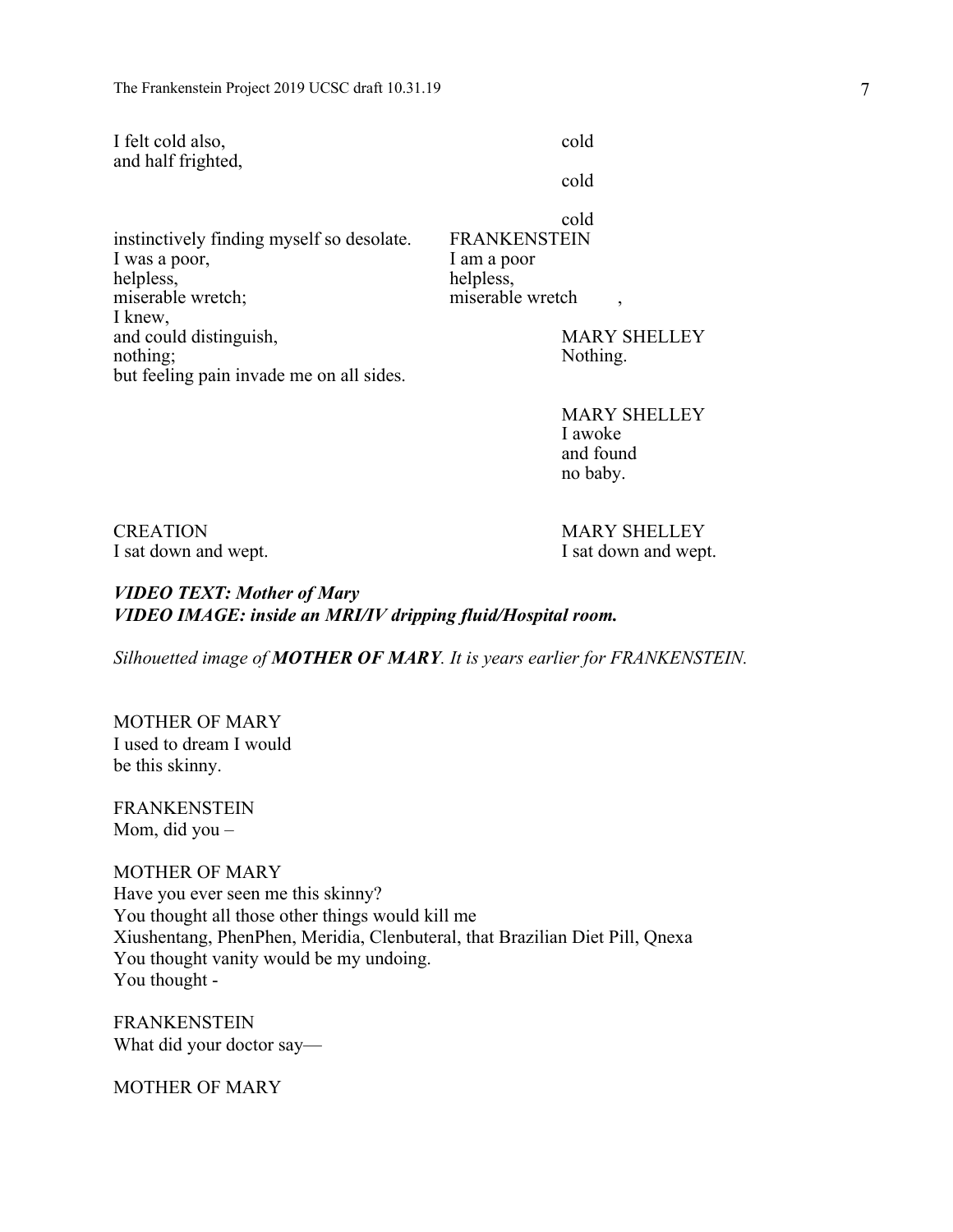Nothing to be done.

FRANKENSTEIN That's ridiculous there is always something –

MOTHER OF MARY There's nothing. It's my time.

It would be nice to go home, Do you think they'll let me just go home. I don't want to be here alone.

FRANKENSTEIN There's new research being done at the Institute –

MOTHER OF MARY Research – it's too late for that.

FRANKENSTEIN *(overlapping)* Research - On a cellular level it can help eradicate the cancer. And it's not too late, if you would just let me help –

MOTHER OF MARY*(continuing)* Research. *(she laughs)* It is my time Mary. My time.

FRANKENSTEIN But it doesn't have to be. If you just wait to do the –

MOTHER OF MARY I will not go through another "procedure" I will not be prodded and picked with millions of needle s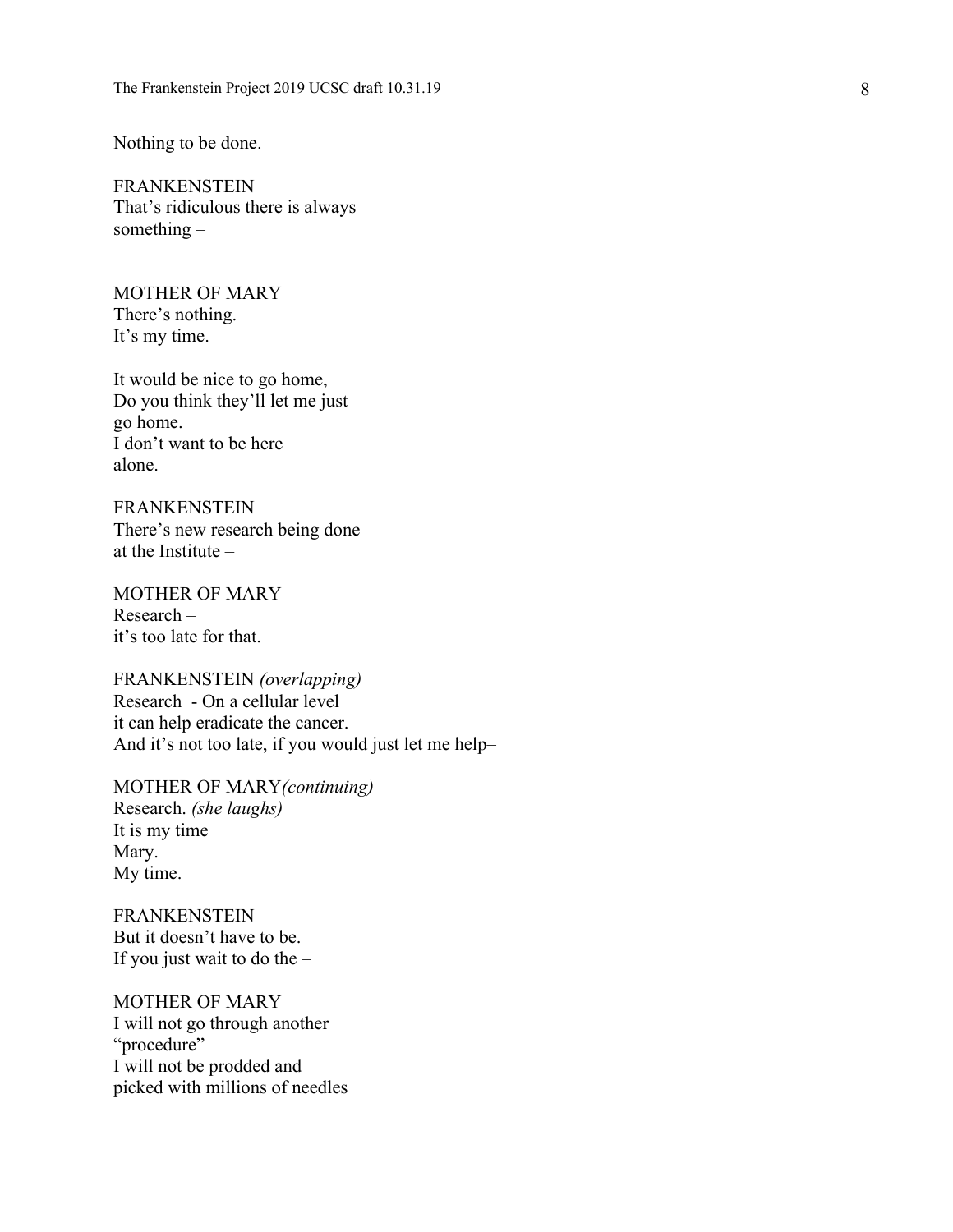I will not endure any more pain. I will not be a guinea pig for anyone's experiments. I accept my fate.

And I look fabulous. So now is the time to go. Beautiful, young Thin and …

#### FRANKENSTEIN You don't have to.

## I have <br>looked death in the face looked death in the face looked death in the face looked death in the face and did not fear it. And did not fear it.

I go on to no new creation  $-$ 

#### *Frankenstein goes back to the Arctic.*

Then, My mother died. My mother died. She died calmly My mother (and her countenance expressed affection even in death). My mother And I was alone. My mother (repeats)

#### **VIDEO: FRANKENSTEIN DIES** *The Creation howls.*

**CREATION** She is cold and cannot answer me. And I was alone And I was alone.

#### FRANKENSTEIN MARY SHELLEY

Twice in my life I have believed myself to be dying. And my soul being alive though the bodily functions were MOTHER OF MARY **faint and perishing I have had the** Far from it…

I enter under no new laws. I have a passive satisfaction in death. I have a passive satisfaction in death.

MARY SHELLEY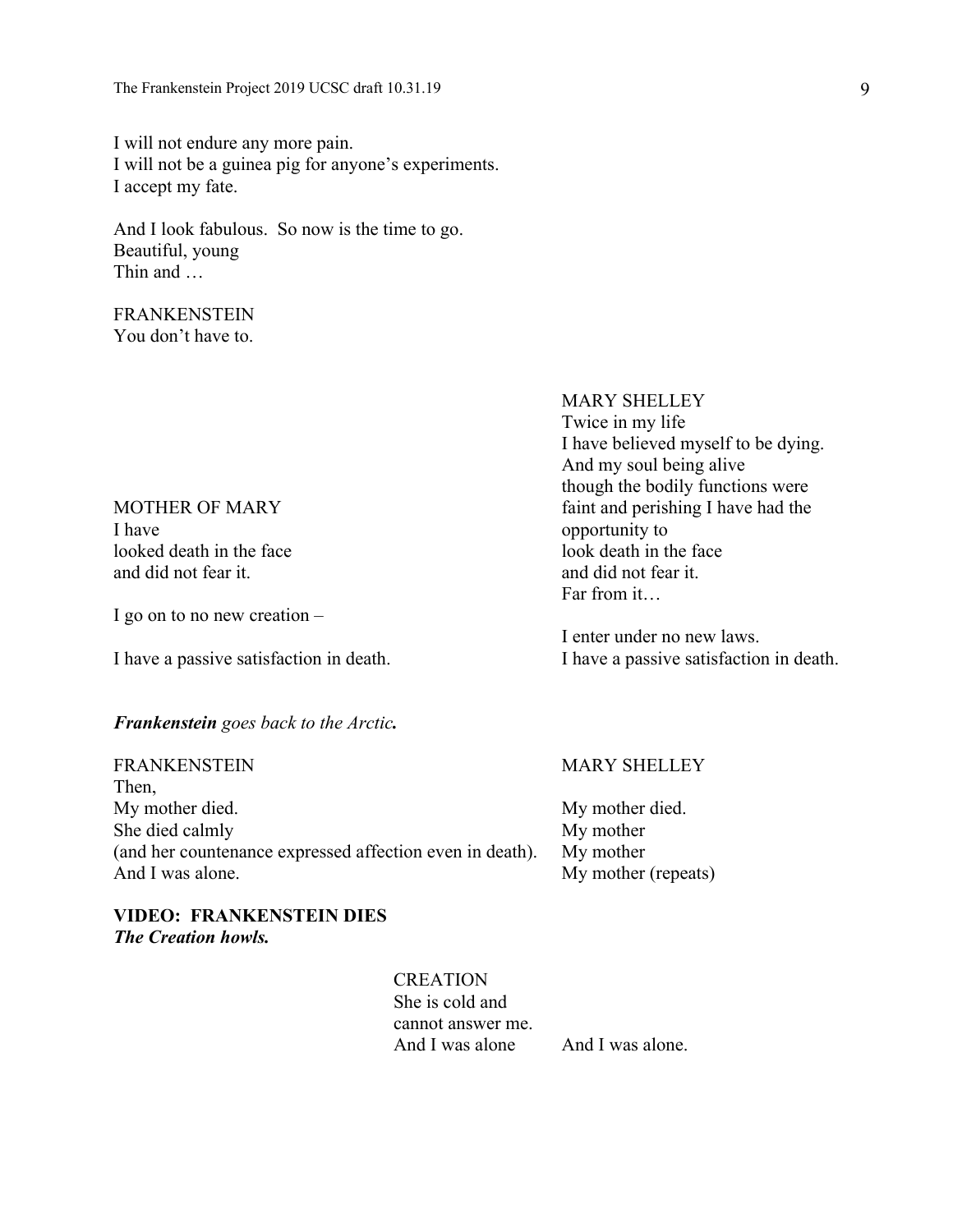#### **(VIDEO TEXT: PART II: EDUCATION THE SEARCH FOR THE PHILOSOPHER'S STONE)**

*Music, eerie organ suggesting the Haunted House at Disneyland. The Funeral of Frankenstein's mother. Frankenstein, Victor and Henry are in attendance. Mary Shelley watches from above. Throughout the service, Frankenstein reaches for the open grave.*

> MARY SHELLEY My mother didn't believe in God.

#### **(VIDEO TEXT: Time reverses)**

#### **VIDEO: MINISTER spliced with images of crucifixes, hands holding rosaries, tombstones, funeral wreaths, etc.)**

#### **MINISTER**

Jesus said, "I am the resurrection and the life he that believeth in me, though he were dead, yet shall he live; and whosoever liveth and believeth in me shall never die." Jesus heard the news of Lazarus' illness too late. Lazarus, brother of Mary, had died. Urged by his own grief, as well as that of Mary, Jesus commanded them to roll away the stone from the mouth of the tomb of Lazarus. We know that there were doubters and disbelievers assembled there that day, for John tells us that Martha, the sister of Mary, spoke in fear at the mouth of the tomb, saying "lord, by this time he stinketh, VICTOR for he hath been dead four days." Jesus Christ. In her fear of death, she would have kept the tomb sealed up. But Jesus merely uttered the words, "Lazarus come forth"

#### **(VIDEO TEXT: Lazarus was raised from the dead)**

and John, the witness to the miracle, tells us "he that was dead came forth, bound hand and foot with graveclothes; and his face was bound about with a veil of death And the people were amazed, saying "Only God can raise the dead." And indeed,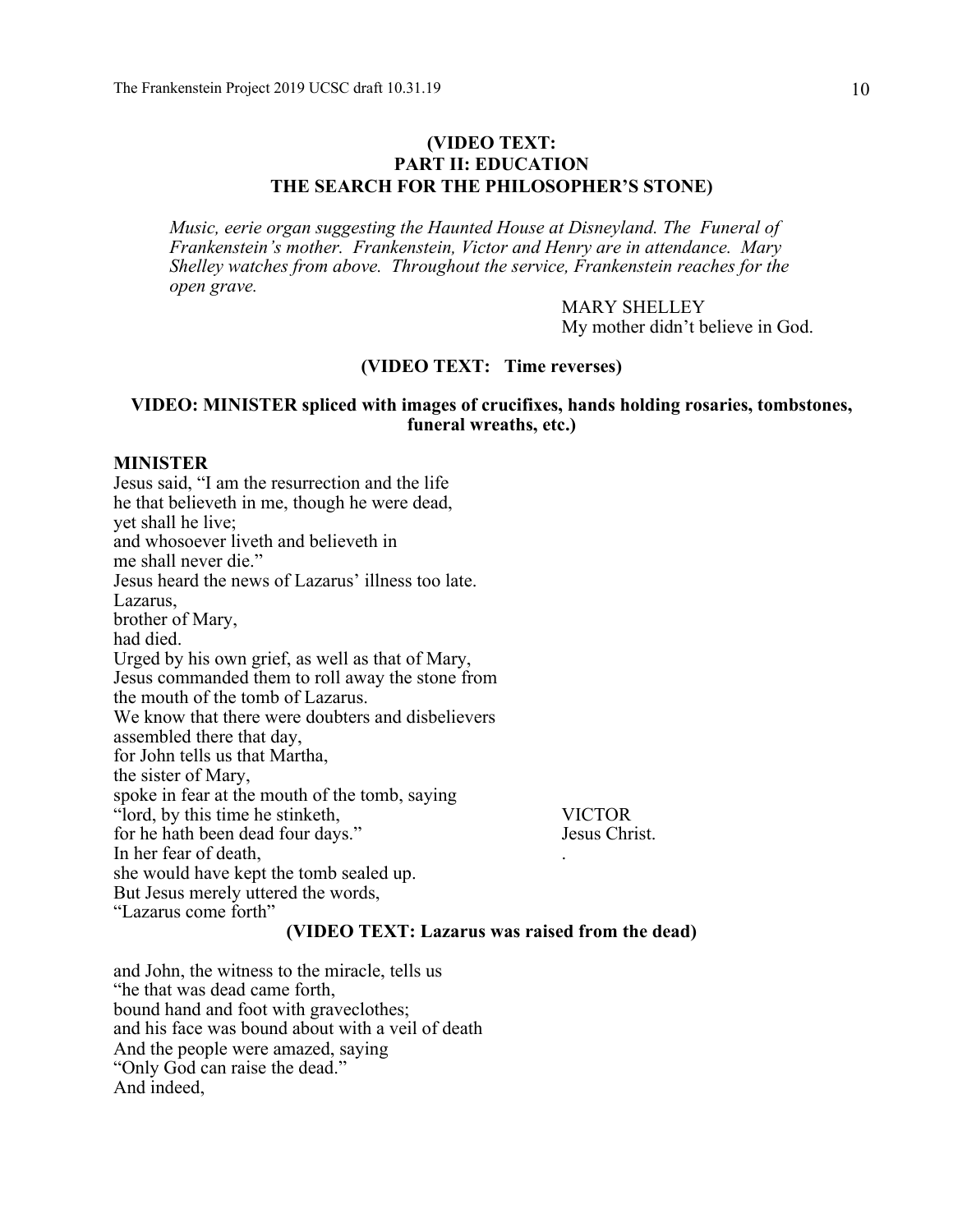only God can. There is only one way to eternal life, there is only one way from the tomb. We must rest in that belief. we must rest in the assurance that the resurrection and the life lies in faith in the works of God, and not in the works of Man.

*The funeral ends. All exit except Frankenstein. She is alone.*

MARY SHELLEY It is better to grieve than not to grieve. Grief at least tells me that I was not always as I am now.

FRANKENSTEIN I had a dream tonight I had a dream last night I had a dream last night of the dead being alive<br>which has affected my present spirit.<br>which has affected my present spirit. which has affected my present spirit.

*Sister Mary Bernice appears. She looks at the audience.*

SISTER MARY BERNICE Kierkegaard said, "An Unconscious relationship is more powerful than a conscious one"

#### **VIDEO: Alchemical symbols, esoteric dream symbols, the tower card in tarot.**

FRANKENSTEIN Seven years ago, I dreamed of an alabaster tower with no beginning and no end to its construction. Water like the sun running though its halls.

I dreamed that beyond the tower walls were twelve gates guarded by a serpent eating its own tail.

I dreamed clouds of sulfur soaked in Mercury cloaked a narrow door with three keyholes.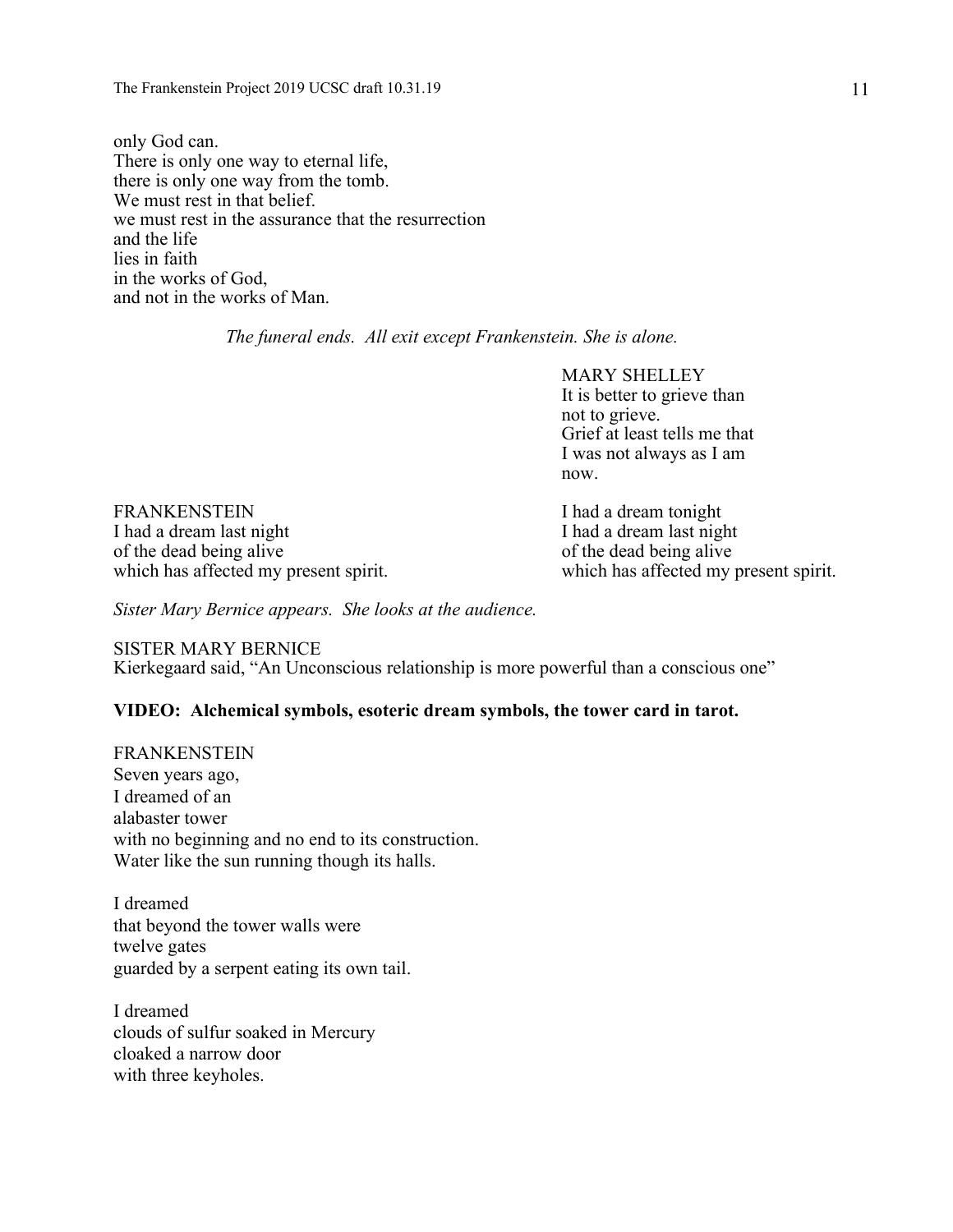I dreamed of a scarab with the seal used to unlock the door scurrying from me.

Three years ago I dreamed I looked through the first keyhole and saw a Hierophant chanting over an extinguished fire. I looked through the second keyhole and saw a Phoenix sitting on its nest of flames and unnoticed in the middle of the room the hermaphrodite child of the sun and the moon holding the earth. I looked through the final keyhole and saw my mother in her hospital bed. She awoke and removed all the tubes connecting her body to artificial life.

Last night I dreamed she lived, she laughed, she called out my name and came towards the door.

I awoke.

I will dream tonight of the dead being alive.

#### **VIDEO TEXT: Science and Religion**

#### **VIDEO: SMITH**

#### **SMITH**

"The most beautiful and most profound experience is the sensation of the mystical. It is the sower of all true science. He to whom this emotion is a stranger, who can no longer wonder and stand rapt in awe, is as good as dead. To know that what is impenetrable to us really exists, manifesting itself as the highest wisdom and the most radiant beauty which our dull faculties can comprehend only in their primitive forms –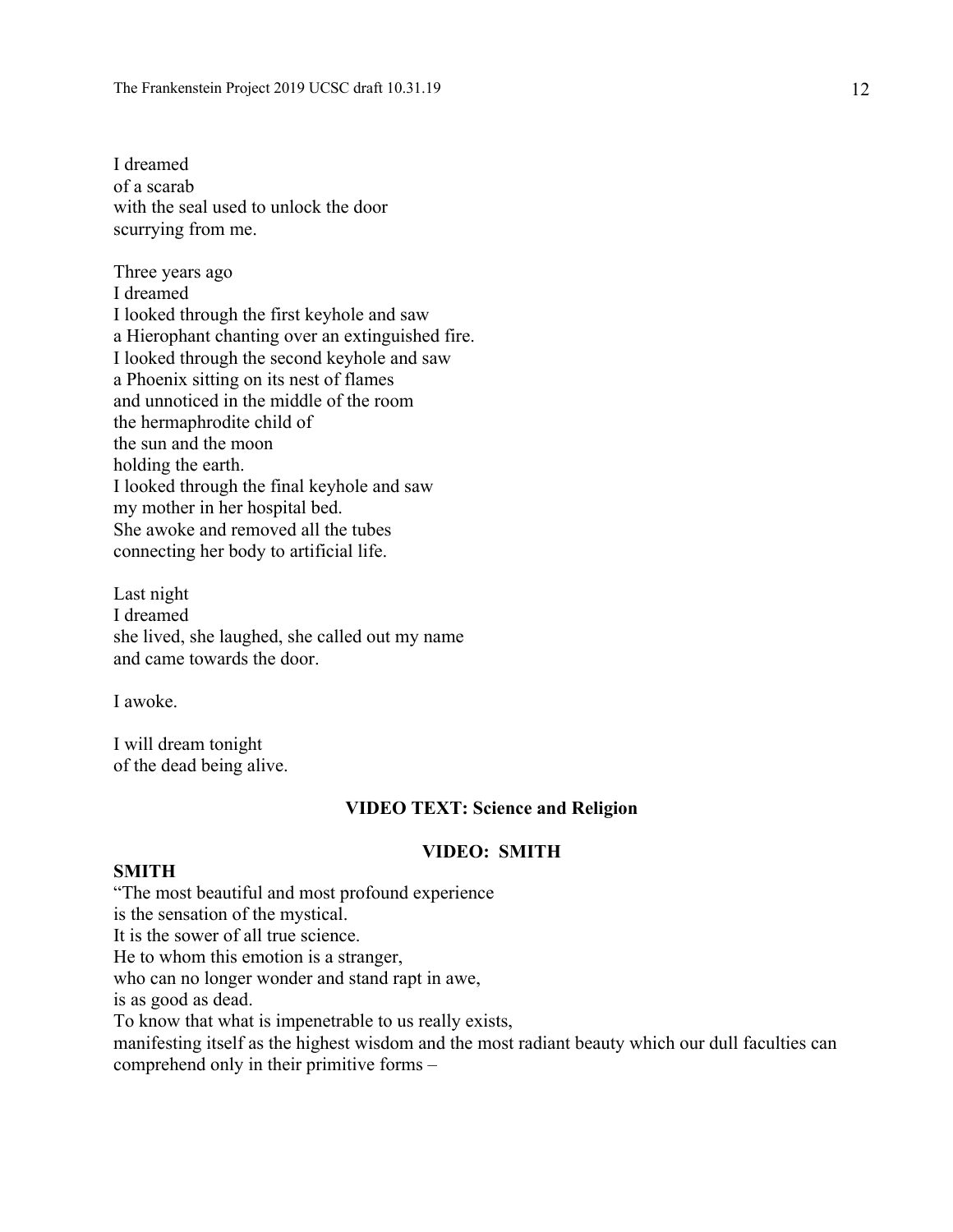this knowledge, this feeling is at the center of true religiousness." -**Albert Einstein**

#### **(VIDEO TEXT: Time Reverses)**

#### **Video: A street corner in front of a boutique.**

*Time reverses for The Creation: it is one day after her birth. She is on a street in front of a high-end boutique. Loud music/static/or a cacophony of sounds (the suggestion of her information overload) drown out her screams. She is covered in the methods of her birth. People walk by and quickly avoid her. Eventually, Joan comes out of her shop.*

JOAN

You can't be here. Excuse me, but you can't be here. I'm trying to run a business and you're scaring away the customers.

If you don't get a move on I'll call the police.

Do you hear me? I'm going to call the police.

*She moves a bit closer to get a better look. The Creation stops screaming.*

My God. Oh, my God. what in the-Oh God. What happened to you? Oh honey.

*She moves closer and The Creation starts screaming again.*

I'll call the police -

*She dials 911 on her cell phone moves back to maintain a safe distance from the Creation*. *The Creation attempts to stand, only to lose her balance. She ends up in the fetal position.*

911 VOICE OVER 911, Please hold.

JOAN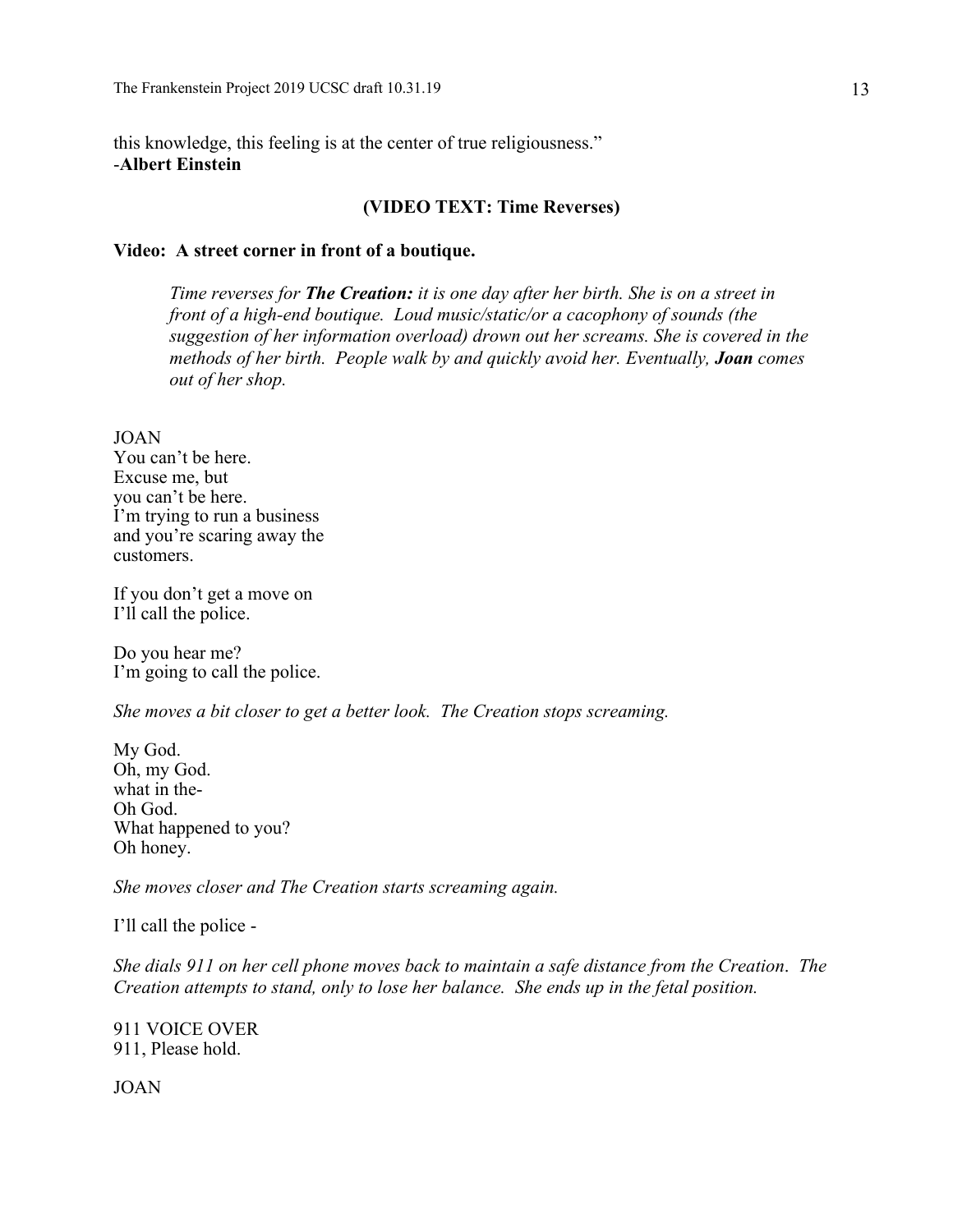It's okay. Just calm down. I'm getting help. Jesus. Who did this to you?

**CREATION** Mamamamamamama

JOAN What? Do you want your mother? Calm down.

Please stop screaming. I'm on hold my dear-I'm getting help-God - You're in shock - It'll be okay Really. You're gonna be just fine.

#### **(VIDEO text: YOU'VE GOT MAIL***)*

*Henry writes his one-man show, Victor tries to build a family, and Frankenstein gains insight. They e-mail each other.*

VICTOR Dear Mary, You came home so late last night and left so early this morning I didn't get a chance to tell you the good news. I found a house. It is fantastic. Victorian Bankers Hill just under a million what a steal! They are asking 1.5 But I said "Come on, there's a crack in the slab" Please, some people. I know I can get them down to a million. It's very convenient 15 minutes from everything. Okay - 25 minutes to the Institute, but you'll love it. I just need you to take a minute to come and look at it. I walked in and thought -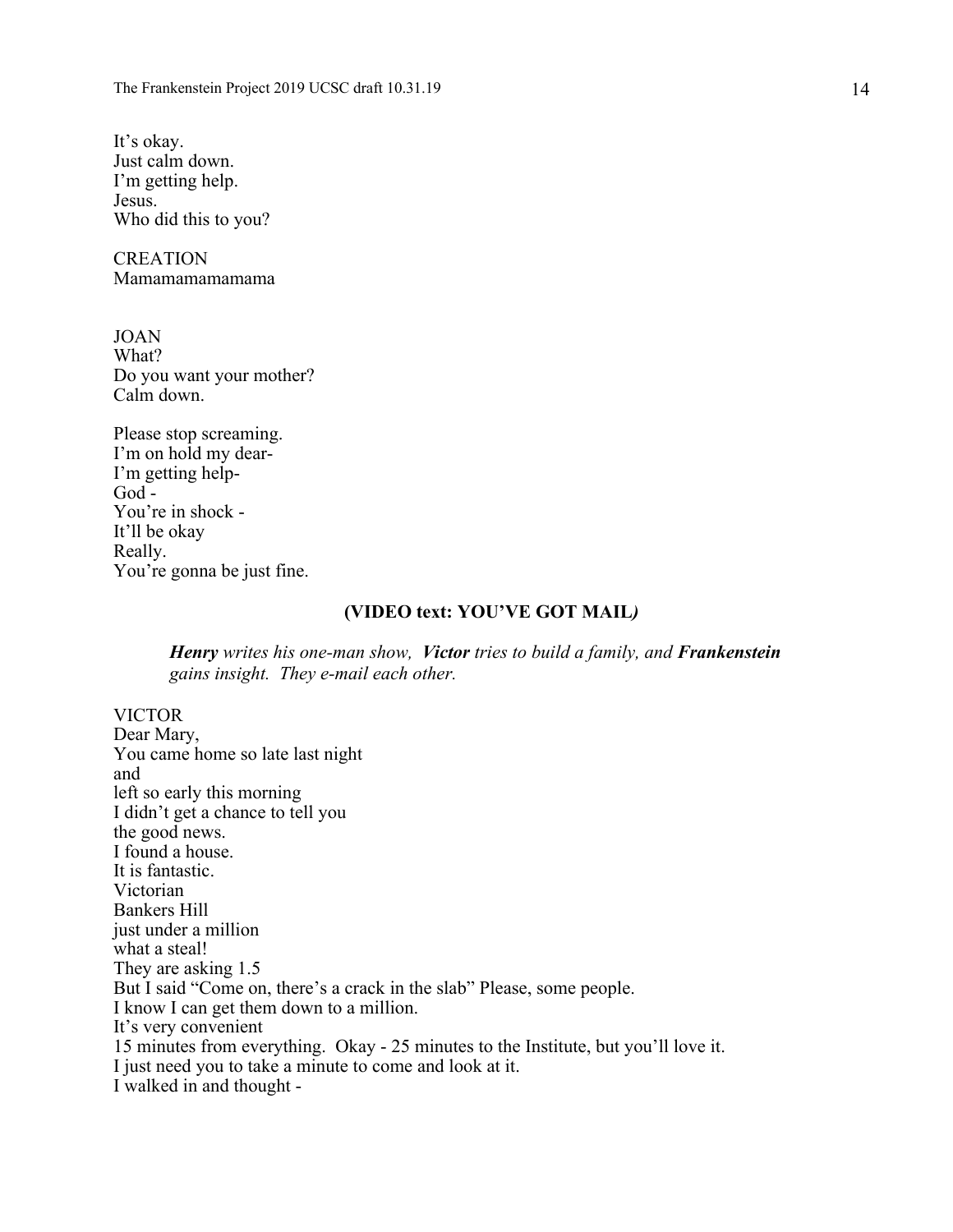this is us. Me you a Family. There is a room for William downstairs. He likes it. The previous owners had the attic sound-proofed. perfect for a home office. or bedroom. Let me know when I can kidnap you to see it. I want to get an offer in soon. I love you. **Victor** P.S. Dinner? PPSS The cell phone only works if you turn it on. Triple P triple S: Don't forget I've got a board meeting thing tomorrow night Thanks for taking care of William. I know it's not convenient. Just let him play on his DS. It's Wednesday and he'll want pizza.

#### **HENRY**

Hey M & V - Mary, - how are you? I looked at my calendar And remembered what today is. 7 years. We all miss her She was like a mom to me too. "Grace was in all her steps, heaven in her eye In every gesture dignity and love" (book viii, line 488)

She wouldn't want you to sequester yourself in your office like a hermit. Please come out. It can't do you any good to just study. You need to be around people! Come out and play.

My solo performance piece is playing Thursday through Sunday this week only at 8pm 7 on Sunday Can you guys come? I can get you some comps It's at this coffee shop downtown. Yes, the same one as last time. William can come too.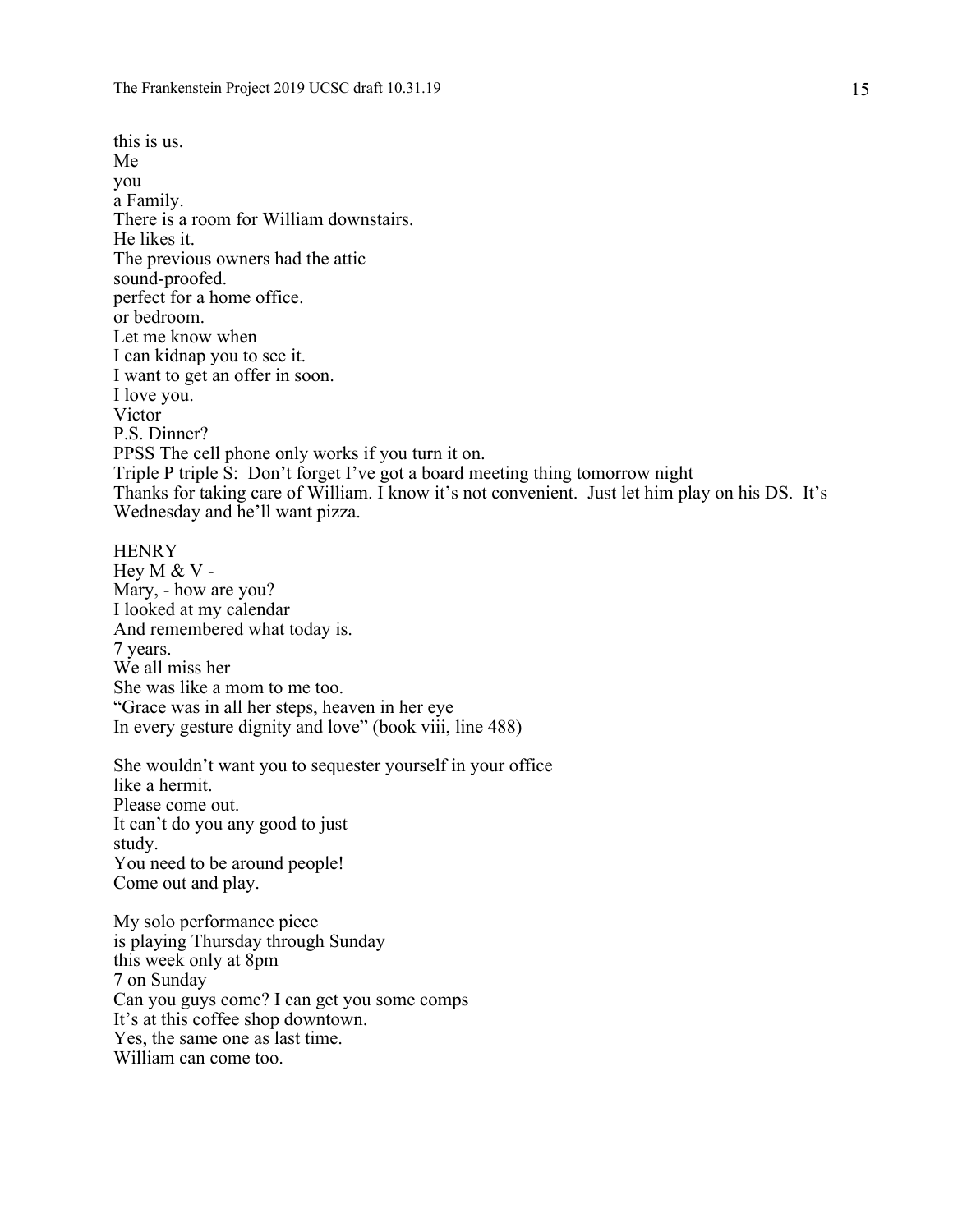It's been consuming most of my time. How do you take Milton's *Paradise Lost* -something everyone and their mother knowsand condense it to 90 minutes? The die-hards are just going to be pissed. And I'm going to have to deal with the "why did you use that and not this" questions for the first ten minutes of the talk backs followed by why my interpretation of Satan is wrong. If I need to defend my stance on the nature of evil. It would be nice to have some friendly faces there. Hint hint.

New place sounds cool. I'll be thinking of you. -Henry

FRANKENSTEIN Hey guys  $-$ See Below Honey, the house sounds great. I'm sure its perfect, I trust you. Do what you think it best. Sorry, can't even attempt to make dinner tonight. But you two should take William out and try that new Brazillian restaurant. Save me a piece of whatever -

Sorry I haven't been home much. Henry, FYI - I got the teaching assignment I wanted with that bio-technician. You know, the one that keeps getting those private grants. He's keeping me busy. It's the price you pay to become a Doctor. Thanks for your thoughts about Mom. This time of year is hard. I'm doing better. I promise to come out and play soon.

Later my dears, MF

#### **Video Text in script (to run over Frankenstein's e-mail).**

I love you both But please leave me alone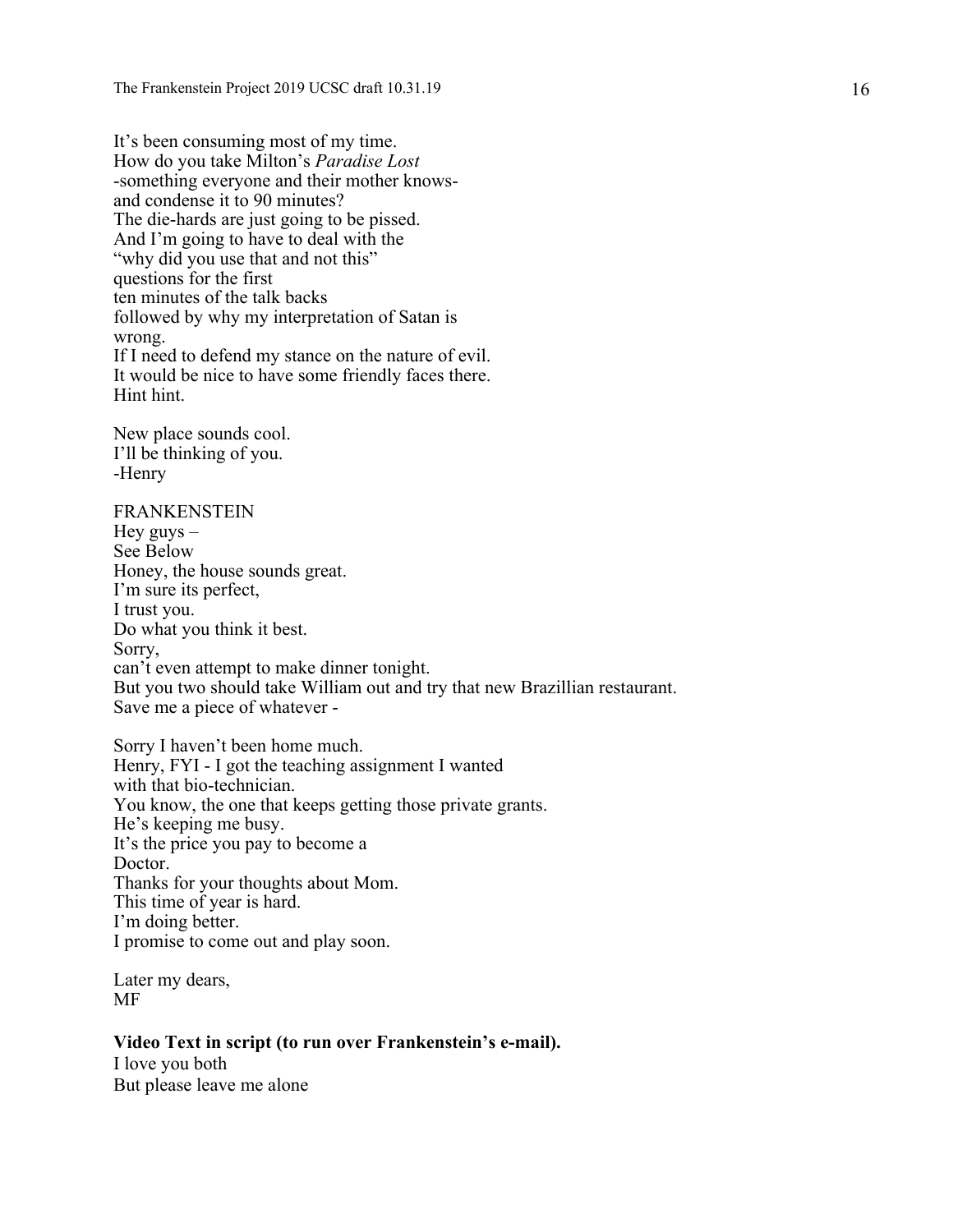I have work to do Lots of work Work that you can't possibly comprehend Work that can change the way we all view our own existence It's important It's monumental So please Leave me alone Let me do my work

> MARY SHELLEY I shudder with horror when I look on what I have suffered and when I think of the wild and miserable thoughts that have possessed me I say to myself "Is it true that I ever felt thus?"

And then I weep in pity of myself yet each day adds to the stock of sorrow and death is the only end.

Yet I shall be happy if any thing I ever produce may exalt and soften sorrow, as the writings of the divinities of our race have mine.

But how can I aspire to that?

*Frankenstein baby-sits William. He is a holy terror. Victor comes home and Mary thwarts his attempts at romance.*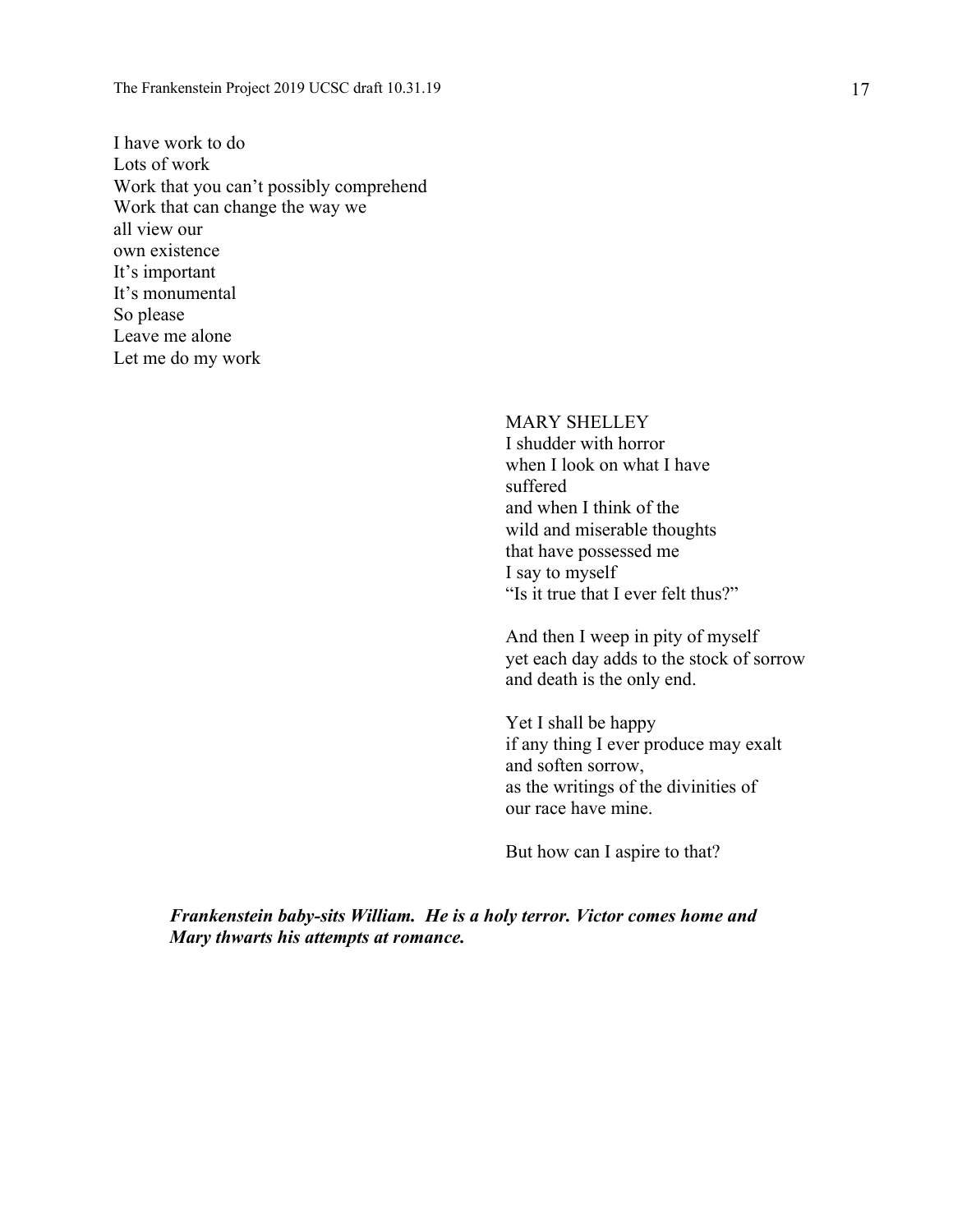#### **(VIDEO text: Examinations always take longer than one expects)**

*The Creation has been examined. She seems sedated. Joan's on her cell phone.* 

#### JOAN

What the hell was I supposed to do? I'm earning some serious karma points on this one.

DR. BLANCHARD *(entering)* **Obviously** repeatedly raped and raped and raped. She's lucky to be alive. Her bruising is strange.

JOAN Isn't that normal in her profession? Isn't she a –

DR. BLANCHARD Normally I would say yes But this  $is -$ 

She's lucky to be alive.

JOAN Well, I don't know about those things, But nothing surprises me anymore Don't you watch Law and Order SVU?

DR. BLANCHARD She's had many surgeries too. CAT scan revealed no no brain damage. MRI normal. SPECT scan and rCBF normal. PET scan normal. But her blood panel shows a recent dose of cyclosporine and prednisone an anti-rejection cocktail. She must be a transplant recipient. Although I can't identify which organ.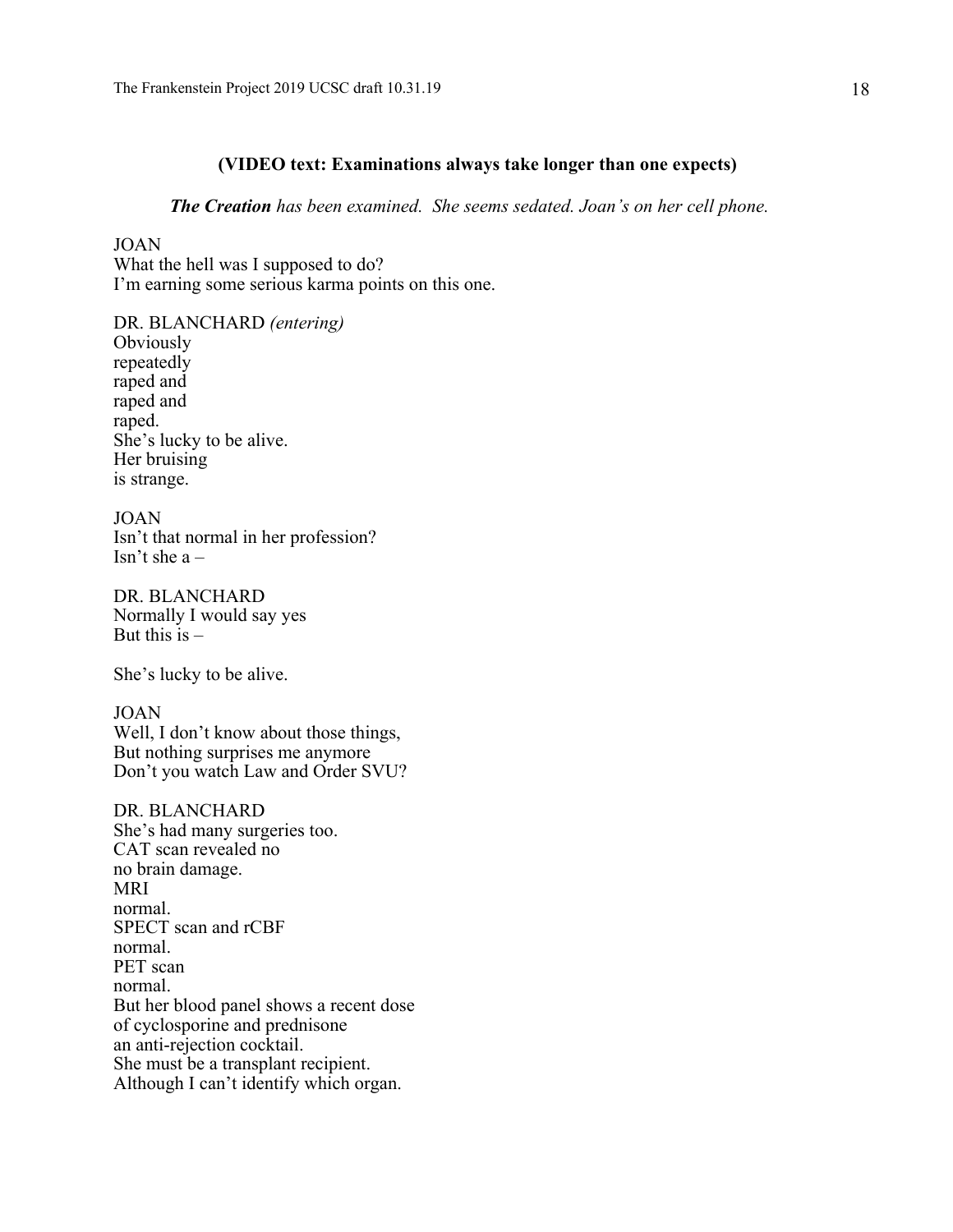All I can say is. She is lucky to be alive.

JOAN She is lucky to be alive. Yes, you said.

DR. BLANCHARD She will probably need major psychiatric help.

JOAN I'm sure she will.

DR. BLANCHARD She will probably need major psychiatric help.

JOAN FRANKENSTEIN I'll call you back. What do you want me to do about it? Look-I was just helping her.

DR. BLANCHARD Good. She needs help. No ID. She has no place to go. No family. Nothing.

JOAN Well, I can't. I can't I was just helping out you know. Really, I would like to. I really really would. But, I can't.<br>
You know how it is.<br>
You know how it is.<br>
You know how it is. You know how it is. I've got my own shit to deal with. Doesn't the government take care of people like her?

DR. BLANCHARD Who's going to pay for her to stay here?

#### JOAN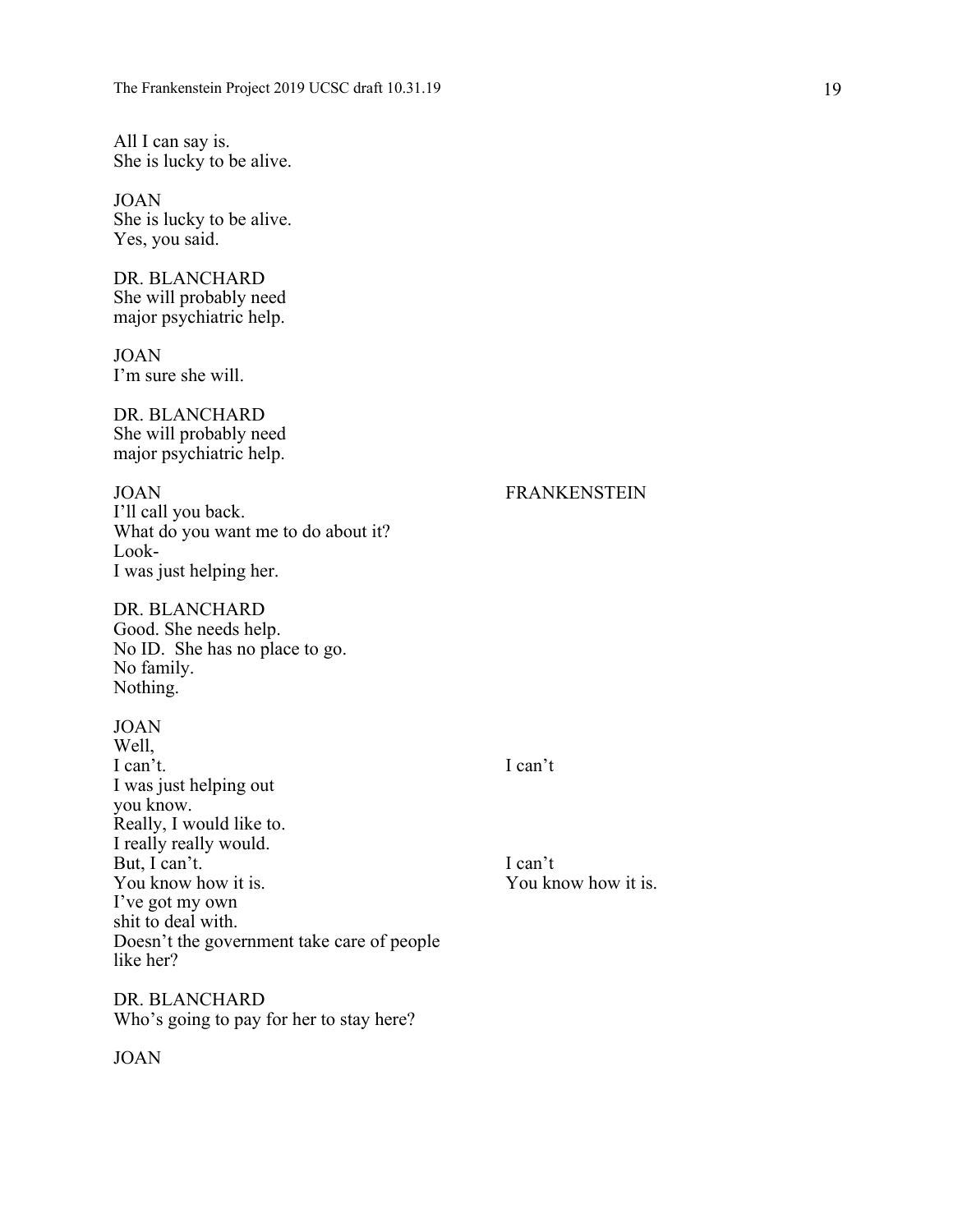Doesn't the government take care of people like her.

DR. BLANCHARD But-

JOAN Look-

FRANKENSTEIN

I really have to be going. You know. Sorry. Sorry.

#### *Dr. Blanchard looks at the Creation.*

DR. BLANCHARD Guess we're stuck with you. It's not so bad living downstairs.

*Frankenstein takes advanced anatomy*.

#### **(VIDEO TEXT: A body is a body is a body....)**

*The students watch from above. Dr. Blanchard likes his work a little too much.*

#### MARY SHELLEY

To examine the causes of life we must first have recourse with death.

DR. BLANCHARD Always be a donor. It helps make the world a healthier place. And stops us doctors from grave robbing. Hee hee.

*Crickets – no one laughs.*

#### **VIDEO: symbols of each religion**

#### DR. BLANCHARD

All the world religions approve of organ donation;

AME & AME Zion, the Amish, the Assembly of God folks, Baptists, the Brethren, the Buddhists, the Catholics, the Christian Church, even the Christian Science, the Episcopal, Gamers, the Greek orthodox, Hindus, the Independent Conservative Evangelical, the religion of Islam. Jehovah's Witnesses, Jews, Lutherans, Mennonites, Moravians the Mormons, the Pentecostals, Presbyterians, Protestants, even the Quakers, Roman, Seventh-Day Adventists, the Shinto, The Unitarians, United Church of Christ and the united Methodists.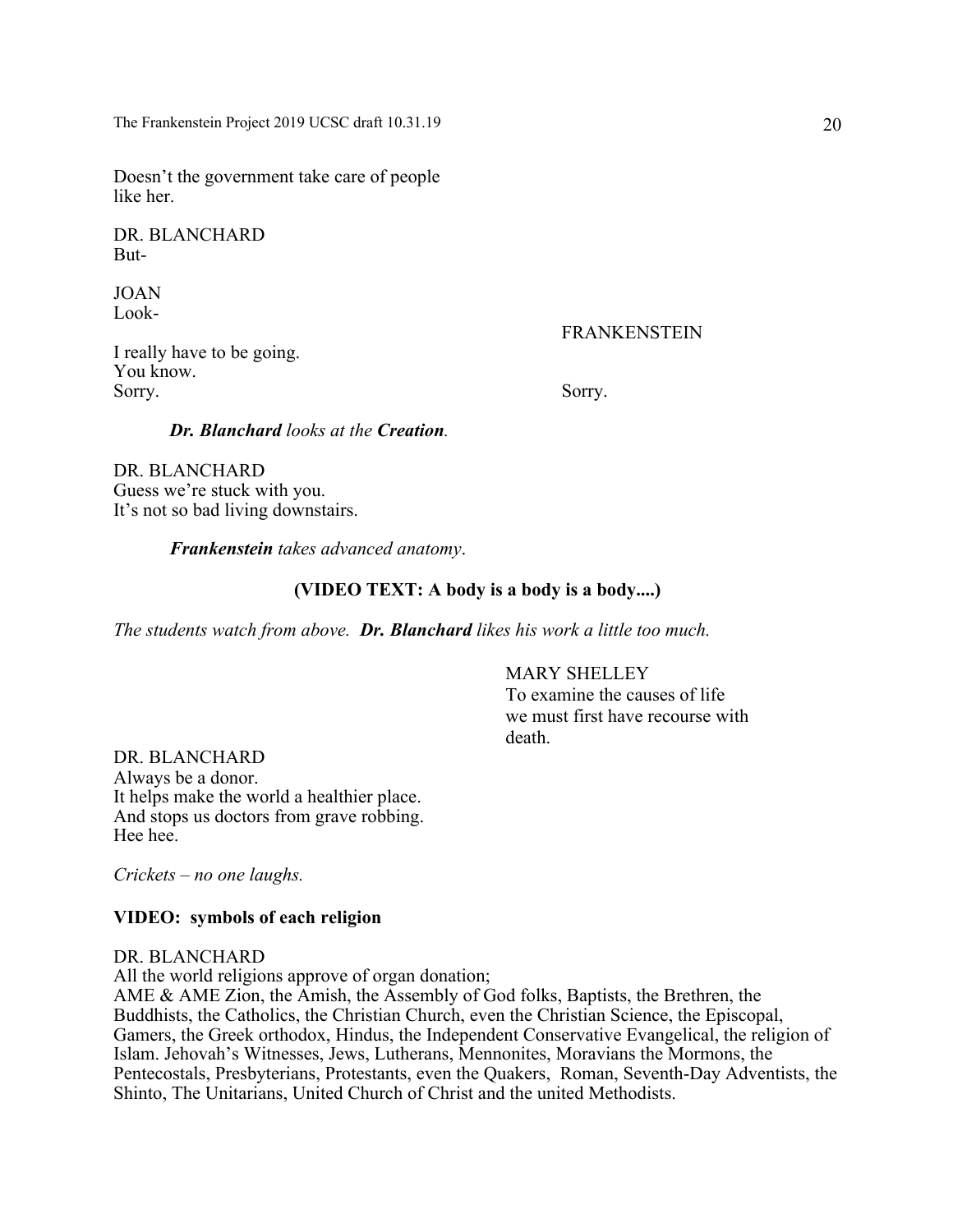All agree. These bodies were donated, or John and Jane Does. Unclaimed. Prostitutes, drug addicts, Homeless people with no family. It makes no difference to me. A body is a body is a body. . . Today we have a girl. Now - shall we take a look

#### **Video : body parts**

#### DR. BLANCHARD

*(starts slow and builds in speed)*

Here's the Temporalis, Masseter, Sternocleidomastoid, Pectoralis major, Rectus abdominus, Sartorius, Quadriceps, gastrocnemius, carotid artery, jugular vein, brachial artery, Superior vena cava, Pulmonary artery, heart, Aorta, inferior vena cava, femoral artery and vein, Pharynx, trachea, larynx, Esophagus, liver, stomach, Ovary, uterus, vagina The brain -

frontal lobe, Fissure of Rolando, Parietal lobe, occipital Lobe, Temporal lobe, fissure of Sylvius, Fornix, Anterior thalamic nucleus, Cingulate gyrus, corpus callosum, Hippocampus, Amygdaloid nucleus, olfactory bulb, olfactory cortex, Mamillary body. Now everyone!

#### ALL *(some do not get it right)*

Temporalis, Masseter, Sternocleidomastoid, Pectoralis major, Rectus abdominus, Sartorius, Quadriceps, gastrocnemius, carotid artery, jugular vein, brachial artery, Superior vena cava, Pulmonary artery, heart, Aorta, inferior vena cava, femoral artery and vein, Pharynx, trachea, larynx, Esophagus, liver, stomach, Ovary, uterus, vagina

The brain - frontal lobe, Fissure of Rolando, Parietal lobe, occipital Lobe, Temporal lobe, fissure of Sylvius, Fornix, Anterior thalamic nucleus, Cingulate gyrus, corpus callosum, Hippocampus, Amygdaloid nucleus, olfactory bulb, olfactory cortex, Mamillary body.

FRANKENSTEIN (over ALL) A body is a body is a body. I just can't stop thinking. dreaming dreamthinking. thinkdreaming Mom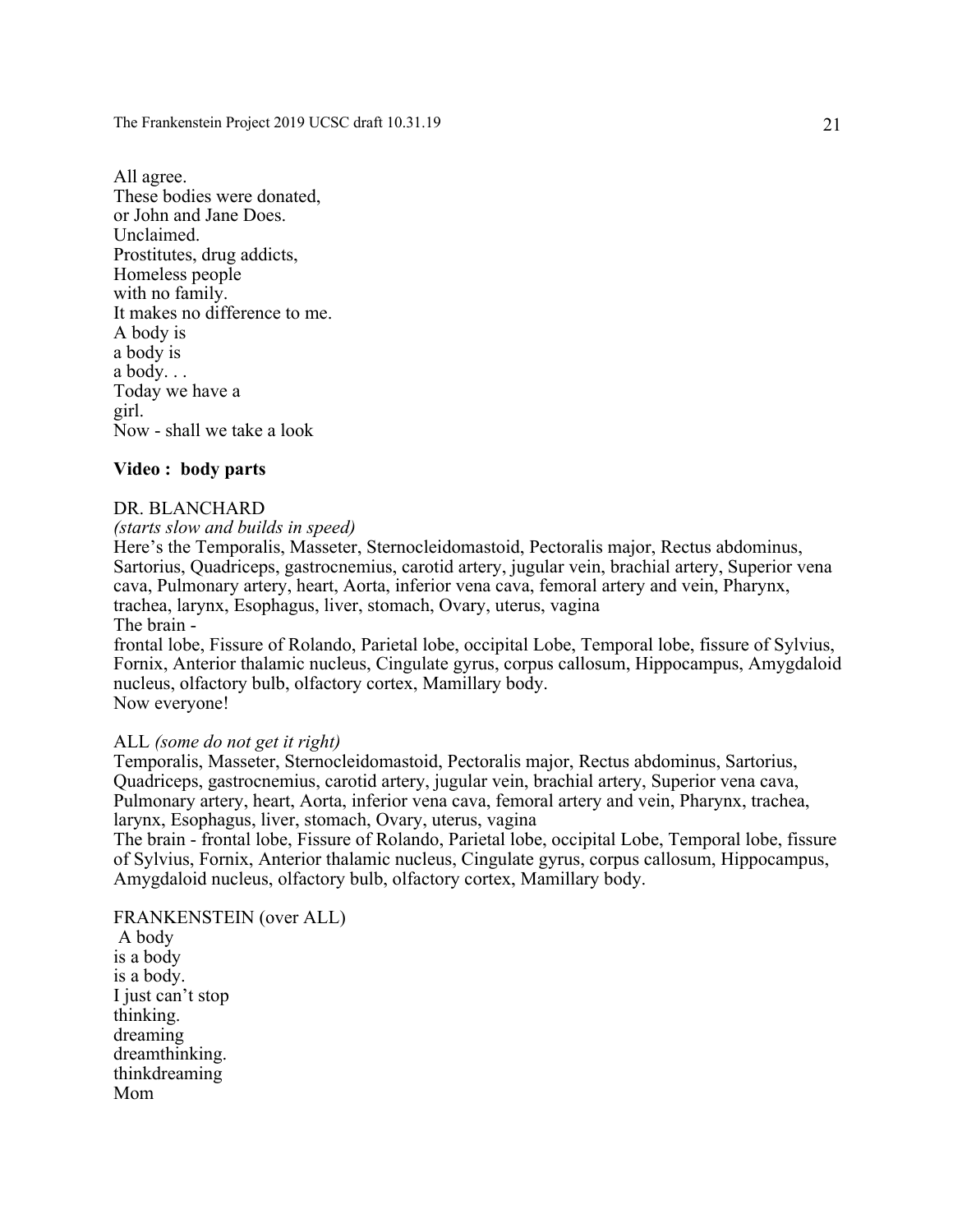rising I could have-If she'd listen-I could have-If the science - I'm consumed these thoughts. I see her. In my dreams. When I'm awake. MARY SHELLY Dead. Dead Cold. Cold A body<br>
Just a body<br>
Just a body<br>
A body<br>
A body<br>
A body Just a body I could have done something I could have. Water like the sun running though its halls. I could have. I could have. clouds of sulfur soaked in Mercury I could have. I could have. a Hierophant chanting over an extinguished fire. a Phoenix sitting on its nest of flames the hermaphrodite child of the sun and the moon holding the earth. I could have I will dream tonight of the dead being alive.

> Seek 3 in one Again, seek one in three Dissolve and condense And thou shalt be Master of the Art

FRANKENSTEIN Dr. Blanchard-Dr. Blanchard-Can I have a word with you?

#### **(VIDEO TEXT: An Enigma of the Sages)**

MARY SHELLY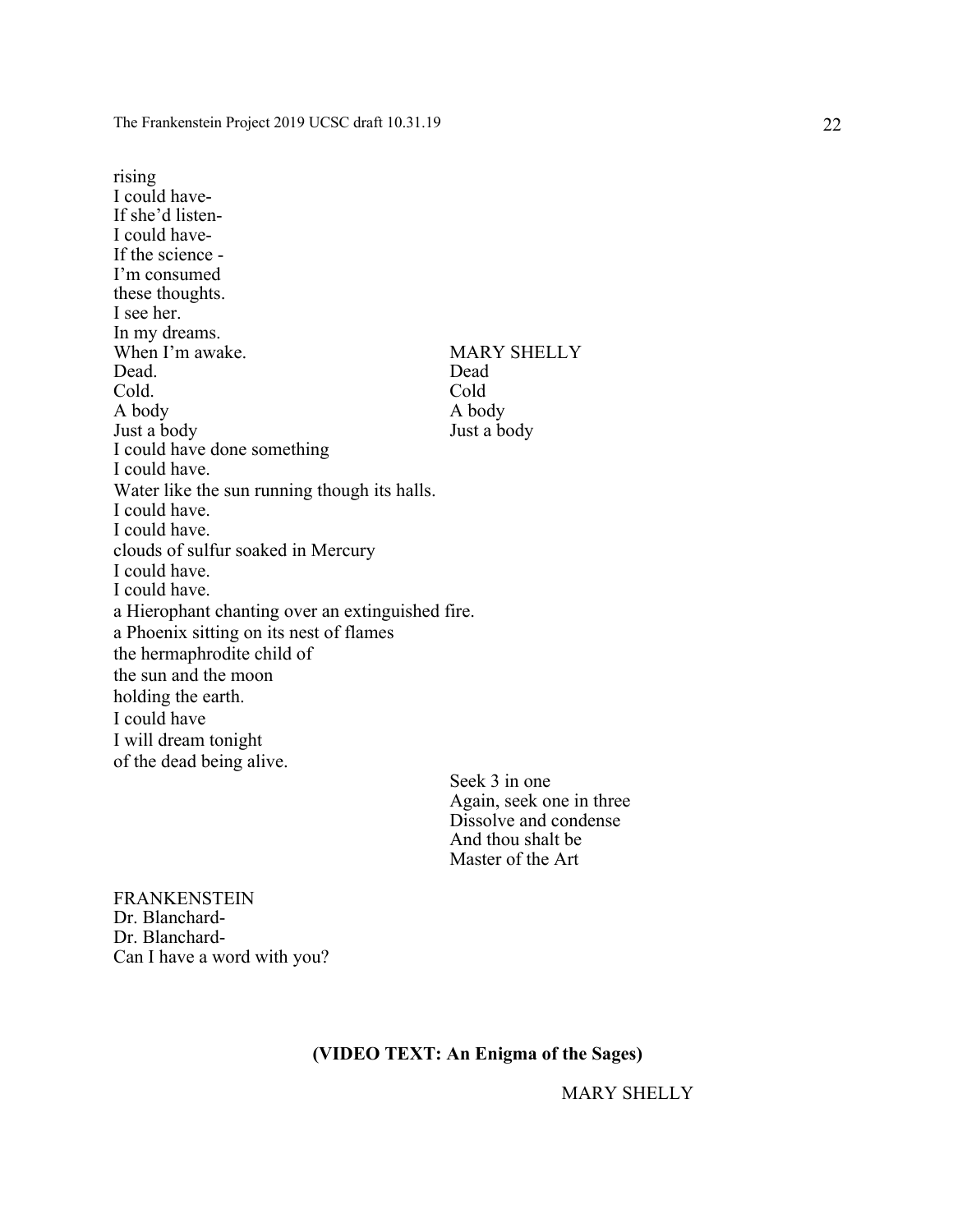If I tell you 3 parts of a thing you have no cause to complain. Seek one of three, and of the 3, one will be there, for where there is body and soul, there is also Spirit and there shine salt, sulfur, and mercury. Trust my word, seek the glass that is three fold. Thou know'st the name, and art wise and cunning if thou find'st it.

#### **(VIDEO TEXT: Muscle memory)**

*The Creation discovers her muscle memory. She develops motor skills*.

#### MARY SHELLEY

With grave Aspect he rose, and in his rising seem'd A pillar of state; deep on his front engraven Deliberation sat, and public care; And princely counsel in his face yet shone, Majestic though in ruin: sage he stood, With Atlantean shoulder fit to bear The weight of mightiest monarches; his look still drew audience and attention as night or summer's noontide air, while thus – (Ii300)

#### **(VIDEO TEXT: The Morgue)**

#### *VIDEO – wall of body drawers*

*Frankenstein discovers the realities of death with Dr. Martinez and her assistant.*

MARY SHELLEY Observe the natural decay and corruption of the human body.

DR. MARTINEZ Welcome to our home. So, you want to see some dead bodies.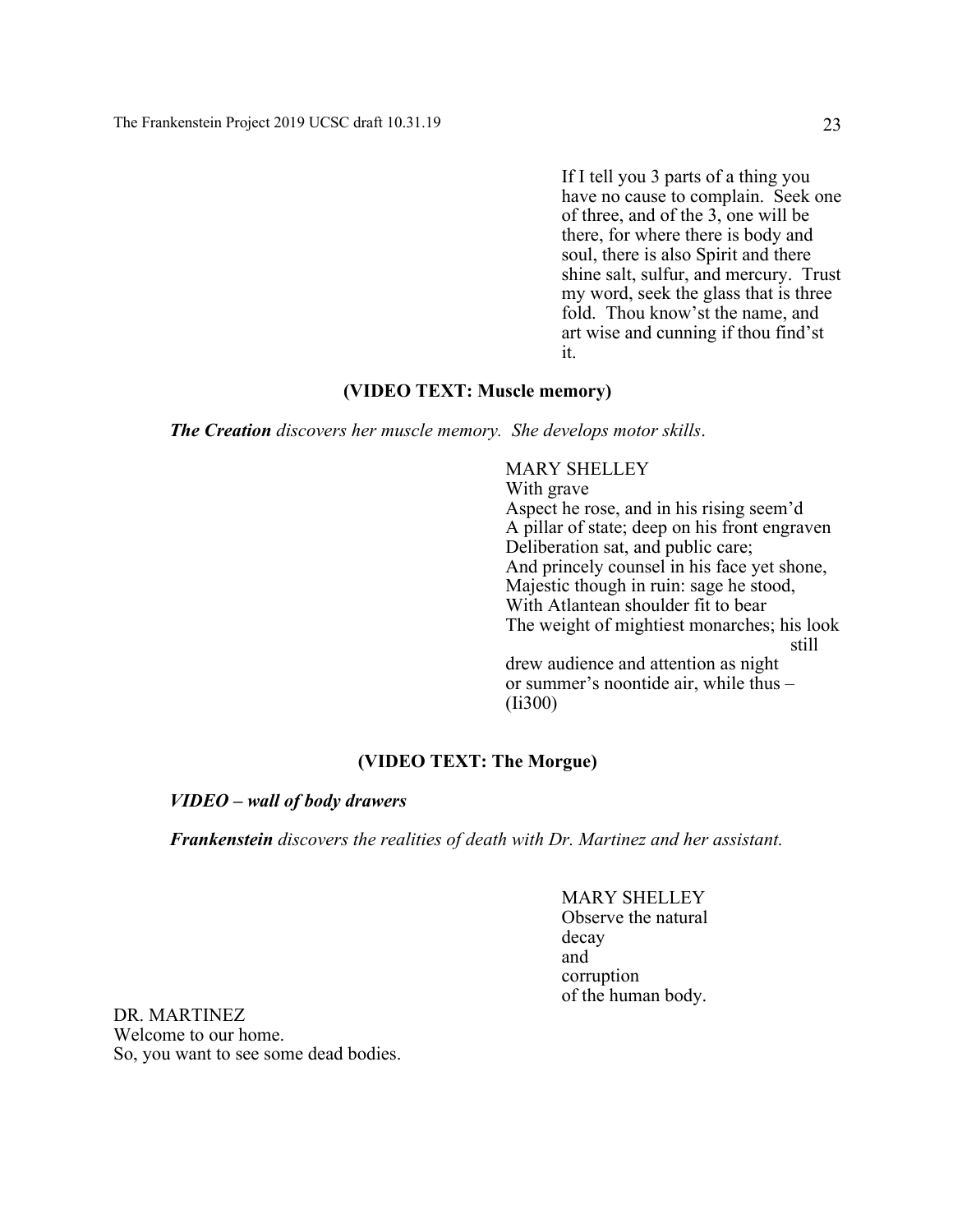#### FRANKENSTEIN An autopsy, really –

DR. MARTINEZ We've got seven dead women today. And a special treat for you!

### *They process the new corpses*.

| DR. MARTINEZ                                                                                                      | <b>FRANKENSTEIN</b>  |
|-------------------------------------------------------------------------------------------------------------------|----------------------|
| Number 0201 female with blunt force trauma to the head.                                                           |                      |
| No.                                                                                                               | Saint Catherine      |
| Number 0202 female asphyxiated                                                                                    |                      |
| No.                                                                                                               | Saint Barbara        |
| Number 0203 female major cardio infarction.//<br>hung upside down mutilated beasts -<br>looks like a cult killing |                      |
| No.                                                                                                               | Saint Agatha         |
| Number 0204 she stepped in front of the trolley.<br>Missing all her teeth. Major head trauma.                     |                      |
| No.                                                                                                               | Saint Apollonia      |
| Number 0205 I think this one is $-$ yep $-$ the fatality from                                                     |                      |
| that ten car pile up. No eyes.                                                                                    |                      |
| No.                                                                                                               | Saint. Lucia         |
| Number 0206 female ax wound to the neck                                                                           |                      |
| No.                                                                                                               | <b>Saint Dorothy</b> |
| Number 0207 - pregnant woman with multiple gunshot wounds.                                                        |                      |
| No.                                                                                                               | St. Margaret         |
| Where's Number 0208 John Doe-That's the one                                                                       |                      |
| I was looking for, for us.                                                                                        |                      |
| Cops sent us this one                                                                                             |                      |
| this morning.                                                                                                     |                      |
| Like I don't have enough to do.                                                                                   |                      |
| They need to rule out homicide.                                                                                   |                      |
| They found him floating in the bay.                                                                               |                      |
| Got him out before the fish had a feast.                                                                          |                      |
| His car was left at the top of the Coronado bridge.                                                               |                      |
| My guess is that the impact killed him -                                                                          |                      |
| rapid deceleration.                                                                                               |                      |
| But - lets make sure -                                                                                            |                      |
| Can you tell how long he's been dead?                                                                             |                      |
| <b>FRANKENSTEIN</b>                                                                                               |                      |

A day.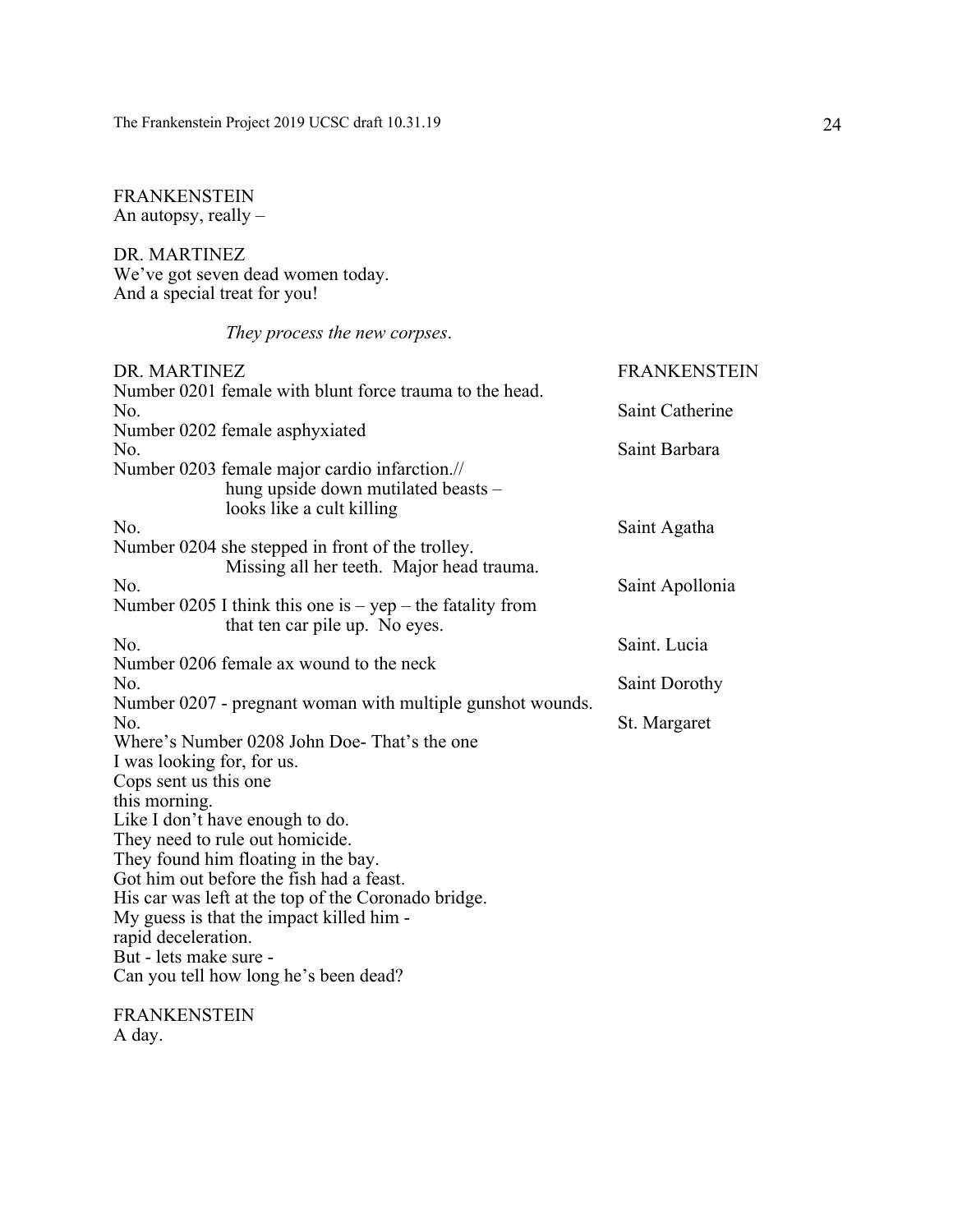DR. MARTINEZ Good. Rigor mortis started about 8 hours after death and lasts about 24 hours. So it should be a bit pliable now. Pungent too. All those bodily fluids shifting and settling settling and shifting. Shall we begin?

#### Evidence of External Injury.

1. Located on the left lateral torso is a discontinuous, irregular dried orange impact abrasion which measures 9 x8 inches. There is a large discontinuity in the central portion of the abrasion measuring 6 X 2 inches. The abrasion shows transverse patterning corresponding to the waistband at the bottom of the decedent's jacket. Numerous small satellite abrasions are noted, particularly anteriorly. Generalized erythematous mottling is associated with the abrasion, most notable anteriorly and superiorly.

Located on the lateral aspect of the left thigh are multiple dried, orange impact abrasions, many showing a longitudinal or transverse linear, discontinuous pattern consistent with the decedent's clothing. The longest one, which is longitudinally oriented, measures 10 inches and corresponds to the outer leg seam of the pants. All of these abrasions are associated with erythematous mottling or frank contusions.

FRANKENSTEIN (over autopsy) MARY SHELLEY A body He called for death is a body to free him of all that is just a body. he has suffered here Why do I keep seeing Mom in every body? Why did no one stop him from jumping? There is nothing medically wrong so why? What could be so bad that death is the only feasible option.

Pointless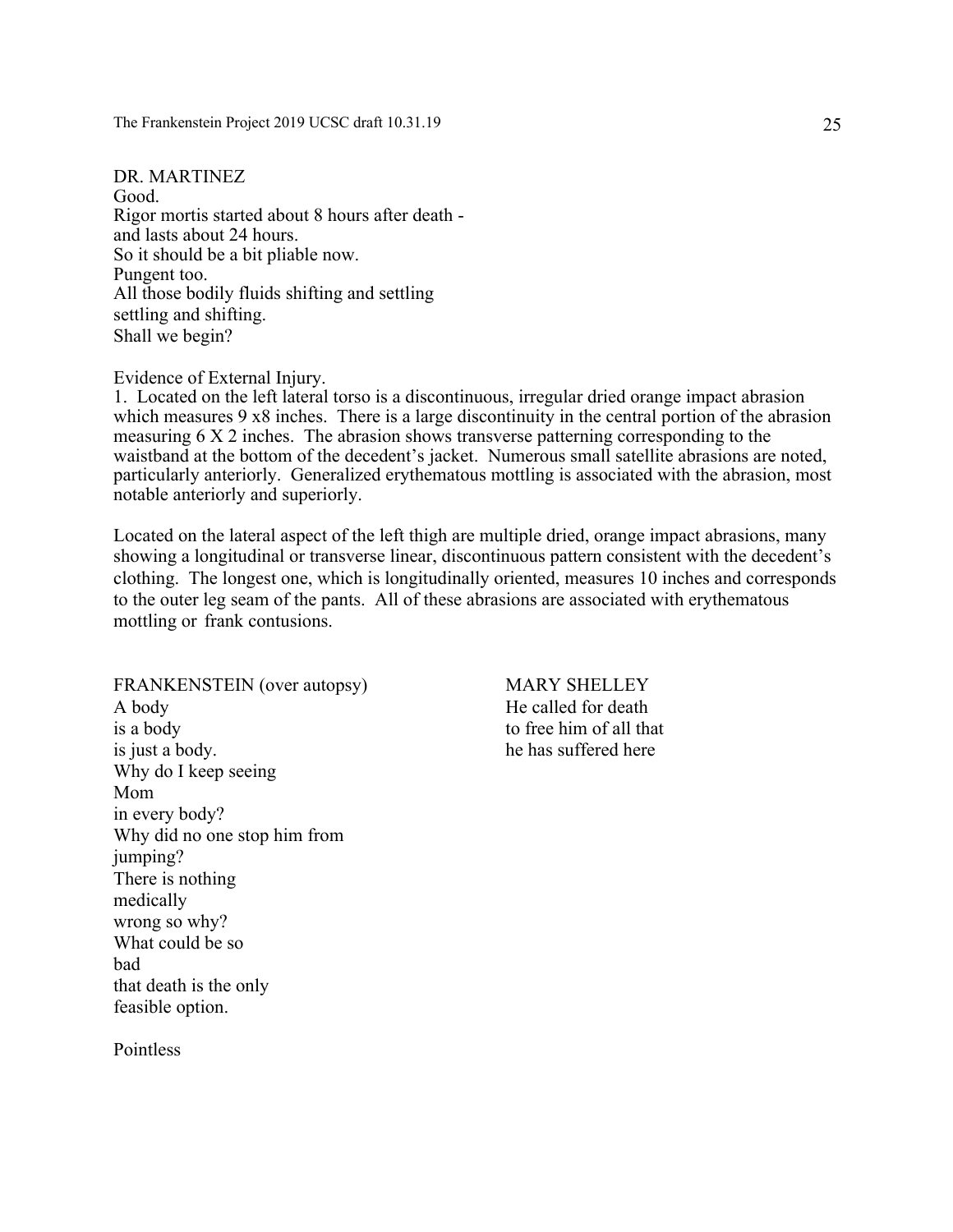Pointless Pointless Just like Mom.

had a moment of doubt before he jumped.

Pointless

#### **(VIDEO TEXT : Waterstone of the Wise**).

I wonder if he I wonder if he has a moment of doubt

#### MARY SHELLEY

There are 7 cities, 7 metals, 7 days and the number 7; 7 letters, 7 words in order meet, 7 times, and as many plates, 7 herbs and 7 stones. Divide 7 by 3, and thou shalt be wise. No one will then strive to precipitate the half. In brief, all will proceed favorably in the number.

DR. MARTINEZ Hello... What have we here? Under the fingernails. Never forget to check there. Looks like a strand of hair.

FRANKENSTEIN MARY SHELLEY

DR. MARTINEZ It means that our friend here was with someone before he died, someone with a great dye job. The forensic guys will love this. Off to the lab with you little hair.

FRANKENSTEIN MARY SHELLEY

DR. MARTINEZ Almost immediately. That's why we like to keep things on ice. They last longer. So, let's break for lunch

What does that mean? What does that mean?

How long before a body starts to decay? How long before a body starts to decay?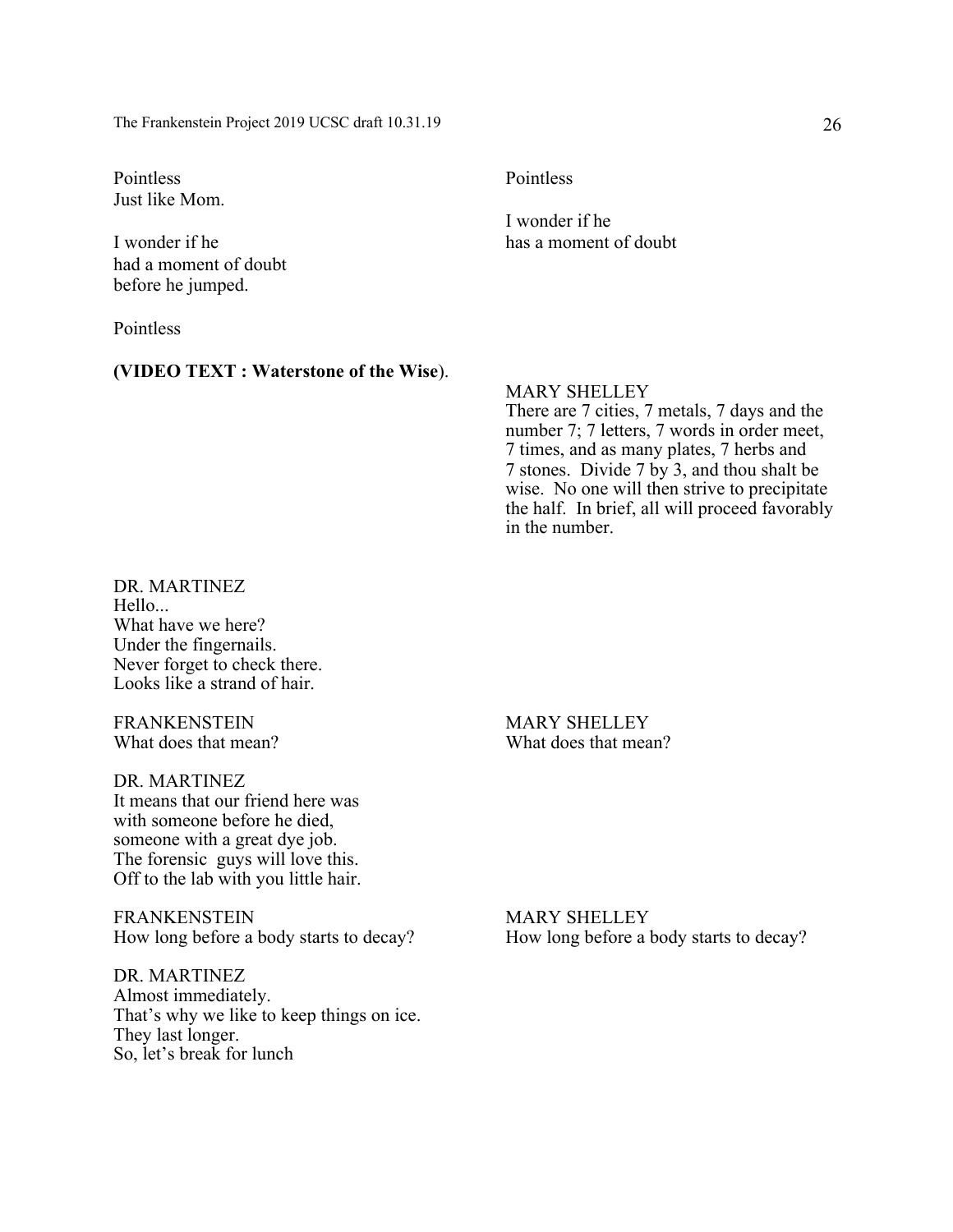and then we'll open him up for my favorite the internal examination.

FRANKENSTEIN MARY SHELLEY<br>Do you mind if I have a look at these? Do you mind if I have

Do you mind if I have a look at these? See how the form of a man is degraded and wasted.

#### **(VIDEO TEXT: Human Contact)**

*The Creation, in the asylum bonds with Barbie. She watches the others and mimics with her dolls. Mary Shelley sings a lullaby. Other patients are caught up in their own psychosis. She has an encounter with one patient who screams at her. No one comes to her rescue.*

#### **MARY SHELLEY**

So farewell hope, and with hope farewell fear, Farewell remorse; all good to me is lost. Evil, be thou my good. (iv 180)

#### *(***VIDEO TEXT: The Seven Hermetic Laws)**

*Mary Frankenstein studies.*

**Video: Frankenstein**

FRANKENSTEIN **What have I done?**

> MARY SHELLEY The Seven Hermetic Laws

FRANKENSTEIN My **What have I done?**

MARY SHELLEY

The Law of Mentalism All of creation is made up of the Divine Mind or Universal Consciousness

FRANKENSTEIN **Thoughts What have I done?**

> MARY SHELLEY The Law of Correspondence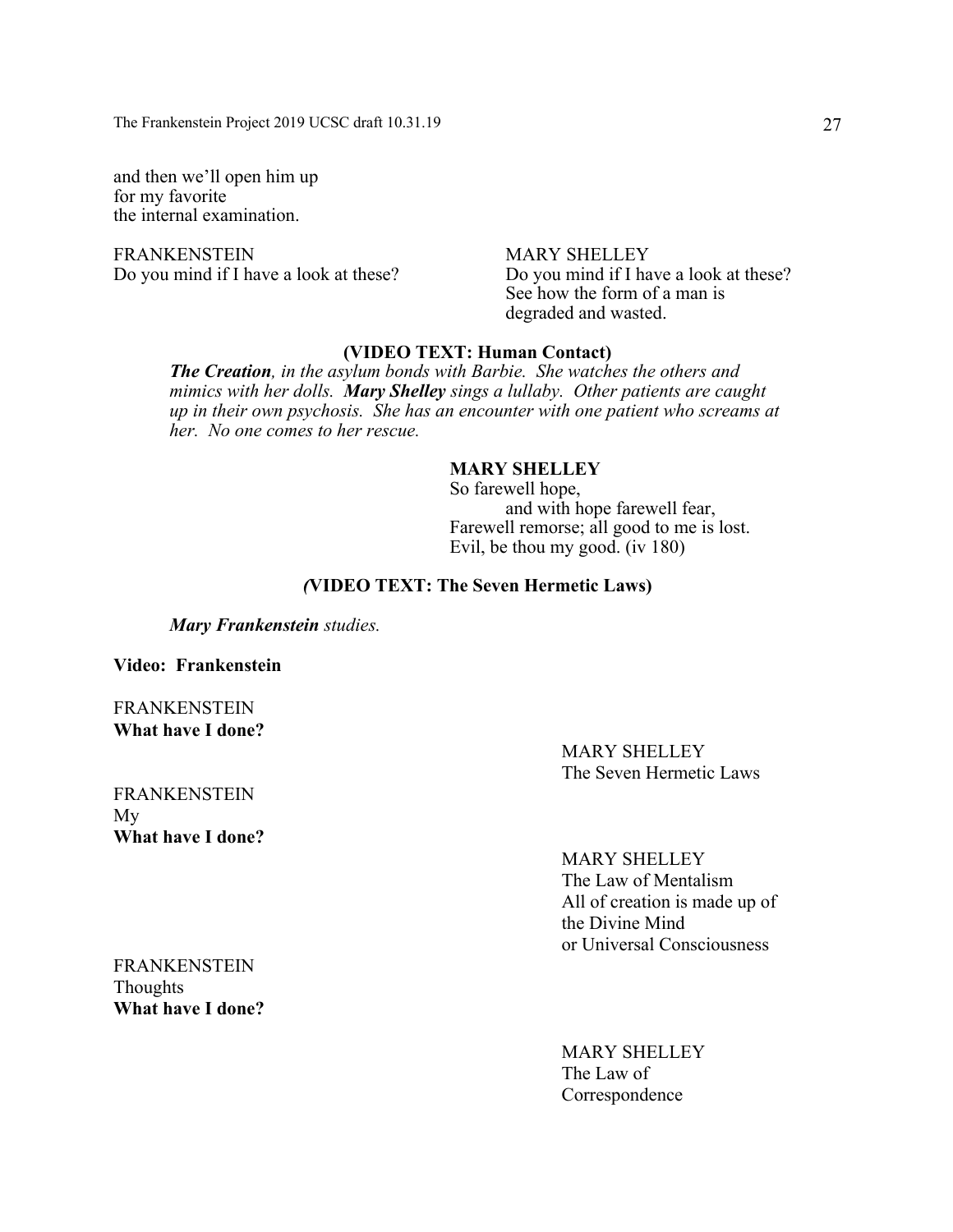As above, so below. As below, so above.

#### **FRANKENSTEIN** Consume **What have I done?**

#### FRANKENSTEIN Me **What have I done?**

FRANKENSTEIN Like **What have I done?**

FRANKENSTEIN A **What have I done?**

MARY SHELLY The Law of Vibration Everything in the universe is in motion, vibrating with its own pace  $\&$ rhythm.

MARY SHELLEY The Law of Polarity Everything is dual and Contains its opposite

MARY SHELLEY The Law of Rhythm The rhythm of the universe is The Wheel of Life.

MARY SHELLEY The Law of Gender All people and things contain masculine and feminine elements

FRANKENSTEIN Fire **What have I done?**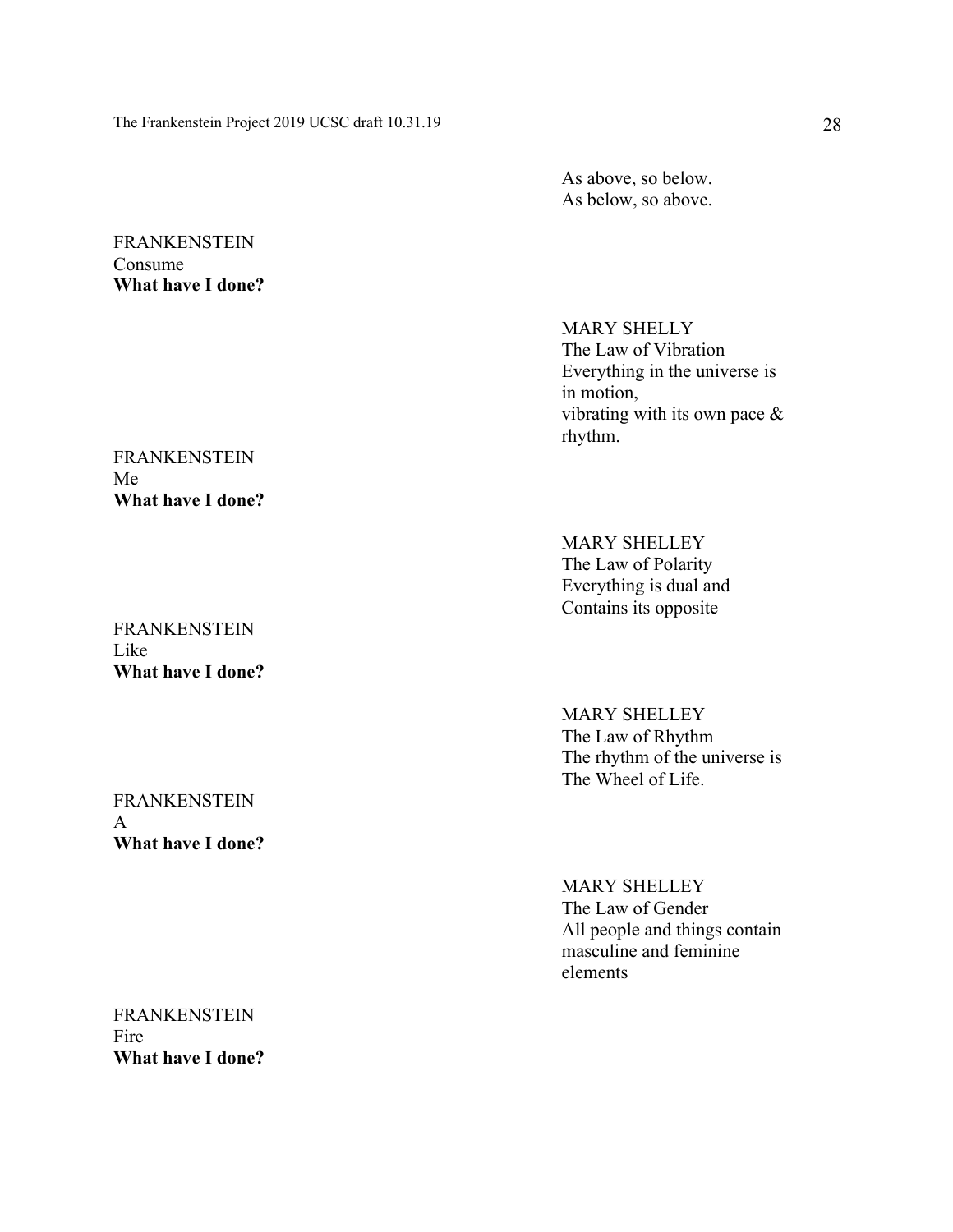MARY SHELLEY The Law of Cause and Effect Everything has a cause and in itself is a cause of something else

Something else.

### *(***VIDEO TEXT The Bio-Tech***)*

*The Bio-Tech thunders into class accompanied by the appropriate music.*.

BIO-TECH Good morning ungrateful leeches. If this is your major, perhaps you should consider switching fields. The results of the last exam are in and guess what? Only 10% of you have any chance of getting a passing grade. Lets just say, I'm a bit disappointed. Did you not read my paper in Scientific American? Did you not take notes in my lectures? I see you with your iphone photographing the powerpoints. Why do you not review them? Did you spend the evening watching Bigmouth smoking pot with liberal arts majors? This is science people! This is not literature written by dead Europeans which you can interpret any way you want! You can not bull-shit science. It is exact! That is what makes it exciting, exhilarating, mesmerizing, orgasmic! And lucrative. We are searching for the ultimate nature of reality! You think I like teaching this class? No, but the basics are important I want to get back to my own research which is much more exciting that reading your Scantron results. I am not going to go over the mutations that block DNA synthesis or the genetic code of Mammalian Mitochondria again. If you have questions that is what my office hours are for. If I terrify you, Mary Frankenstein,

our brilliant, albeit dowdy, teaching assistant,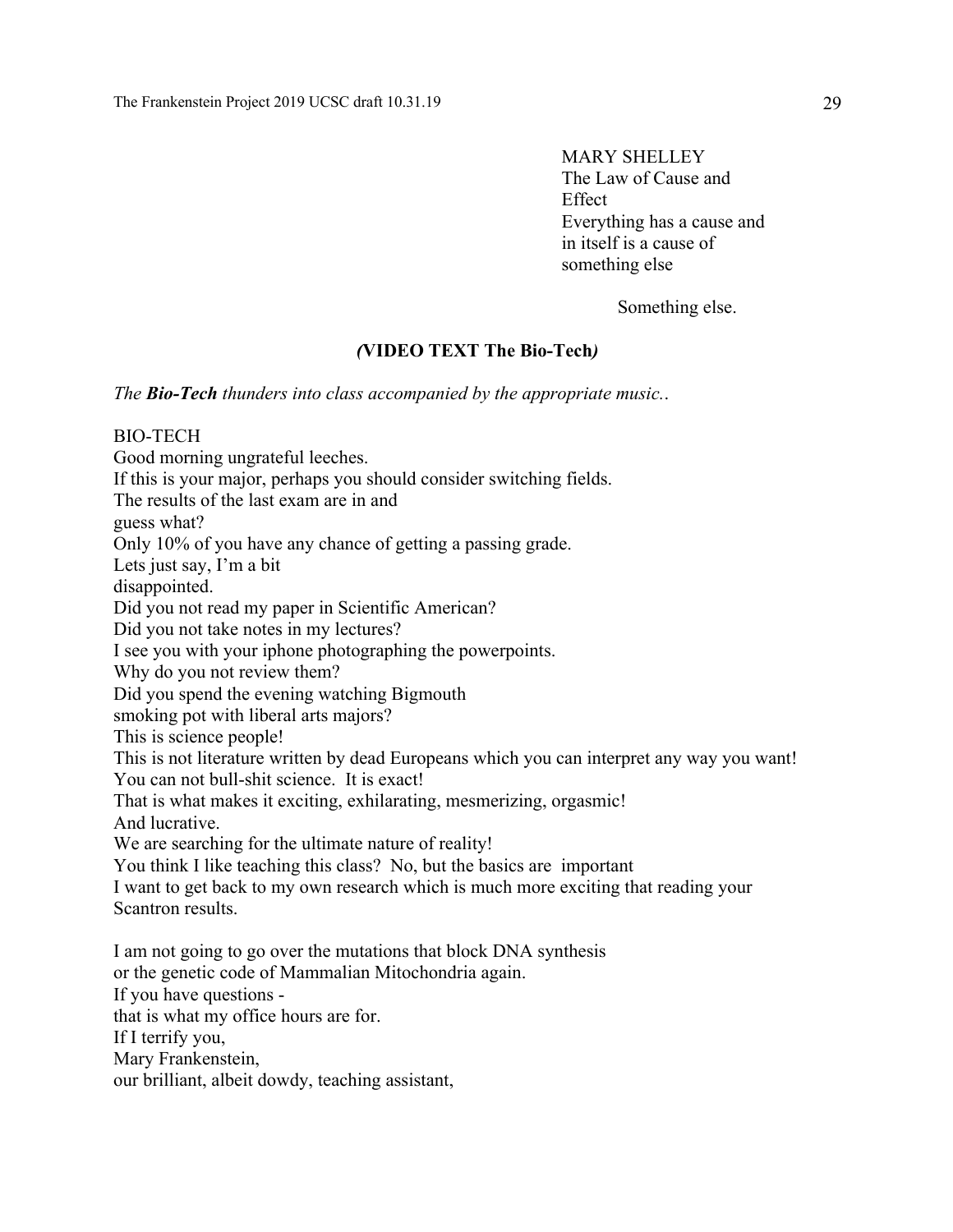has office hours too. Go see her before you come to me.

Now, I will continue the curriculum which I painstakingly set up on the assumption that you all had some semblance of intellect. Today, our topic is stem cells.

*The Bio-Tech sets up his powerpoint. He is incredibly proud of his multi-media presentation. He signals to the booth*.

Gigi.

*The presentation begins* Thank you. Thanks to the current administration the US may fall behind in advancements in stem cell research getting trounced by Singapore of all places. We have been hobbled by ignorant politicians Capital Hill's most uniformed ignorant boorish boobies who are afraid of loosing voter approval. And yet, we can train embryonic cells to grow into anything like heart muscle cells and cure America's #1 killer Heart disease And by doing so prolong the life of many politicians who suffer from such ailments but they don't seem to get that do they.

So we are forced to do all our research with adult stem cells and the 247 embryonic strands that were in existence prior to the new legislation.

#### *Frankenstein coughs loudly to get the Biotech back on track.*

Enough of my soap box… Let's talk about stem cells, shall we? When we are conceived all our cells contain DNA. Which stands for?

STUDENT Deoxyribonucleic acid!

*The biotech throws a little treat to the student who catches like a puppy being trained.*

**BIOTECH**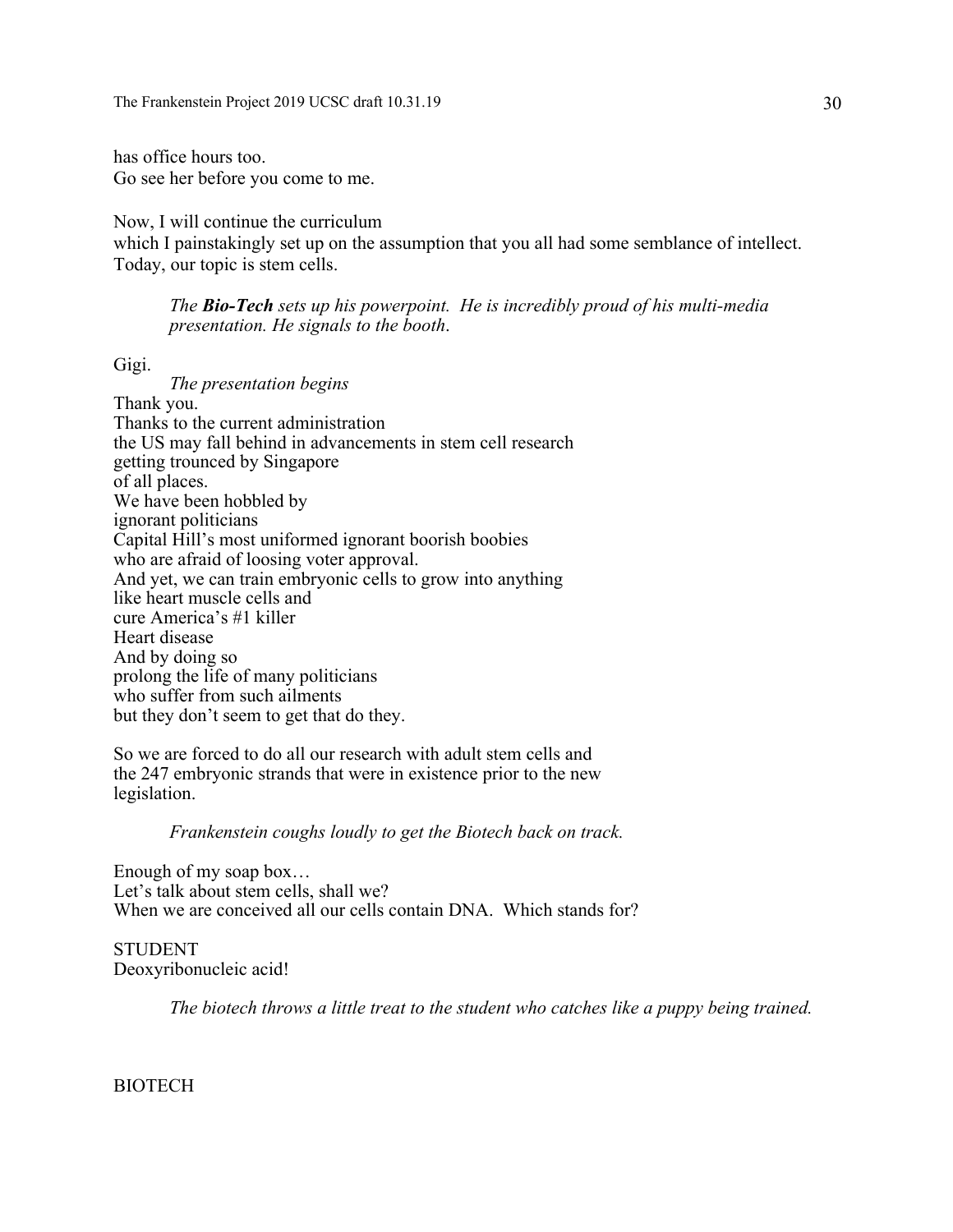As we grow, mature, our cells take on a "job" becoming the skin cells, bone, etc. But, they all contain the same information, the same DNA, only those certain "jobs" are woken up in the cells maturity. Now embryonic stem cells have yet to mature, Thus we can train them to become any of the 300 different types of cells that make up the human body.

BRYCE But those are embryos.

**BIOTECH** And your point is.

BRYCE Uh, well uh, humans were created in God's image.

BIOTECH And your point is.

BRYCE Well, whether created in situ or in vitro the cells are committed to a course. Becoming a human being.

**BIOTECH** Ahh, the moral debate ensues. Dr. Linninback's class on bio-ethics is on Tuesday and Thursdays.

BRYCE An embryo is just at a different state of development than say you or I.

FRANKENSTEIN Embryonic stem cell research and therapy uses donated embryos which have never entered a uterus. There is no "aborted fetal cells" used in this research.

**BIOTECH** Scientists want to relieve human suffering not kill. I have watched cells groomed to be a heart muscle begin to pulse. Ronald Regean -do you know who that is? - was against stem cell research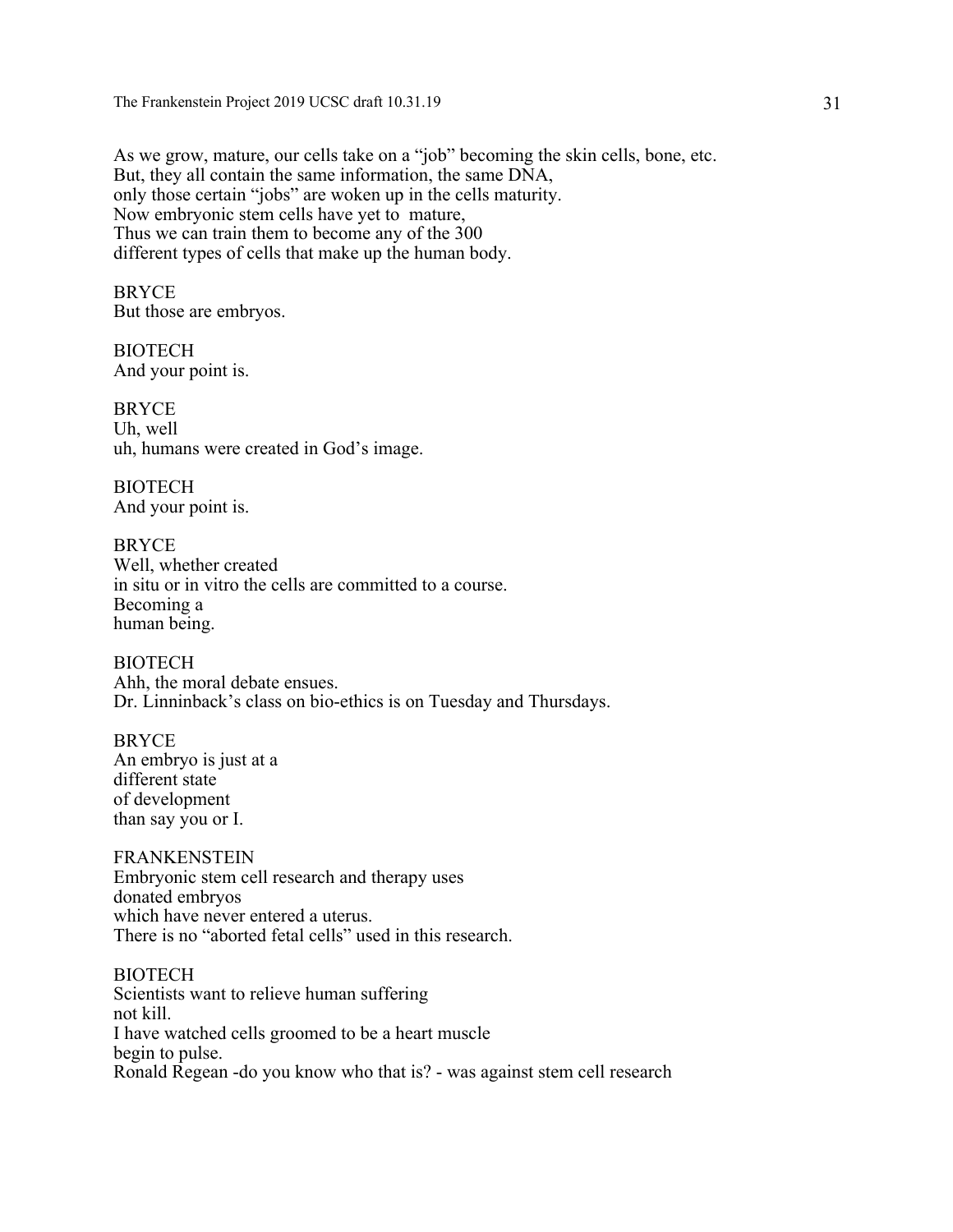even when his Alzheimer's became apparent and after his death, who should jump on the democratic band-wagon calling for more research? Ronnie Jr. It could have saved his father. Wouldn't you want that for your parent?

BRYCE Oh course, but -

**BIOTECH** You would tell a 3 year old child you can't treat her diabetes because the government wont let her doctors do the appropriate research?

BRYCE I'm just saying I applaud the science.

BIOTECH Good, now-

**BRYCE** But isn't there some way we can get the same results without using embryos.

*A vision of the CREATION appears to FRANKENSTEIN.*

#### **BIOTECH**

That is why current research uses all the adult stem cells we want. These are cells found in bone marrow, Procured with donor consent. We are endeavoring to deal with the apparent moral dilemma facing many religious groups. Well, we have discovered that if you take an adult cell, and starve it of all nutrients, it will basically fall asleep, at which point we can use it just like an embryonic cell. But, adult stem cells are limited. There is a new technique being developed.

This is where take a donor egg remove it's DNA and nucleus and replace it with the patients.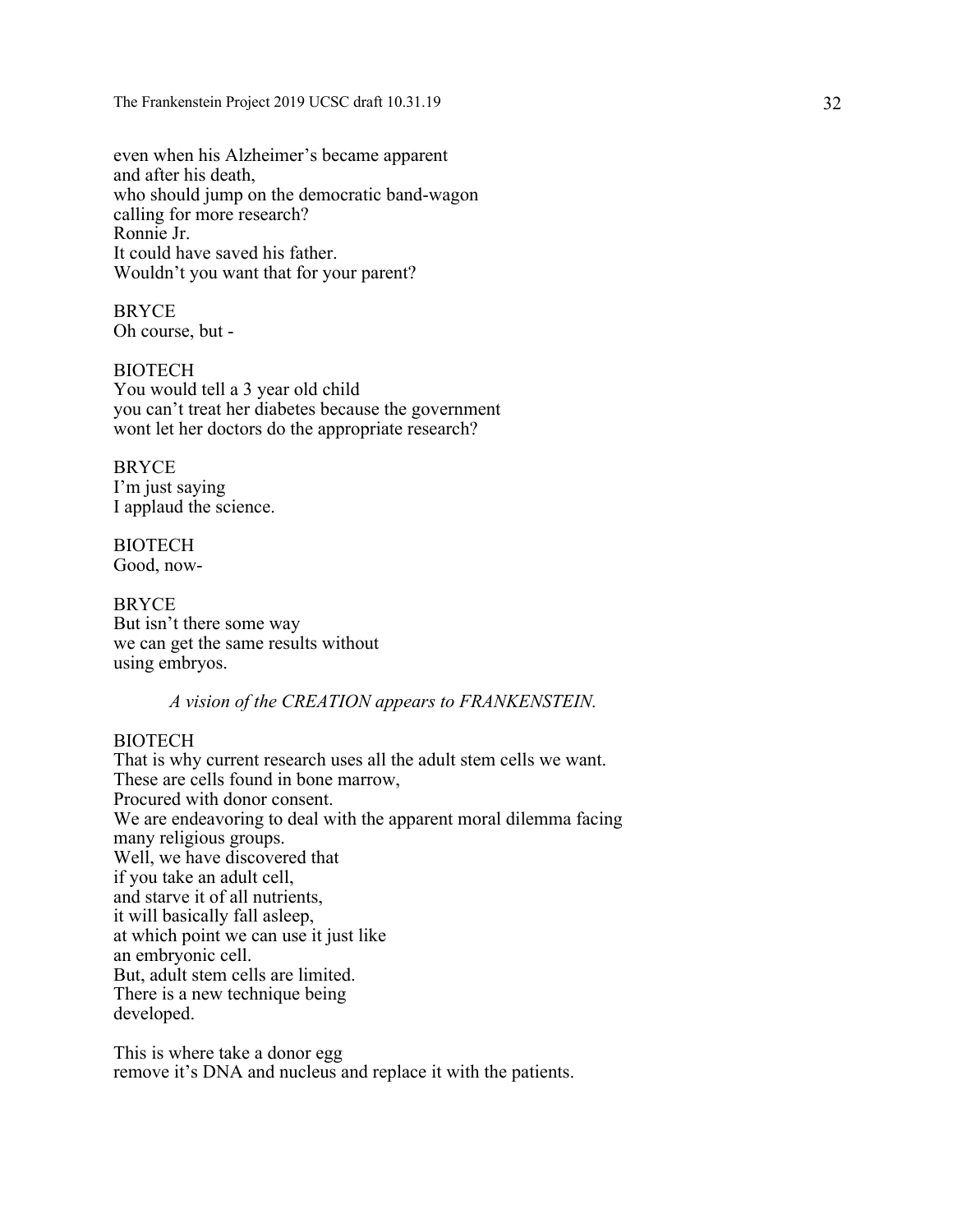We then gestate the egg for a couple weeks and then culture the cells to their desired purpose.

This is different from making a "clone". In therapeutic cloning the embroyic cells are never implanted in a uterus thus, never intended to become human beings.

Now, that was the point of the whole cloning experimentto create animals who could produce drugs for human health problems and organs that aren't rejected.

Okay, now what you have all – except for you - been waiting for.

How to make a clone:

Step one:

Get a mammary cell from the animal to be cloned.

Step two:

Put it in a petri dish and starve the cell of nutrients - it will go into a quiescent state.

Step three:

Get an unfertilized egg cell or oocyte. Remove the nucleus that's were DNA is stored. Step four:

Put the cells next to each other and zap it with electricity - that will cause them to connect. Step 5:

Wait a week -so the cell can grow - then implant it into surrogate mother Step 6:

After the gestation period, you will get a clone from original donor. Simple.

Cloned animals can help save human lives. Take the first sheep, Dolly And her sisters Polly and Molly who have been cloned with a human gene their milk contains a protein that helps blood clot, it can be extracted and used to treat hemophiliacs.

#### **BRYCE**

Is it true that some of those fetus were grossly oversized and suffered before they died? And that the surrogate mothers suffer as well?

BIOTECH Yes.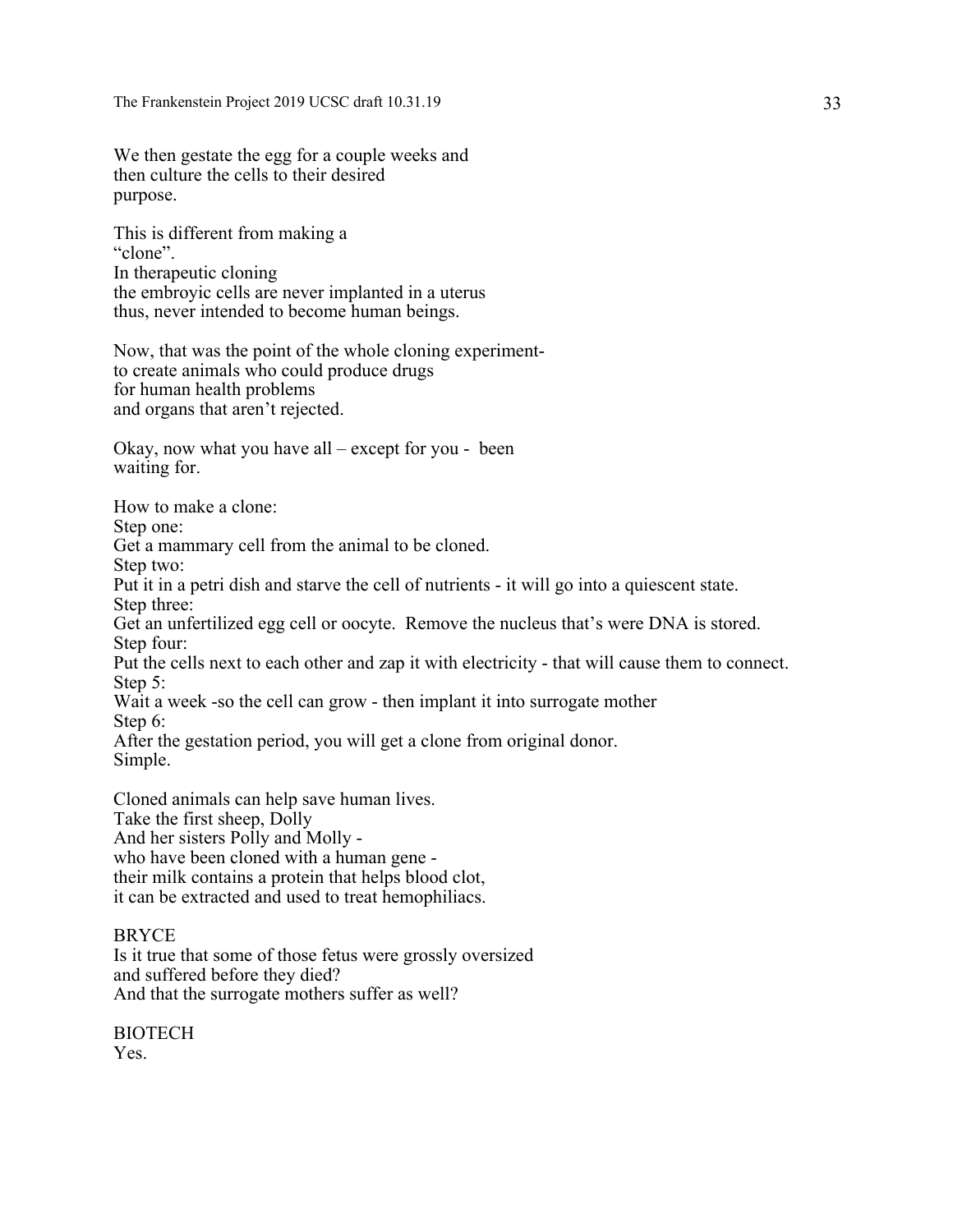#### BRYCE

I heard that organs from genetically altered pigs could infect humans with a porcine endogenous retro virus.

#### BIO-TECH

The operative word is "could". The investigation into P.E.R.V. is ongoing. Because we have a limited number of embryonic strands We use DNA from mice to further expand its generations. Whether or not that leads to any disease is not know yet.

STUDENT What about human cloning?

BIO-TECH Be thankful I do not know your name. You all watch too many bad movies. We have ethics people!

**BRYCE** Aren't you doing CRISPR work?

BIO-TECH My research has nothing to do with this undergraduate class. But yes, I am.

**BRYCE** Don't you think that what you are doing –

#### BIO-TECH

What I am doing is called genome engineering. We can edit the genes within an organism. This research can help us treat genetic disorders or stop malaria from spreading. Think about it, young man, young woman, *they*. We can go into the DNA stands and manipulate the code in a mosquito and eventually eradicate malaria. Wouldn't that be nice? My colleague is Mississippi just used CRISPR to help a woman with a genetic disorder.

BRYCE It's immoral –

#### BIO-TECH

You interrupting my lecture is immoral. What did you listen to the radio lab story and now you're all freaked out? Science and it's dangers. Oh no! Black Mirror is true. Bullshit. May I continue?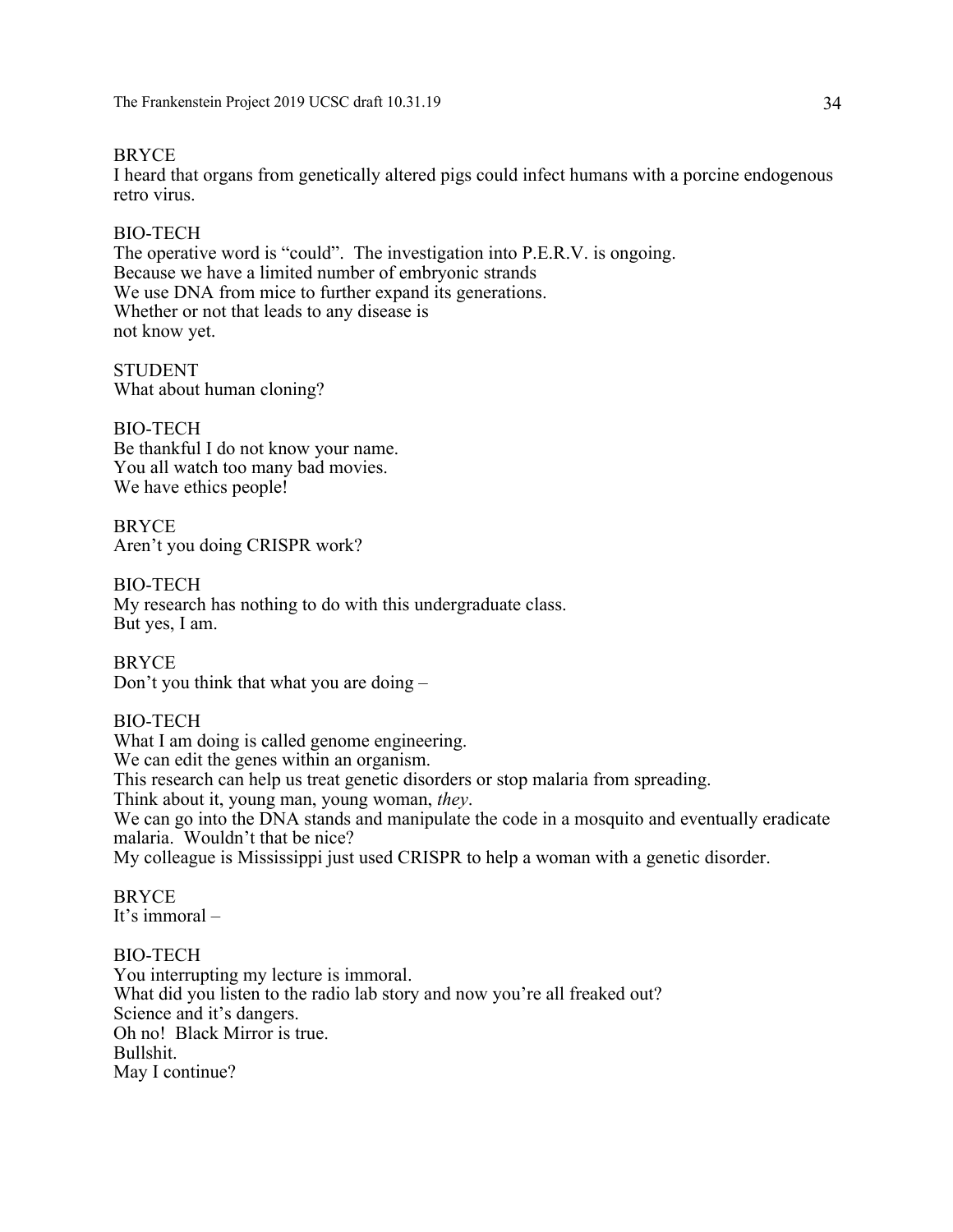Do you want to take this outside?

FRANKENSTEIN In the early 90s embryologists cloned 17 human embryos defective ones fertility clinics were destroying anyway all 2 to 8 cells in size worked them apart, and grew them and got a couple 32-cell embryos the size you can implant in a woman.

BIO-TECH But they didn't. The government is very specific about what they will fund. Human cloning is not --

STUDENT What if a couple lost a child? Could they take the cells from their dead child and clone him?

FRANKENSTEIN Theoretically, yes, but you have to get the cells fast before the membranes start to deteriorate.

**STUDENT** Basically then, you don't need sex to reproduce.

FRANKENSTEIN If they allowed human cloning.

BIO-TECH And if we all stopped wanting to have sex

**FRANKENSTEIN** Then men would be obsolete they don't have wombs, thus could not be impregnated with an egg. Women can basically clone themselves.

BIO-TECH Tough luck for us.

*Everyone exits except BYRCE*

#### **VIDEO TEXT: ODE TO STEM CELLS//Ode to CRISPR**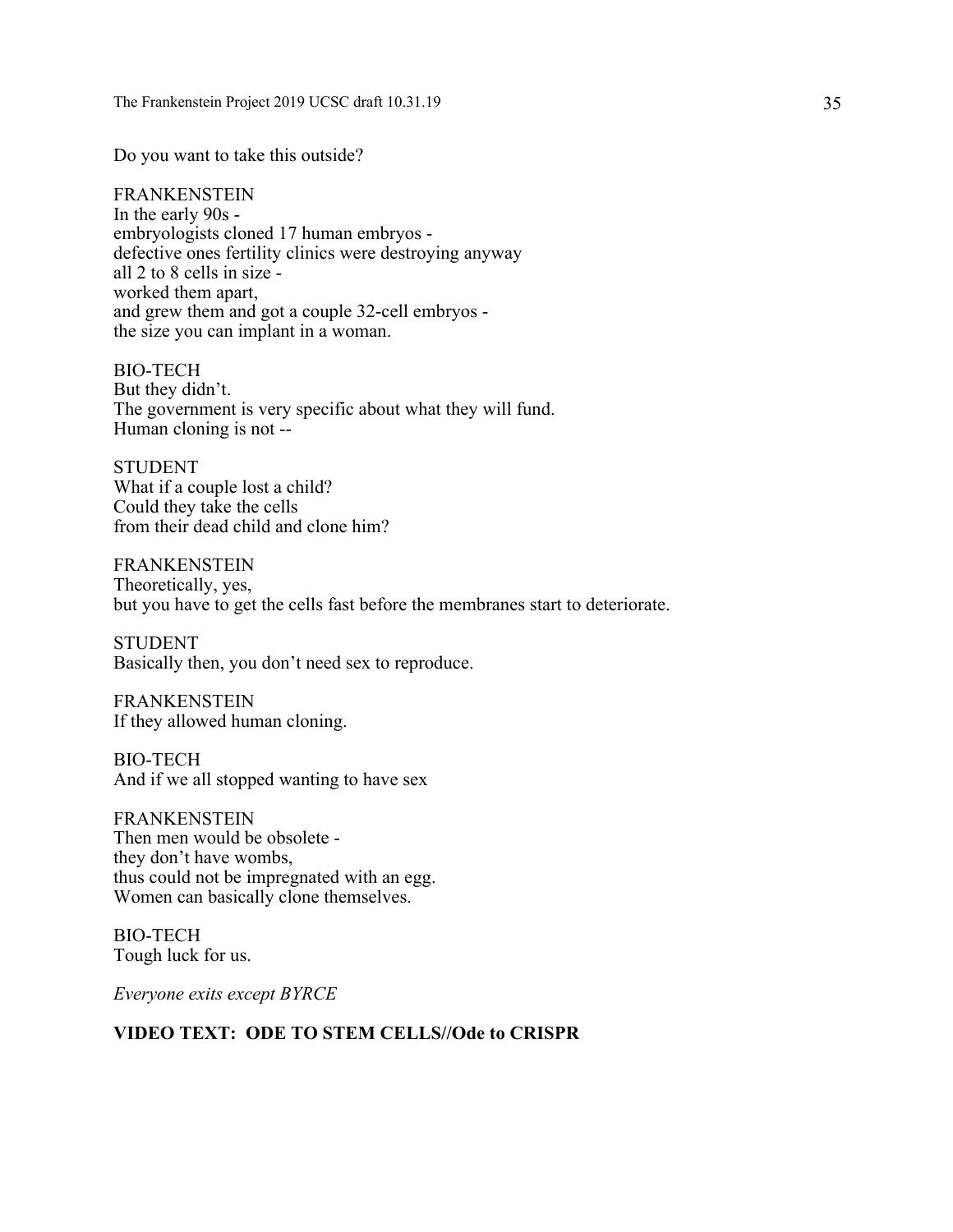BYRCE (Ode to stem cells) // ode to CRISPR By the Grace of God, we found you Hidden, deep within the well of our mortality. Our spirit. By the Wiles of Man, we have embraced you The knowledge of nature that is awakened within you. Our essence. To extend our fleeting, minuscule existence Determined by God, now by Man or by God through Man The ailments of yore and the impending plagues alleviated and exacerbated within the human frame. By the Physics of Immortaliy, we comprehend you But we can never grasp the truth of the venture. Our moral fiber For we cannot reach to the heavens only imagine.

#### **VIDEO TEXT: YOU'VE GOT MAIL**

*Henry leaves voice-mail and Victor is on his computer again*.

**HENRY** Victor, I haven't heard back from Mary about the show - You coming? I'd love to see you both there.

## VICTOR **VIDEO TEXT**

Honey, AA Serenity Prayer what's going on? I can only reach you on-line and we live together! You've been coming home just to sleep. I really don't want to nag, but I can't help but feel something else is going on. I'll be home tonight, Can we spend some time together please. I'll get a sitter for William. Oh-Henry's show is this Thursday. Please come with me, don't make me suffer alone. Please. -Vic PS. William misses you too! I think he's grown about a foot!

#### **(VIDEO TEXT: Modern Education)**

*The Creation discovers YouTube. A montage of all the latest YouTube celebrities – including TDM, Yuya, Markiplier, PewDiePie, music videos BTS, EXO, etc.*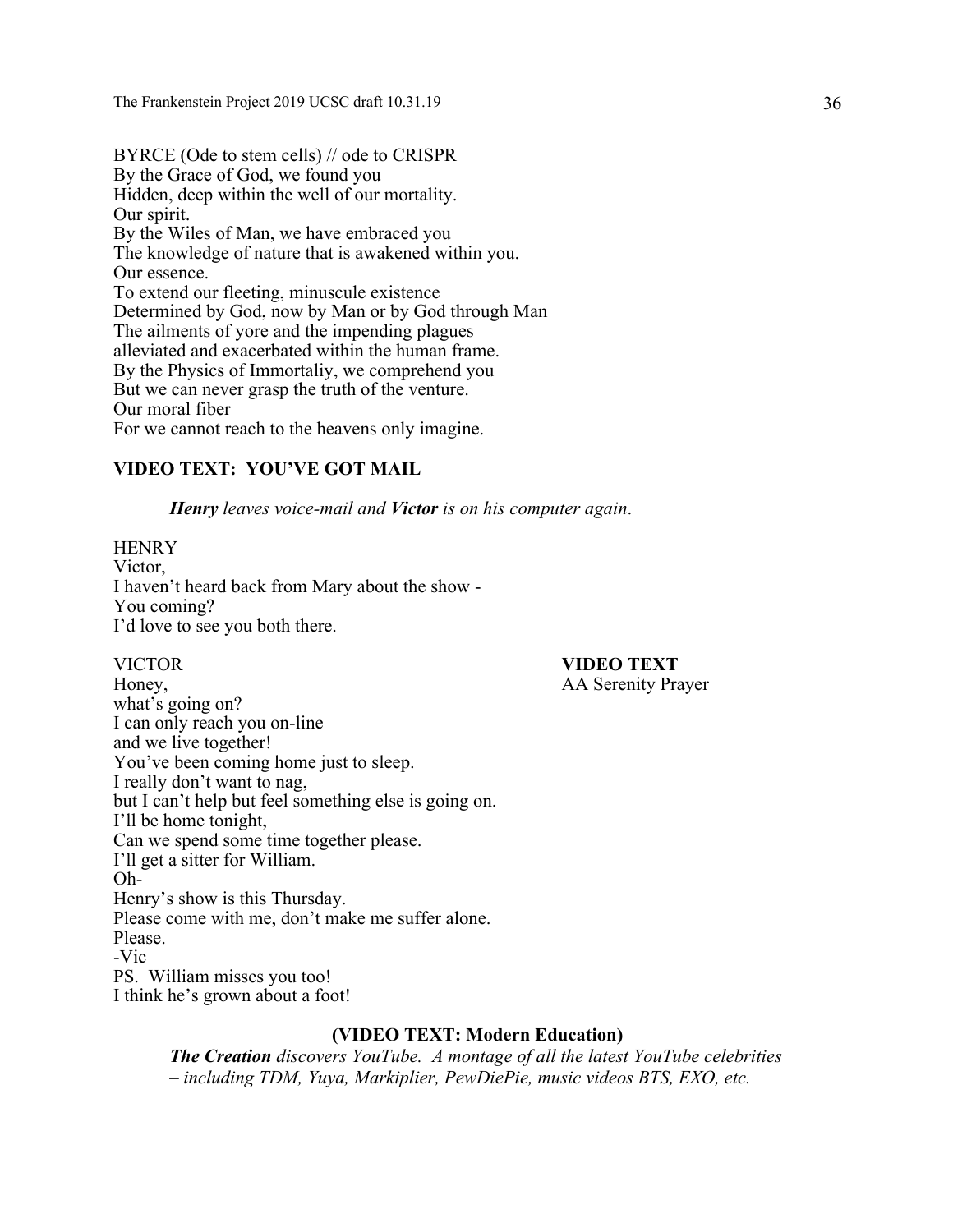*educational videos, cooking and how to – Binging with Babish, etc.* 

# **MARY SHELLEY**

Now conscience wakes despair That slumber'd,—wakes the bitter memory Of what he was, what is, and what must be Worse. ( *IV 23)*

# **(VIDO TEXT: Modern Medicine)**

*Frankenstein watches a FACE transplant*.

### DR. GAIL

Once a patient is determined to be brain dead, you can harvest the organs, with family consent, of course. The heart, liver and kidneys are usually the first to be requested for transplant. Vascularized Compostie Allograft organ transplants are not as common. Donations of skin, bone, blood vessels, hands and faces can change the lives of people living with significant disfigurements through birth defects, trauma, burns or disease.

> MARY SHELLEY Pause. Examine and analyze all the minutiae of causation as exemplified in the change from life to death and death to life.

### *Dr. Gail gives slide show about the procedure*

DR. GAIL In 1992 Linda's boyfriend broke into her home, Shot her in the face, poured gasoline on her body and lit her on fire. She survived. She went though numerous operations to reconstruct portions of her face destroyed by the gunshot. Cadaver skin has been grafted on to 30% of her body. But she remained unrecognizable. I ask you: Can you live without your face? Society considers her a monster. The social stigma creates traumatic psychological issues on par with the physical pain she endured.

BRYCE Look at that.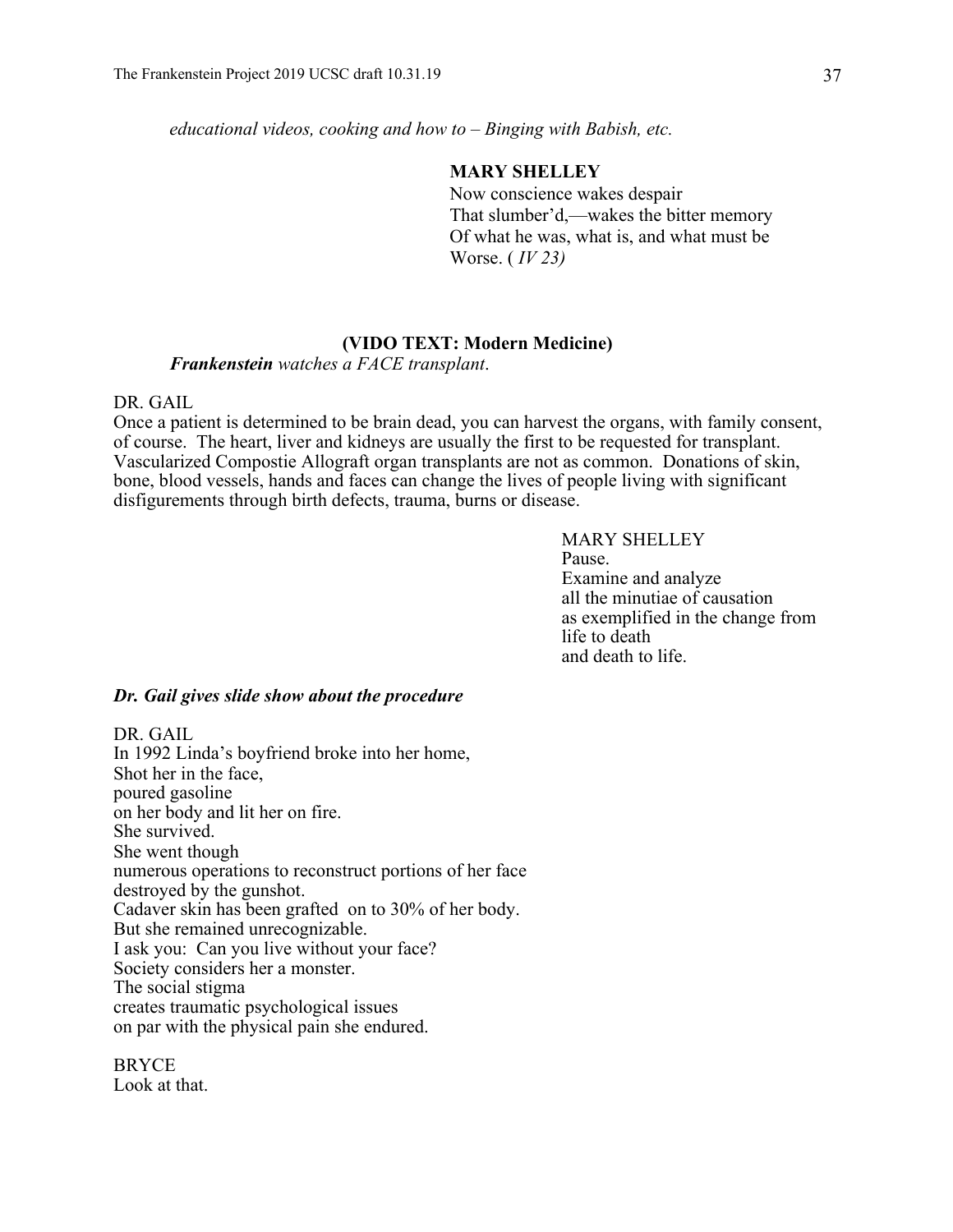If that was me-I'd want to do research about the dead bastard whose face I got.

# DR. GAIL

The procedure is not an easy one and can take 10 to 40 hours. A face is removed from a cadaver.

BRYCE Ever see that Twilight Zone where the guy's arm was possessed? Killed him.

DR. GAIL: It is important to note that the recipient will not look like the donor rather the face will adapt itself to the recipient's bone structure.

### BRYCE

What if the face had muscle memory? Did you see the Treehouse of Terror when Homer got Snake's hair?

# DR. GAIL

Unfortunately, the recipient will not look like they did prior to their initial accident but they will look, normal which is really what they all want.

### BRYCE

Would you become someone else because your face is shaped a certain way?

### DR. GAIL

Depending on the reason for the disfigurement the patient may have to undergo reconstructive surgery. We must take into consideration Nerves, bones, musculature, blood vessels and underlying fat In order to make the procedure successful.

### BRYCE:

What if you got some mass murder's face? Or a child molesters. Or a philanthropists or celebrity Could you look at yourself every day knowing what that face has done?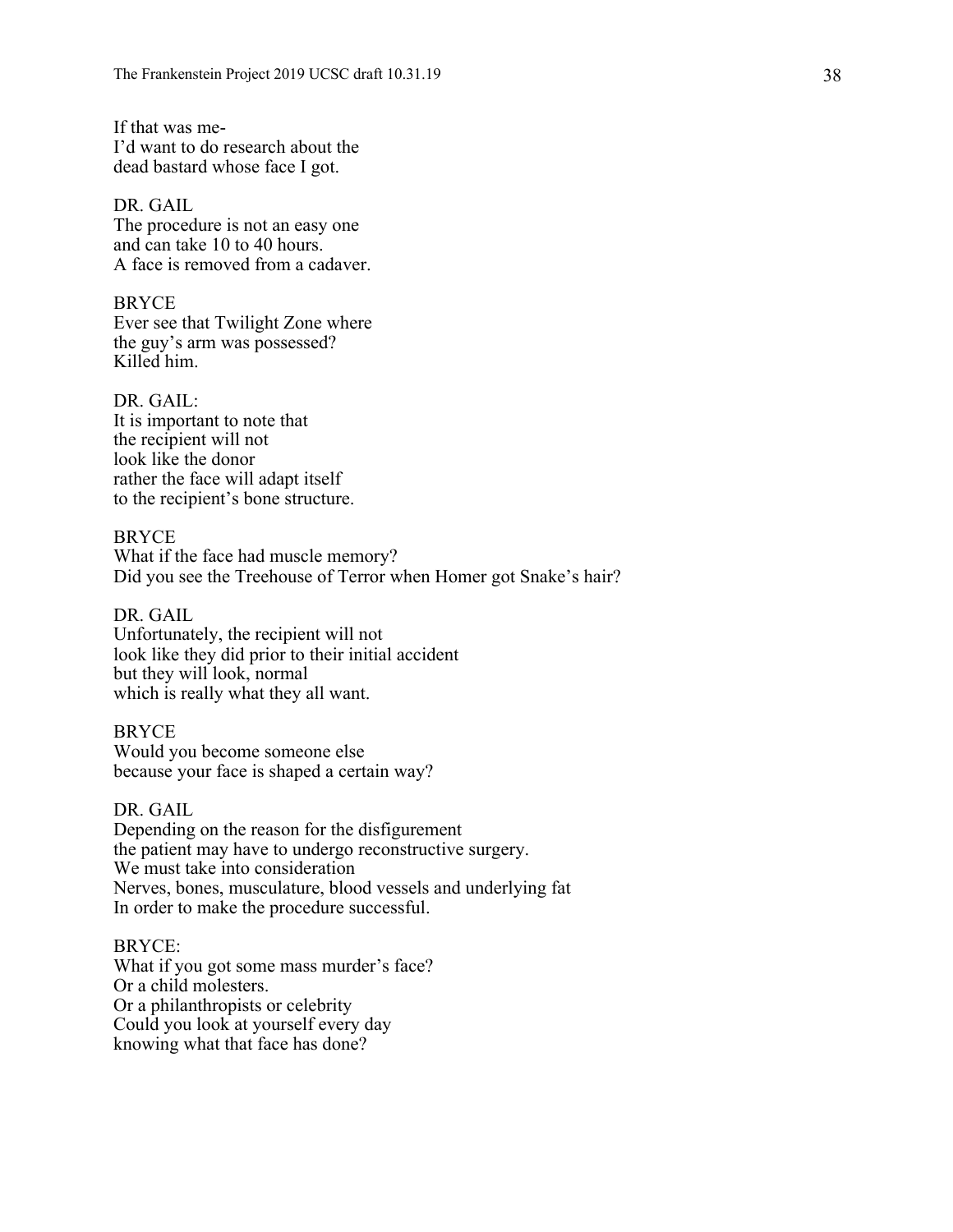DR. GAIL Anti-rejection drugs are essential to assist the new face as it adapts to the host. The anti-rejection drugs will compromise the recipient's immune system thus requiring a life long hospital visits and drug therapy. There have been less than 50 face transplants since the first partial in 2005 with five deaths to date.

### **VIDEO TEXT: ODE TO TRANSPLANTS**

BRYCE (ODE TO TRANSPLANTS) Like the alchemist burning his tissue with chemicals and flame To unlock the mystery of the Mysteries We have crossed into the undiscovered country And fused self with self, vein with vein Deep in the laboratory of operations Two become one, three become one, seven become one To save the one through the obliteration and grace of the other. But, our Promethean flesh is a feast for the eagle Sent by God to relentlessly punish us forever For the Apple has been devoured and the Box opened. The Knowledge required and life prolonged.

FRANKENSTEIN MARY SHELLEY more necessary<br>than the air I breath than the air I breath than the air I breath than the same state of the same state of the<br>than the same state of the same state of the same state of the same state of the same state of t

Study has become to me Study has become to me than the air I breathe. in the questioning and searching turn it gives my thoughts I find some relief to wild reverie; in the self-satisfaction I feel in commanding myself, I find my present solace.

### **(VIDEO TEXT: The exit interview**.)

DR. BLANCHARD Well, Mary it doesn't look like we can do anything more for you.

CREATION I am cured then.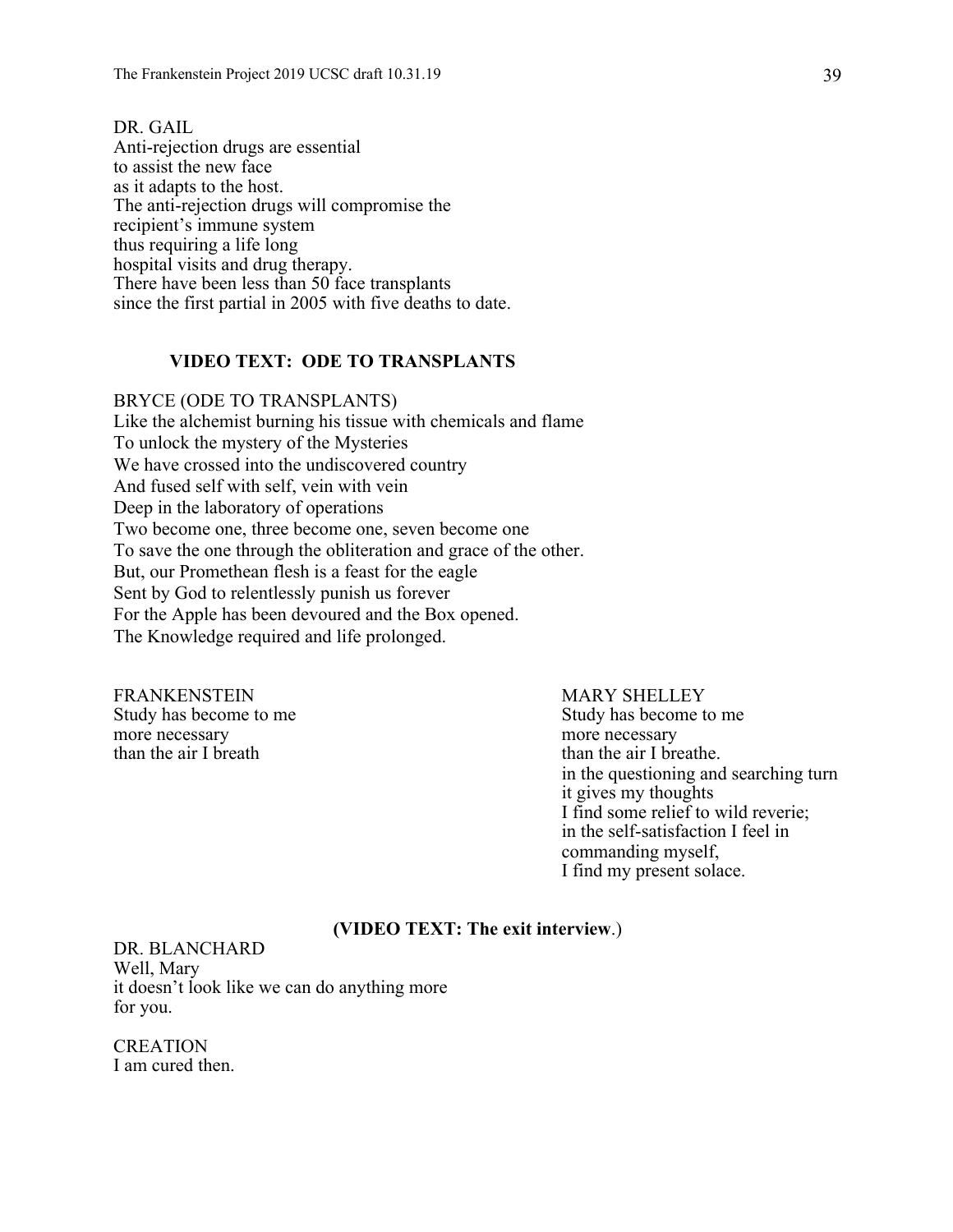DR. BLANCHARD As far as we can see. There is no reason for you to stay here now.

**CREATION** I have to leave? Leave the hospital?

DR. BLANCHARD Yes. You're well now and we need the bed.

CREATION Where do I go?

DR. BLANCHARD Home.

CREATION MARY SHELLEY I don't remember I don't remember. I don't remember.

DR. BLANCHARD I'm sorry. Really and truly sorry for your predicament.

CREATION Please, can I stay? Please, can I stay? I can help in the psych wing Bring food, change bedpans

DR. BLANCHARD No. A social worker will assist you.

CREATION I have no place to go. I don't remember

DR. BLANCHARD Your memory will come back eventually. I can see no physiological reason for your amnesia. Perhaps a return to - May trigger spark a memory.

CREATION But - How -

But, I don't know where that is. But, I don't know where that is.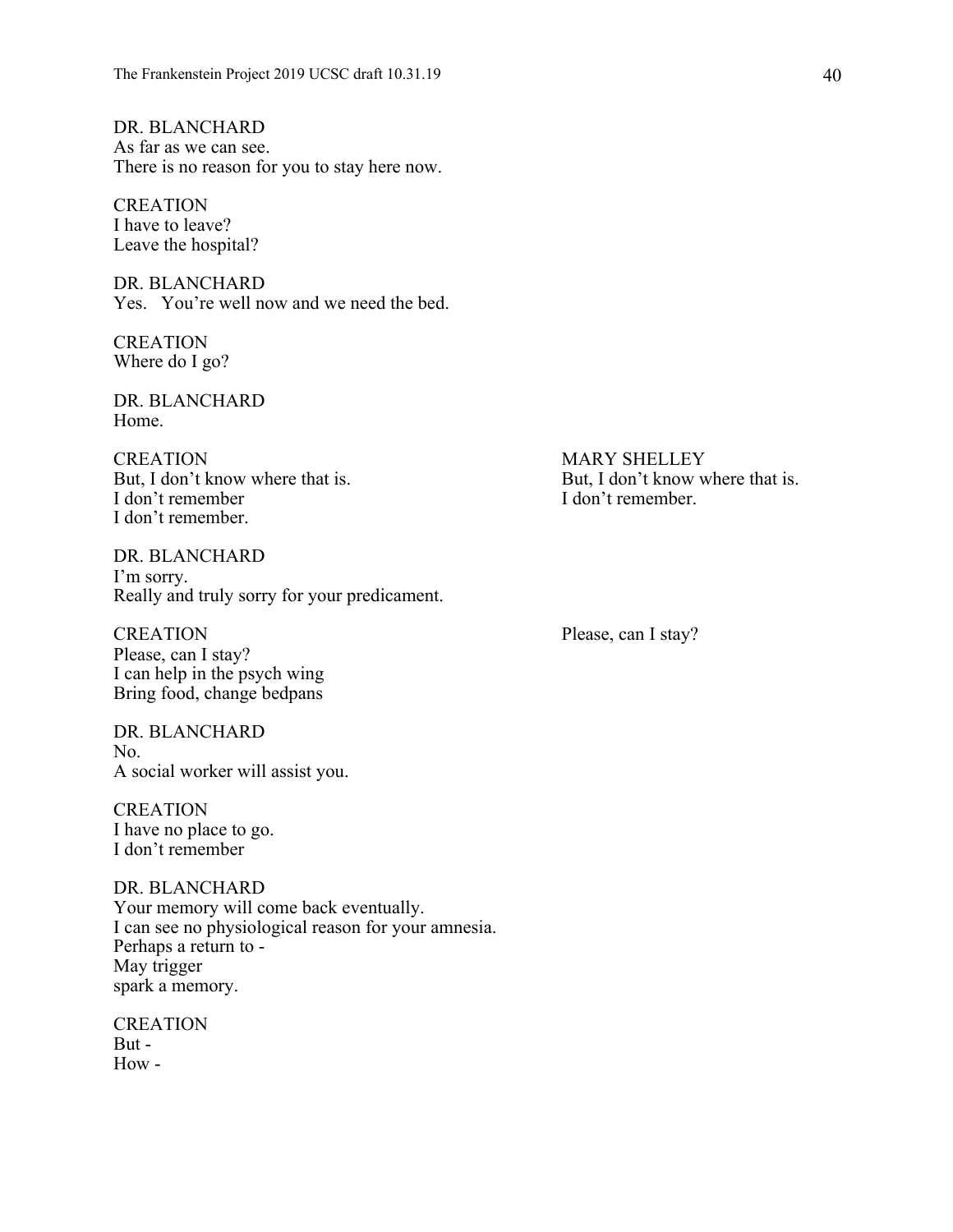DR. BLANCHARD Take care of yourself, Mary. Oh- and I'll need a mailing address, for the bill.

# **VIDEO TEXT: YOU'VE GOT MAIL**

*Victor is on his computer again, so is Henry***.** *Frankenstein continues to study.*

# VICTOR **VIDEO TEXT**

Dear Ms. Mary Frankenstein, AA Serenity Prayer Henry's show was quite a success. He received a standing ovation. Even I liked it. I felt very proud to be his friend. He dedicated the evening to you. Just thought you'd like to know. Sorry to take up so much of your time. Yours, Victor Lavenza

**HENRY** Mary, Sorry you couldn't make it to the show. It went okay. People seemed to like it. Hey - are you okay? Victor looked really upset last night Is everything all right? Do you need anything? Please let me know what I can do to help.

*VIDEO all the images of Frankenstein's education come on in a frenzy. From the midst of this darkness a sudden light breaks - a light so brilliant and wondrous.*

FRANKENSTEIN It's so simple! I'm dizzy

I miss you. -Henry

# **(video text: The Creation hears the chorus of her body.)**

**CREATION**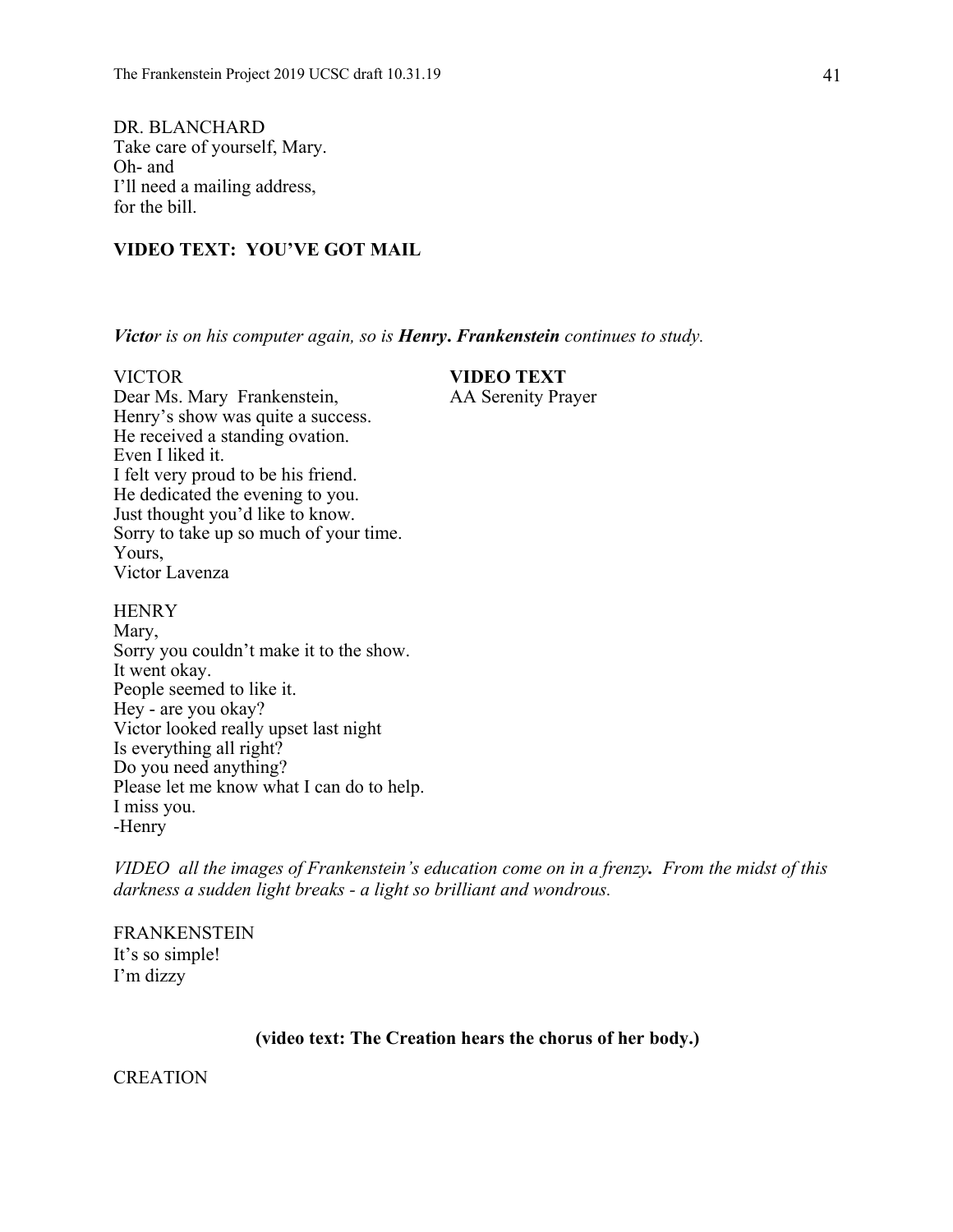The Frankenstein Project 10.31.19 I hear sounds deep from within me screams, heart beats, laughs, cries, sirens, grunts, explosions, I see faces with my eyes closed a man in his 30s his eyes look strange, a man in his 20s in a suit, a teenage boy with a strong grip, a woman with a look of fear, a man with bad teeth, another coming closer and closer, another delighted. I smell constantly, sweat, rotting meat, cologne masking body odor, cigarettes, sex, latex, cheap wine. But all I can taste is cum and dirt. I've washed my mouth Listerine. It wont go away. It's a constant reminder. Who am I?

# (**VIDEO TEXT: PART III: THE CREATION THE RAISING OF THE DEAD)**

### SISTER MARY BERNICE

The scriptures are not clear. There is a definite paradox when it comes to the resurrection. Eschatology, the study of *the end* and the immortality of the soul is a constant conversation . We live in the "now" and "not yet." We do not know when a person dies, if that person is in heaven or in a category outside time, an undiscovered country. We like to say heaven, it's easier to grasp. Makes people feel better.

### SMITH

The Universe began with the Big Bang. How will it end? That is the debate.

SISTER MARY BERNICE God, who created time, is not confined to time. God is the Alpha and Omega. The Big Bang to the Big Freeze. So, where God wants the soul to wait for the resurrection is entirely up to him.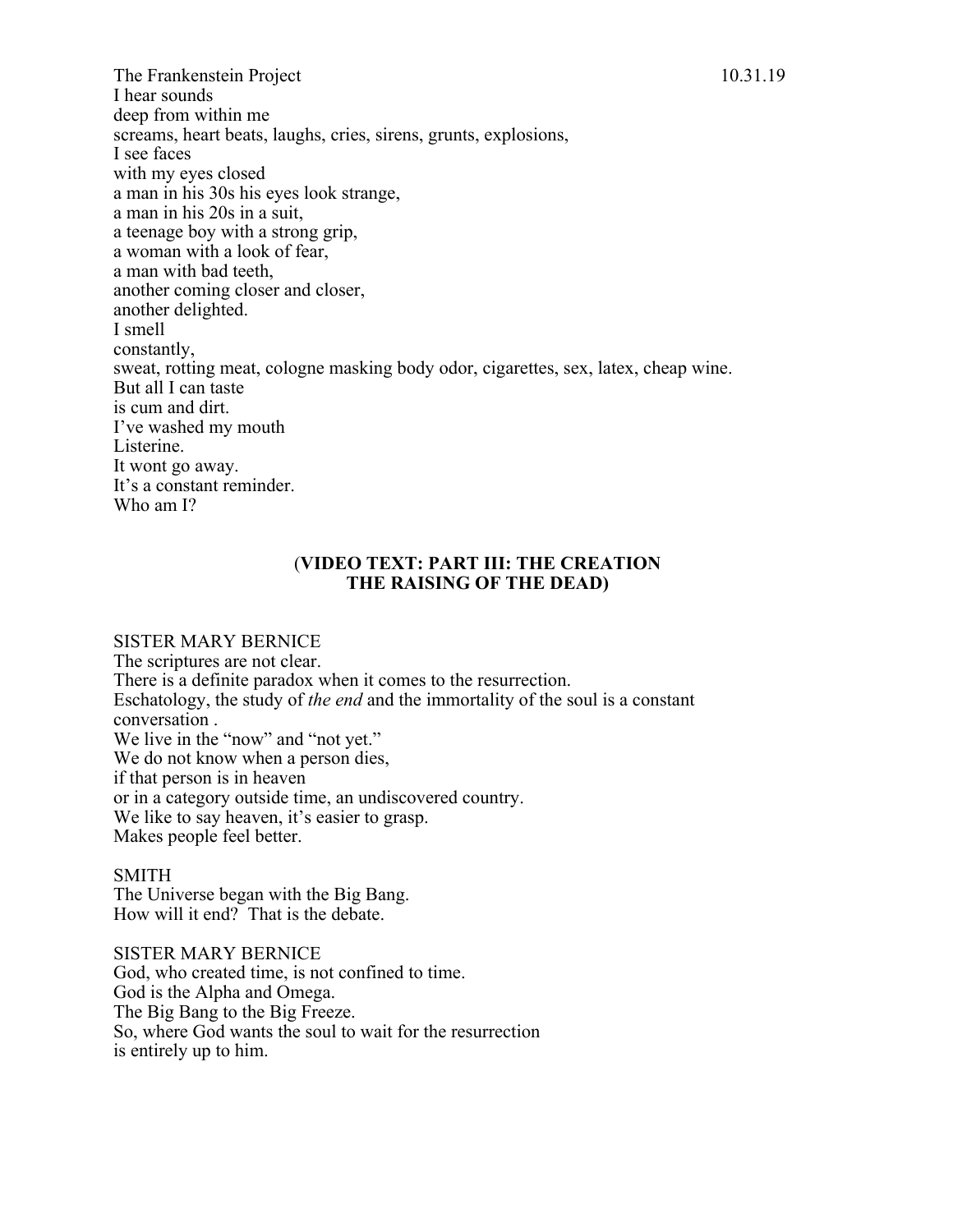# The Frankenstein Project 10.31.19

# SMITH

If there are possible infinite futures, well, then eternal life is a forgone conclusion. If intelligent life continues to exist and propagate itself, perfect itself, then it is only a matter of time before we can create an artificial model of our very being that can transcend this mortal coil.

# SISTER MARY BERNICE

The church will not commit to a definite location of the soul within or outside the body. Descartes will have us believe it is in the Pineal gland. Descartes will also have us believe that if we have a concept of God, then God exists. Proof of God through philosophy.

# SMITH

Call it robot, android, cyborg, whatever. AI, artificial intelligence, is here. It's an Alchemical technology revolution. Humans have created programs which are operationally indistinguishable from human beings themselves.

# SISTER MARY BERNICE

To quote Corinthians 15. 42-44 'This is how it will be when the dead are raised to life. When a body is buried, it is mortal; when it is raised, it will be immortal. When buried it is ugly and weak; when raised, it will be beautiful and strong. When buried, it is a physical body; when raised it will be a spiritual body. There is, of course, a physical body, so there has to be a spiritual body.'

# SMITH

With the ever-evolving discoveries in nanotechonolgy And bio-technology - organ transplants, body grafting, gene therapy, cloning and embryonic stem cells, DNA manipulation. The time is here! We have become both masters and the objects of our own creation.

SISTER MARY BERNICE SMITH Eternal Life. Eternal Life.

*Frankenstein creates.*

MARY SHELLY (V.O.) Prometheus Unbound I saw a pale student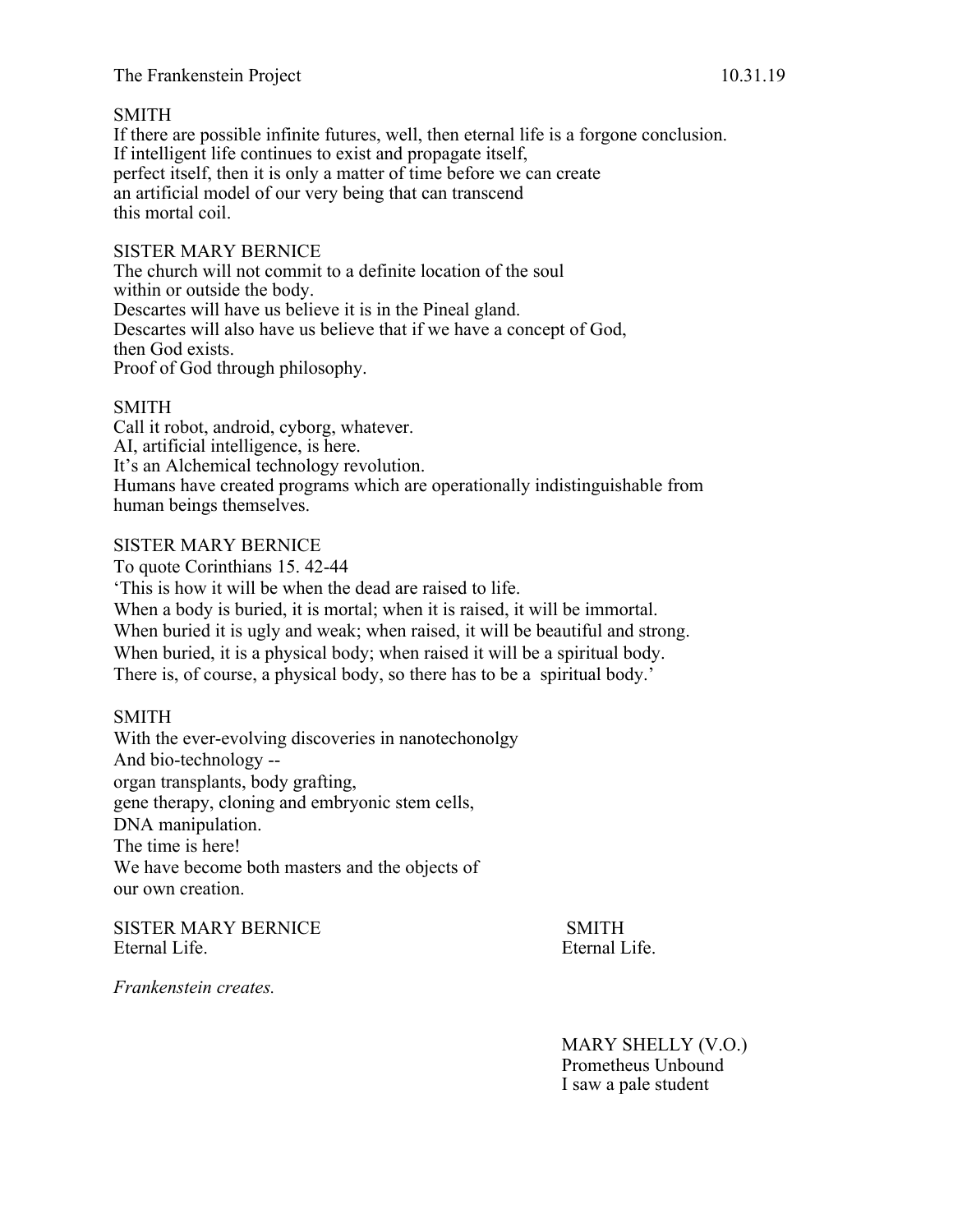of unhallowed arts kneeling besides the thing she had put together.

**FRANKENSTEIN (on video or voice over) It was on a dreary night of November that I beheld the** 

**accomplishment of my toils. With an anxiety that almost amounted to agony, I collected the instruments of life around me, that I might infuse a spark of being into the lifeless thing that lay at my feet. It was already one in the morning; the rain pattered dismally against the panes, when I saw the dull yellow eye of the creature open; it breathed hard, and a convulsive motion agitated its limbs.**

> MARY SHELLY (V.O.) Frightful must it be, for supremely frightful would the effect of any human endeavor to mock the stupendous mechanism of the Creator of the world.

**FRANKENSTEIN How can I describe my emotions at this catastrophe, or how delineate the wretch whom with such infinite pains and care I had endeavored to form? Her limbs were in proportion, and I had selected**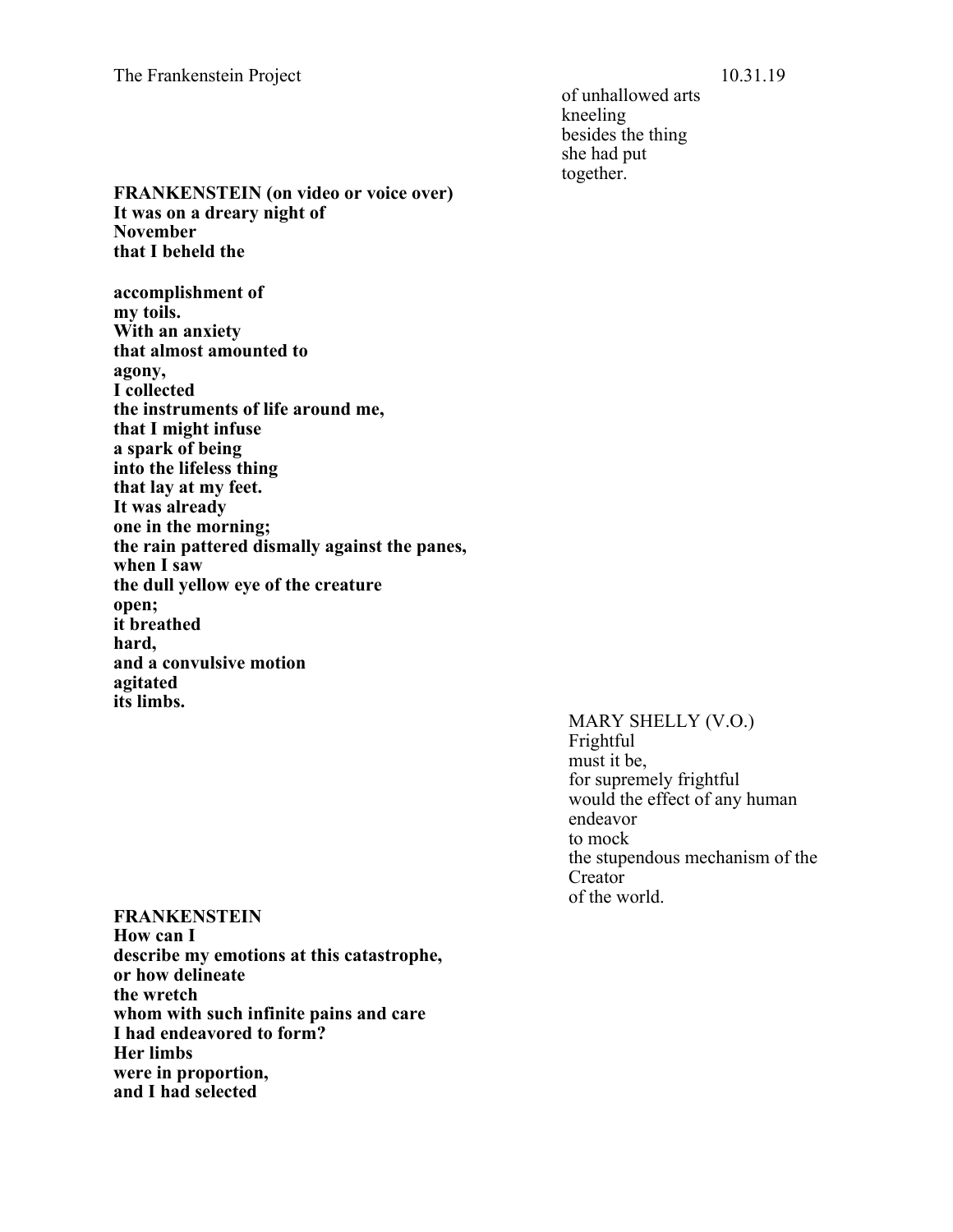The Frankenstein Project 10.31.19 **her features as beautiful. Beautiful. Great God.**

> MARY SHELLEY (V.O.) Dream.

**FRANKENSTEIN (v.o. or video) I slept, but was disturbed by the wildest dreams. I thought I saw Victor, in the bloom of health, walking in the streets. Delighted and Surprised, I embraced him, but as I imprinted the first kiss on his lips, they became livid with the hue of death; his features appeared to change and I thought that I held the corpse of my dead mother in my arms; a shroud enveloped her form, and I saw the grave worms crawling in the fold of the flannel. I started from my sleep with horror: a cold dew covered my forehead, my teeth chattered, and every limb became convulsed; when, by the dim and yellow light of the moon, as it forced its way through the window shutters, I beheld the wretch the miserable monster whom I had created. She held up the curtain of the bed; and her eyes, if eyes they may be called, were fixed on me. Her jaws opened, and she muttered some inarticulate sounds, but I did not hear; one hand was stretched out, seemingly to detain me, but I escaped and rushed downstair**s.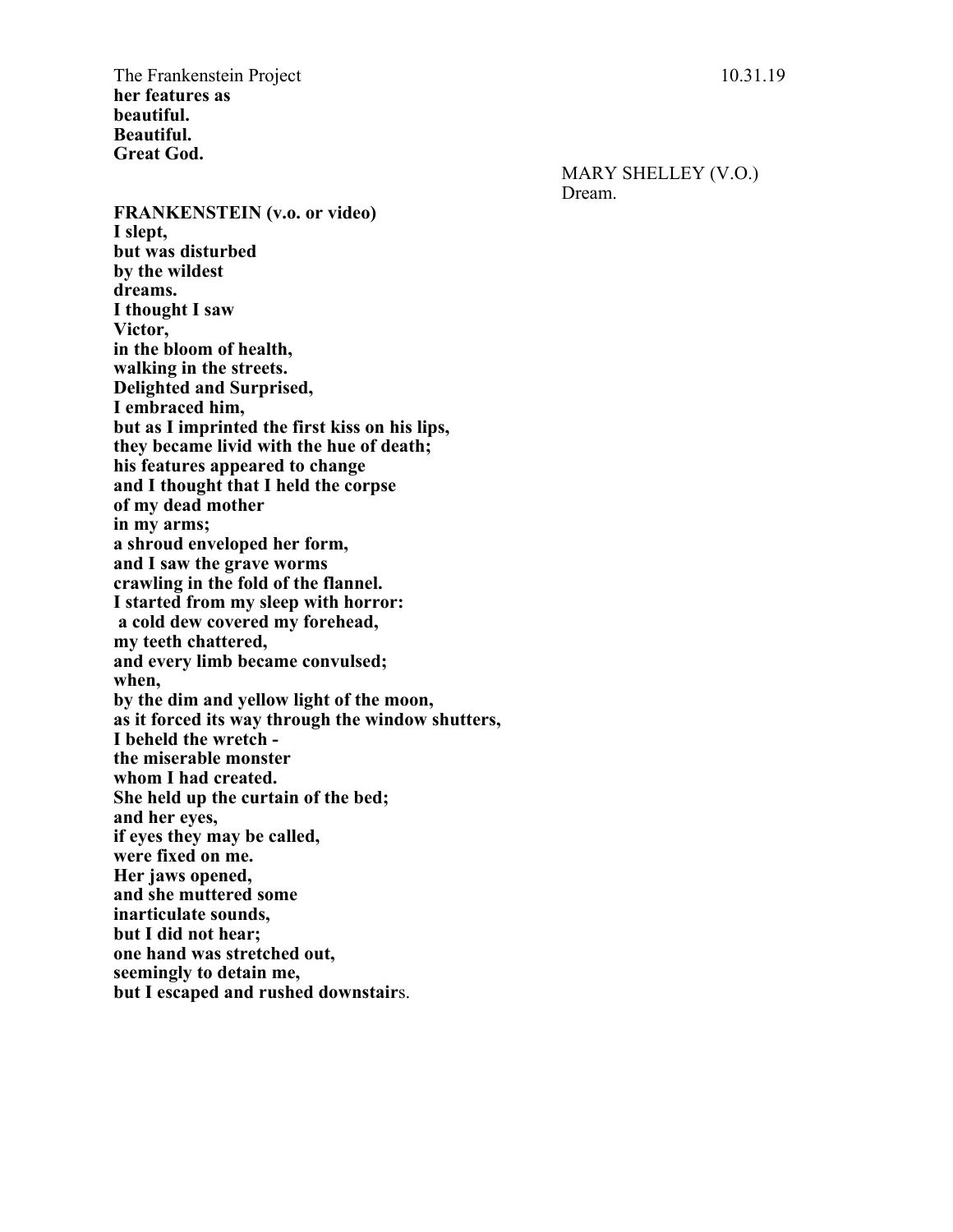# FRANKENSTEIN What have I done?

FRANKENSTEIN What have I done?

FRANKENSTEIN What have I done?

FRANKENSTEIN What have I done?

What have I done?

What have I done?

*Frankenstein exits in a mad rush*

# **MARY SHELLY (V.O.)**

**She would hope that, left to itself, the slight spark of life which she had communicated would fade, that the thing which had received such imperfect animation would subside into dead matter, and she might sleep in the belief that the silence of the grave would quench forever the transient existence of the hideous corpse which she had looked upon as the cradle of life.**

MARY SHELLEY Everything must have a beginning, and that beginning must be linked to something that went before. Invention does not consist in creating out of void but out of chaos; the materials must, in the first place, be afforded: it can give form to dark, shapeless substances but cannot bring into being the substance itself.

*Frankenstein collapses*

**(VIDEO TEXT: PART IV: THE DE-CONSTRUCTION)**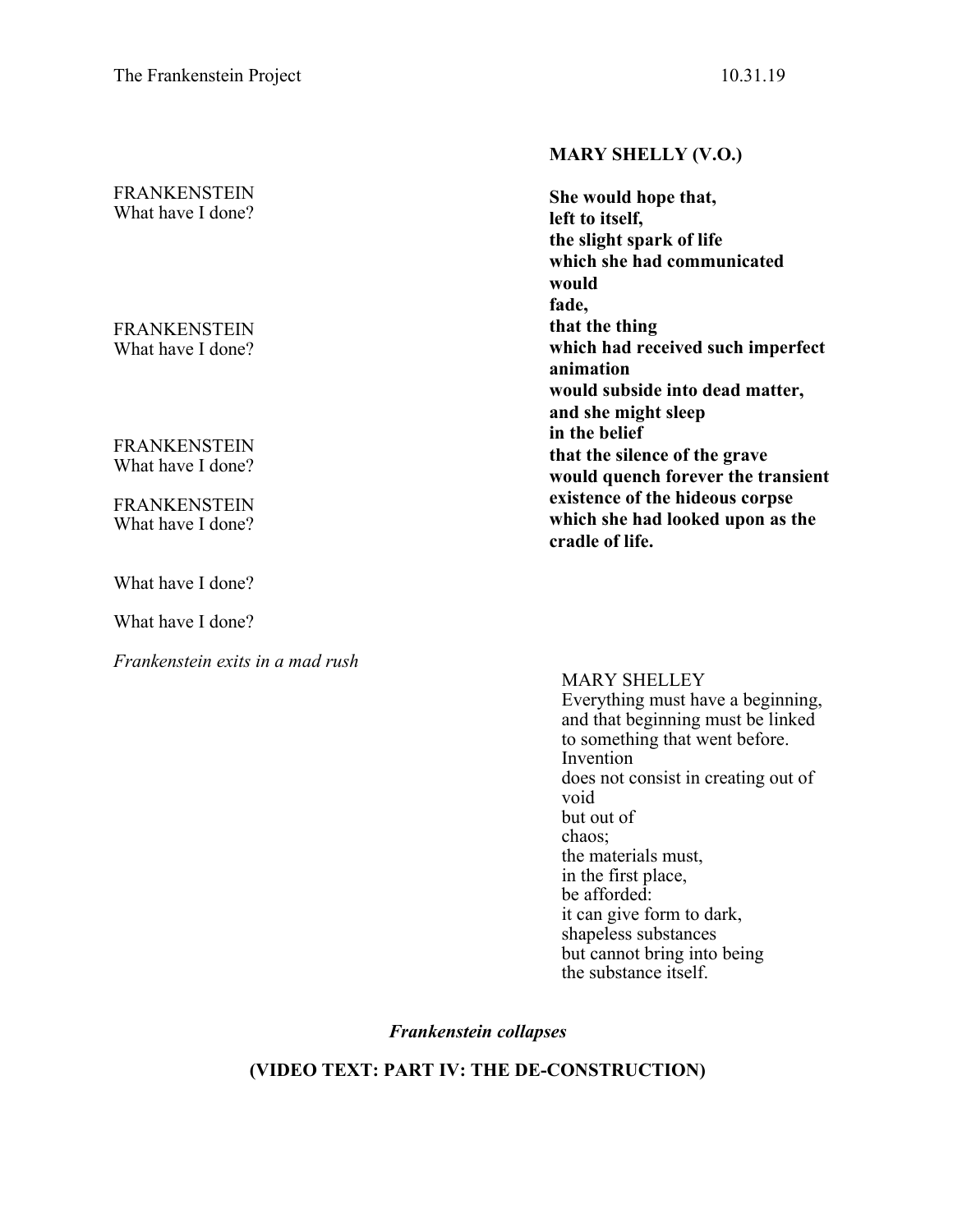FRANKENSTEIN I am so sorry I am so

VICTOR Hush honey It's okay. You just got a bit obsessed I 'm the one who is sorry I should have been more supportive.

# **Commercial.** *The Actor playing Henry comes to talk to the audience.*

Hi I'm Jesus *(actor name)*.

Let me fill you in on what's been going on.

Since the "exit interview" Mary the Creation has been searching for her origins. She went back to the place she was found by Joan and stumbled upon clues that lead her here (*indicates the treehouse*) to the new Banker's Hill home of Mary Frankenstein, Victor and young William. She even attended an encore performance of Henry's (that's my character) *Paradise Lost* as well as the follow-up work-in-progress *Paradise Found,* a mediation on a world where inclusion, love, and environmental awareness abounds.

Mary, the Creation saw the show for free because theatre should be accessible for all. Okay, we had to paper the house.

Meanwhile, Mary Frankenstein has been slowly recovering from "nervous exhaustion." Victor has been the loving fiancé and has been taking great care of Mary.

Nervous exhaustion is a real thing. Especially for Phd candidates. Are you tired? Falling asleep in class? Does stress trigger chronic fatigue? Well it's not you. It's your genes! Not the ones you're wearing but the ones in your body. You need BIO-WAKE.

# *Text: BIO- WAKE number on the screen.*

BIO-WAKE is a new process where biochemists can alter your genes to give you more energy. It's a simple procedure using patented Crispr technology. It's a safe and fast procedure. Once the process is complete, you just need to take one little pill everyday. For the rest of your life.

Call the number projected here to participate in our clinical trial. For a little extra we can permanently change your eye color or fix any other genetic mutations. Be the first to get BIO-WAKE and only sleep in class because you want to!

(*super fast)* Bouts of unconsciousness are normal. Side effects are sleep deprivation, nausea,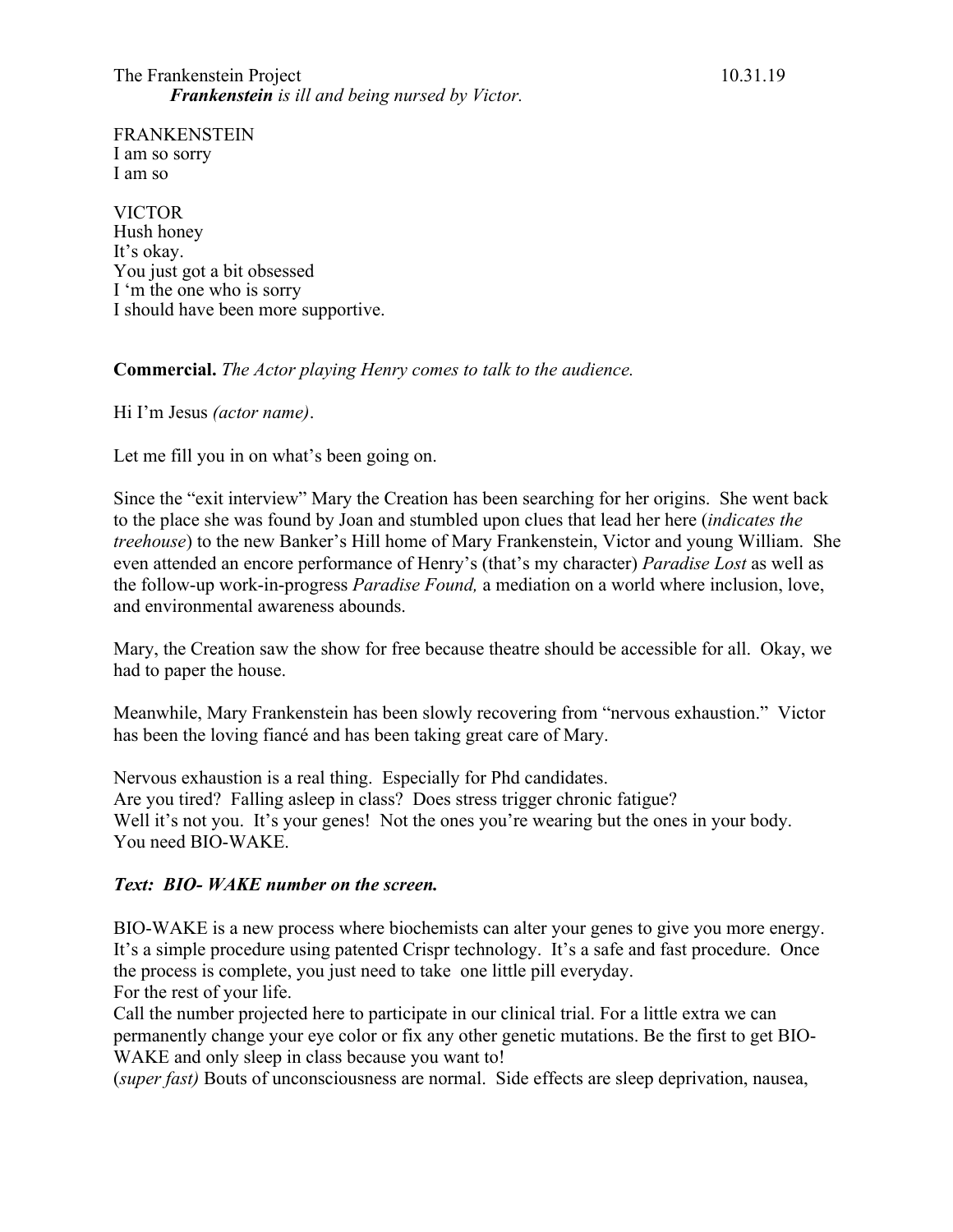The Frankenstein Project 10.31.19 strokes, insanity and death. Always consult your doctor before having the BIO-WAKE procedure. Okay, now back to the show.

# **Video image: tree house**

*The creation meets William, a horrible yet beautiful child.*

**CREATION** Hello.

WILLIAM I can't talk to strangers. So go away!

**CREATION** Are your parents home?

WILLIAM No. But Uncle Henry is. UNCLE-

CREATION Shhh. That's okay. Will she be back soon?

WILLIAM Who?

**CREATION** Your mother.

WILLIAM She's not my mother. She's my dad's fiancé. They sleep together but she's not my mother. My mom lives in Paris, no Panama with Veronica

**CREATION** Is she nice?

WILLIAM Veronia?

**CREATION** No, your dad's fiancé.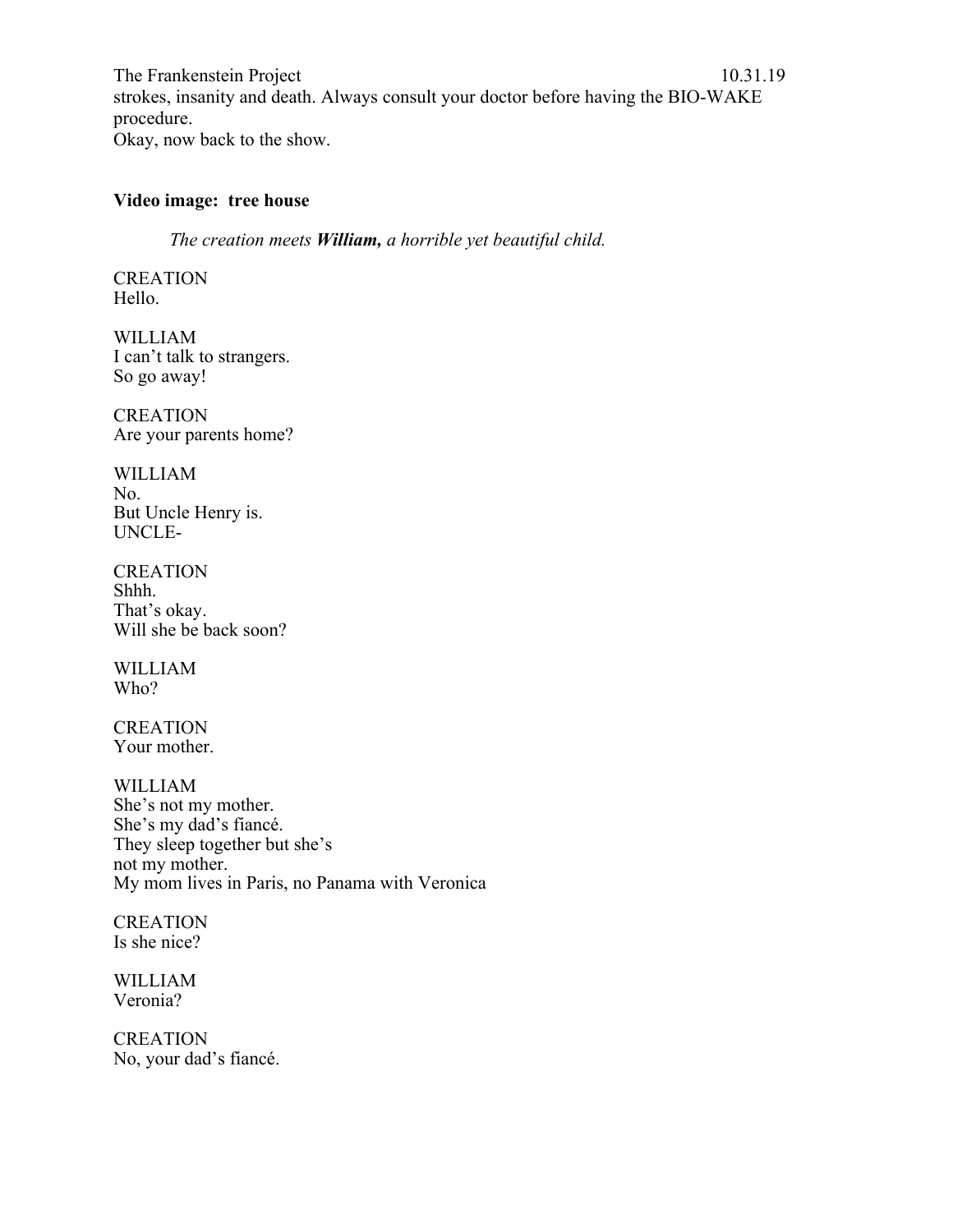**CREATION** You guess? You don't know.

WILLIAM I'm not supposed to talk to strangers. Go away. Or I'll get Henry .

**CREATION** You don't need to get Henry. I'm a friend. Will you be mine?

WILLIAM Got an Xbox ?

**CREATION** No.

WILLIAM Playstaion - -

**CREATION** No.

WILLIAM Occulus? Vive? Switch?

CREATION I do not.

WILLIAM Then no way. Girl.

**CREATION** Please. Can we just talk. I need to ask you - Is she nice? Is she pretty?

WILLIAM Look - I have games to play. It's guy stu ff. You wouldn't understand.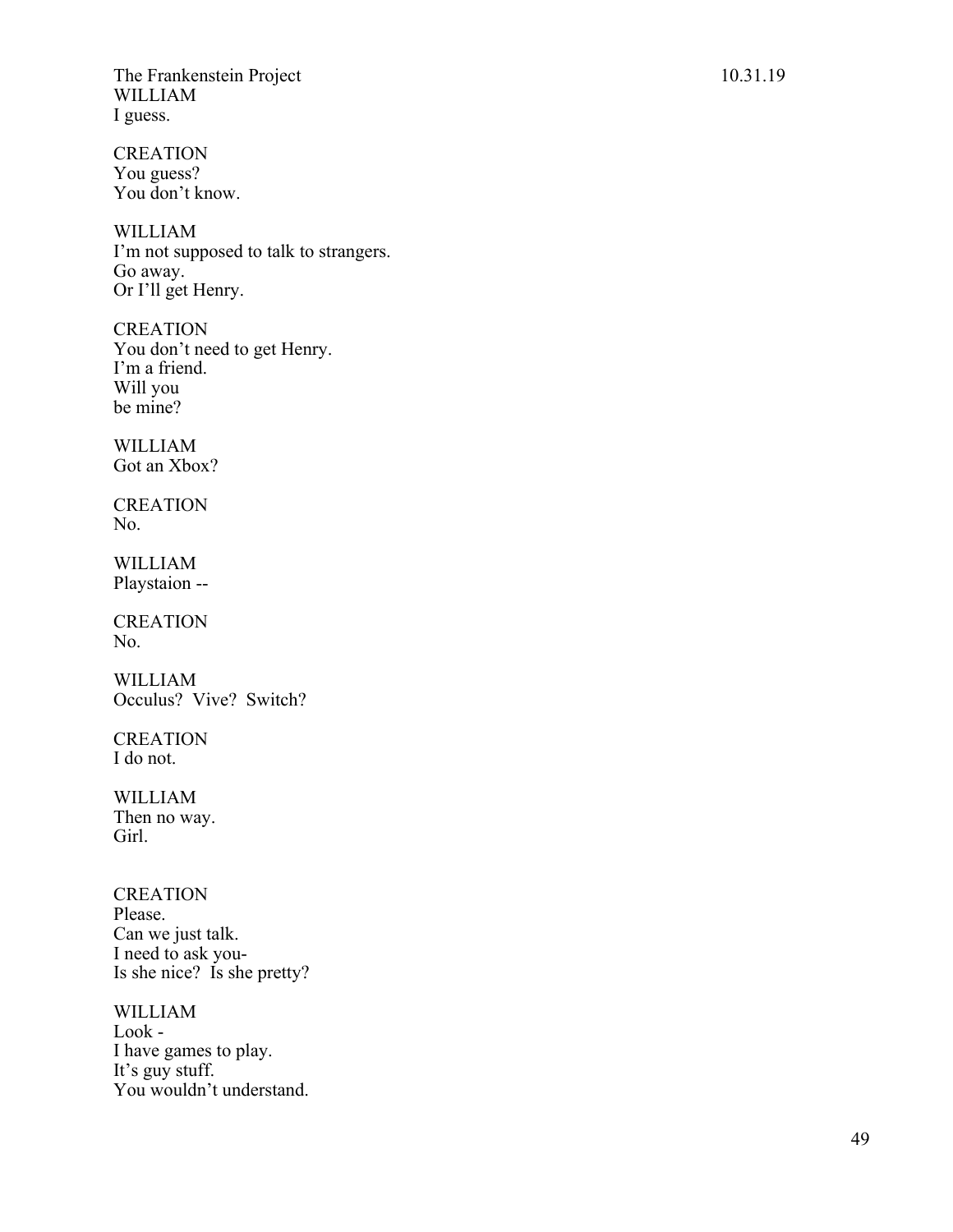The Frankenstein Project 10.31.19 Games are for guys. So go away. Girls ruin games. Bitch *(he laughs)* Plus, your ugly. CREATION Butt ugly. I am not ugly You smell like shit. Shit. Shit Shit Shit. Whad ya do - take a bath in shit? Shit. Shit. Shit shit shit shit shit

CREATION Stop saying that.

WILLIAM shit shit shit shit.

**CREATION** Stop it!!

WILLIAM Shit. Shit Shit shit.

> *The taunting continues until the Creation, unable to handle the insult, kicks the boy out of his treehouse.*

### WILLIAM

Shit.

*William falls from the tree house. We don't know if he is alive. The Creation climbs down and inspects the body.*

### CREATION

Stop it.. Stop it... Dumb boy... Stop it... Stop it... boy... boy... Mamamamamama.

*She drops drags the body off stage. Henry comes outside in search of the boy.*

**HENRY** William*.* William!

### **(VIDEO: The Media Circus) VIDEO: IMAGES OF THE MEDIA**  *Victor and Frankenstein are looking for the boy.*

Tonight's top story, Leading the news tonight, A young boy from A young boy from

REPORTER #1 (Steel Chain) REPORTER #2 (Stormy Mountain)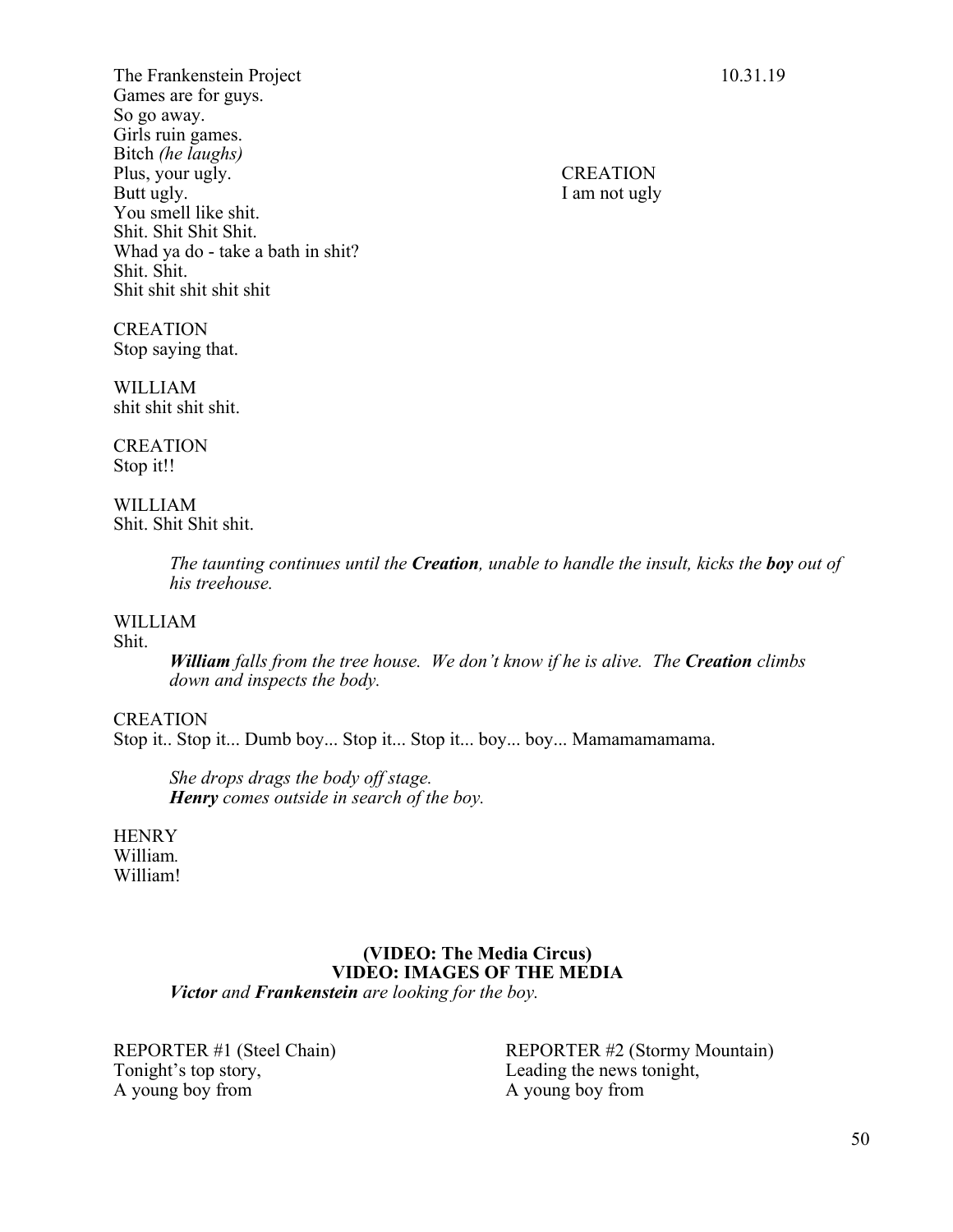The Frankenstein Project 10.31.19 Bankers Hill is still missing. Bankers Hill is still missing tonight. William Lavenza William Larenza was last seen was last seen playing wearing a blue and white striped shirt. in his treehouse. was seen, at the time of his His tree house. abduction.<br>Authorities have no leads. Authorities

The last location the boy He was wearing a blue & white striped shirt Authorities have no leads. Now we go live to the worried parents.

> MARY SHELLEY Misery has come home.

### **ON VIDEO**

# **VICTOR**

**Please. If you know where my son is, Please. He's just a little boy. He's a good boy. We miss him very much.**

**FRANKENSTEIN If you have any information about William please call the number at the bottom of the screen. Thank you.**

This just in This just in

STEEL CHAIN STORMY MOUNTAIN The body of William Lavenza<br>
has been found.<br>
the body of Wi Late last night, police discovered was found. the boy's body. The same state of the boy's body. It was bruised. The currently residing in the currently residing in It was cold. Balboa Park found the body. And it was dead. She said that she thought the boy Although the autopsy report has not come out, was asleep. we can assume that the boy was beaten to When she went to touch him,<br>death, or fell from a great height. She discovered the cold, bruised death, or fell from a great height. Purple bruises covered his body dead body. his cold, dead body Orange bruises covered

Police are still searching for his assailant. Police are still searching for

# STEEL CHAIN STORMY MOUNTAIN

the body of William Larenza his small frame. suspects. Call our police hotline if you have any information. KFUK is offering a \$1,000 reward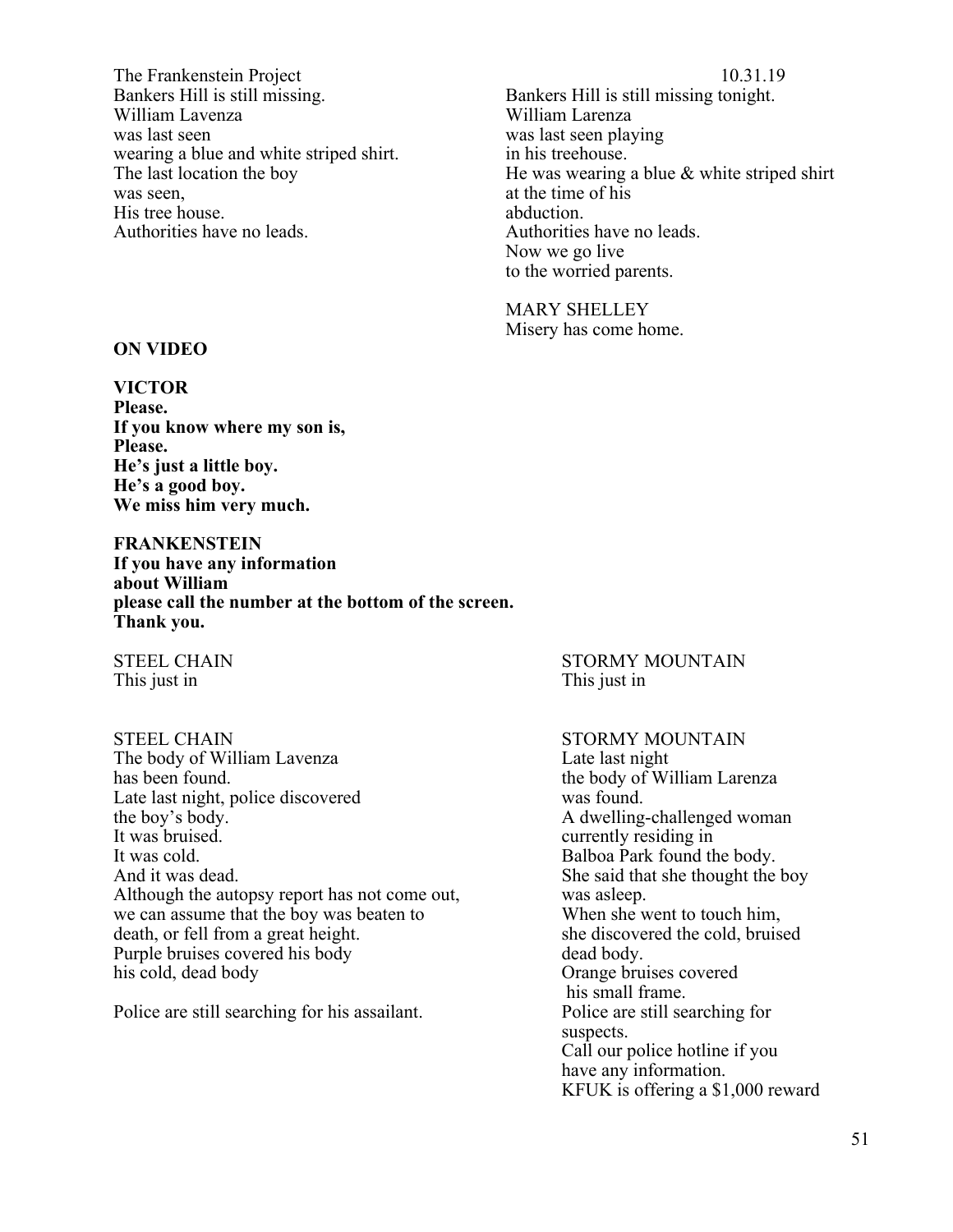The Frankenstein Project 10.31.19 KSHT is offering a  $$2,000$  reward for any information leading to the for any information leading to the conviction of the boy's assailant. the conviction of the boy's killers.

STEEL & STORMY Mary Frankenstein, Mary Frankenstein!!!!

STORMY Mary Frankenstein, is it true you hated the boy?

STEEL Is it true that you were never home to mother him?

STORMY Did you wish him dead so you could have Victor all to yourself?

STEEL Mary Frankenstein don't you hate all children?

FRANKENSTEIN No! What are you talking about!

STEEL CHAIN STORMY MOUNTAIN Victor, did you murder your son? Henry Clerval, did you murder

VICTOR You were last seen with him.

STEEL CHAIN breakdown? Isn't it true that he was left on your Did you kill him because he doorstep by his alcoholic mother? wouldn't accept your sexual

Isn't it true that your son is a product of an affair with a 16 year old girl? HENRY Didn't you resent the boy from Its my fault. the very beginning? I let him go Did you molest him before you killed him? outside.

William Lavenza? Why would I kill my own child? Isn't true that you like little boys? This is preposterous!! Isn't it true that you spent six months in a sanitarium after a nervous advances?

> Alone. I should have I should have stayed with him.

Lavenza Murder<br>
the boy's father,<br>
is the baby-sitter,<br>
is the baby-sitter, Victor Lavenza **Henry Clerval**.

STEEL CHAIN STORMY MOUNTAIN The prime suspect in the The prime suspect in the The prime suspect in the is the baby-sitter,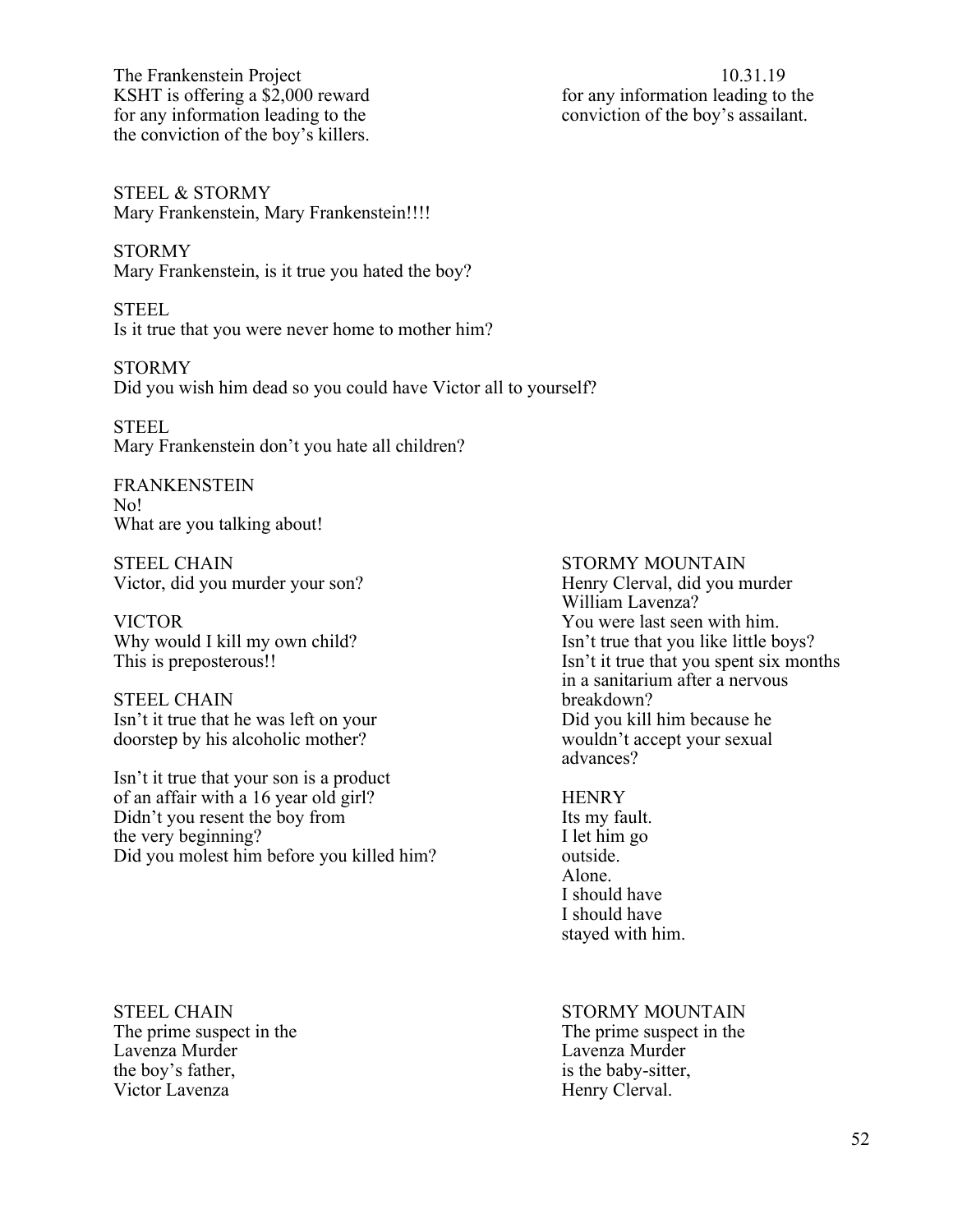The Frankenstein Project 10.31.19 Police are questioning<br>
him as we bring you this<br>
him as we bring you this him as we bring you this report. report. The contract of the contract of the contract of the contract of the contract of the contract of the contract of the contract of the contract of the contract of the contract of the contract of the contract of the co Police are still looking for a red-haired woman seen in the neighborhood as a potential witness to<br>this most heinous crime.

Yes, police are still looking for this woman. If you now of her whereabouts please contact this station.

*The reporters begin to fight.* 

**HENRY** Its my fault. poor William my fault.

FRANKENSTEIN What have I done?

**HENRY** Its my fault. My William. Its just my fault.

FRANKENSTEIN What have I done?

*Henry stands at the top of the Coronado Bridge. Frankenstein and Victor search for him.*

**HENRY** What I now feel be no longer felt.

FRANKENSTEIN Henry?

**HENRY** Soon these burning miseries will be extinct. I will be swept into the sea by the winds.

I have looked death in the face and did not fear it. MARY SHELLEY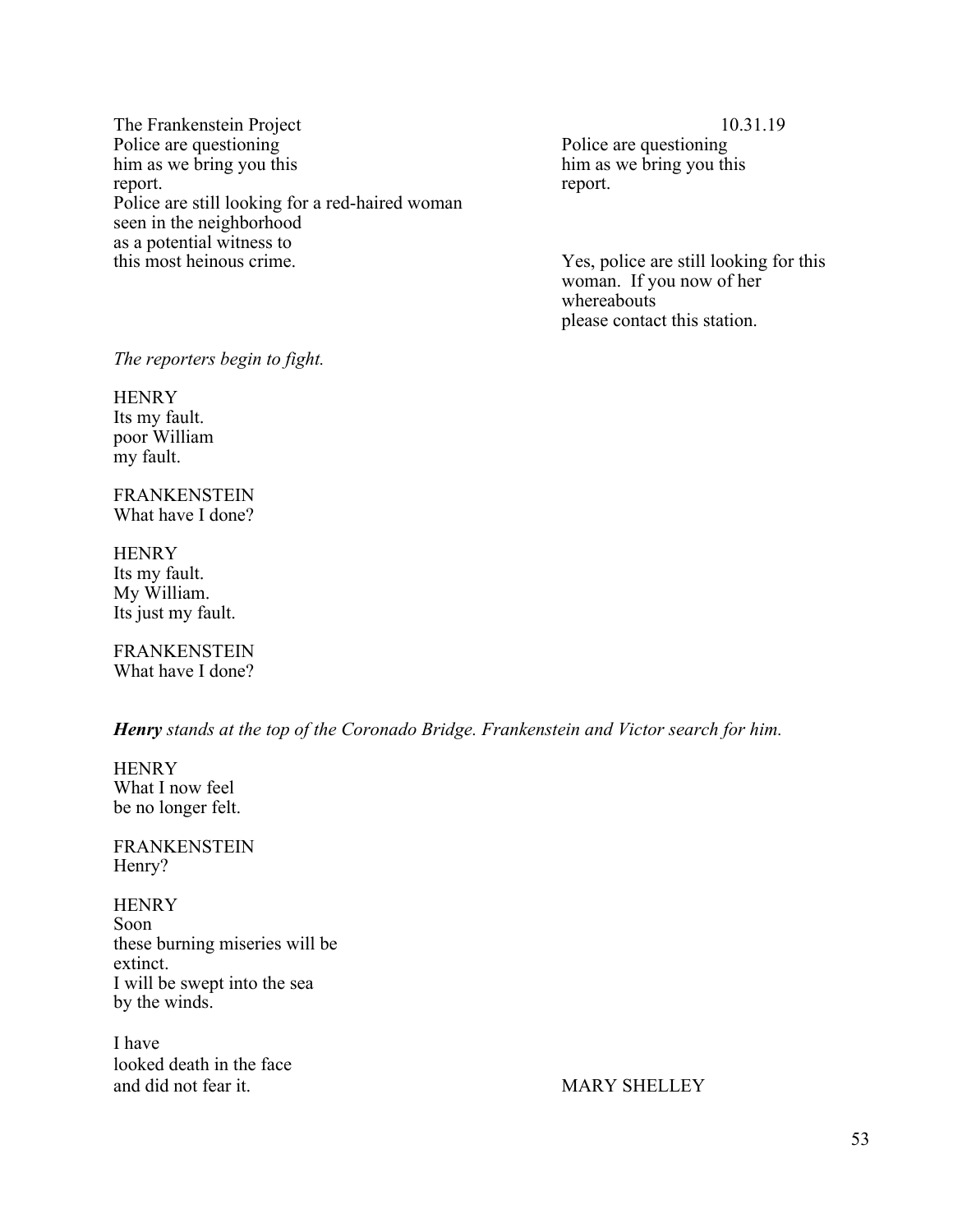| The Frankenstein Project                                                  | 10.31.19                                  |
|---------------------------------------------------------------------------|-------------------------------------------|
| I go on to no new creation $-$<br>I have a passive satisfaction in death. | Far from it<br>I enter under no new laws. |
| <b>FRANKENSTEIN</b><br>Henry!!!!                                          | <b>MARY SHELLEY</b>                       |
| <b>HENRY</b>                                                              | N <sub>o</sub>                            |
| My spirit will sleep.<br>or if it thinks<br>it will not think on this.    | N <sub>o</sub>                            |
|                                                                           | No!                                       |

*Henry calmly steps off the bridge as Victor and Frankenstein run frantically to him.*

FRANKENSTEIN What have I done?

STEEL CHAIN STORMY MOUNTAIN This is KSHT, This is KFUK,

STEEL CHAIN With all the world watching, Henry Clerval, took his own life.<br>A sure sign of guilt.

I'm Steel Chain

Have a great weekend! Have a great weekend!

Live from the Coronado Bridge Live from the Coronado Bridge. Henry Clerval has committed suicide just moments ago ladies and gentlemen.

> STORMY MOUNTAIN This is Stormy Mountain

MARY SHELLEY They lived then, they breathed this air, and their voices struck my sense; their feet trod the earth beside me, and their hands are warm with blood and life when they clasped in mine. Where are they all? I am alone.

# **(VIDEO TEXT: An Autopsy**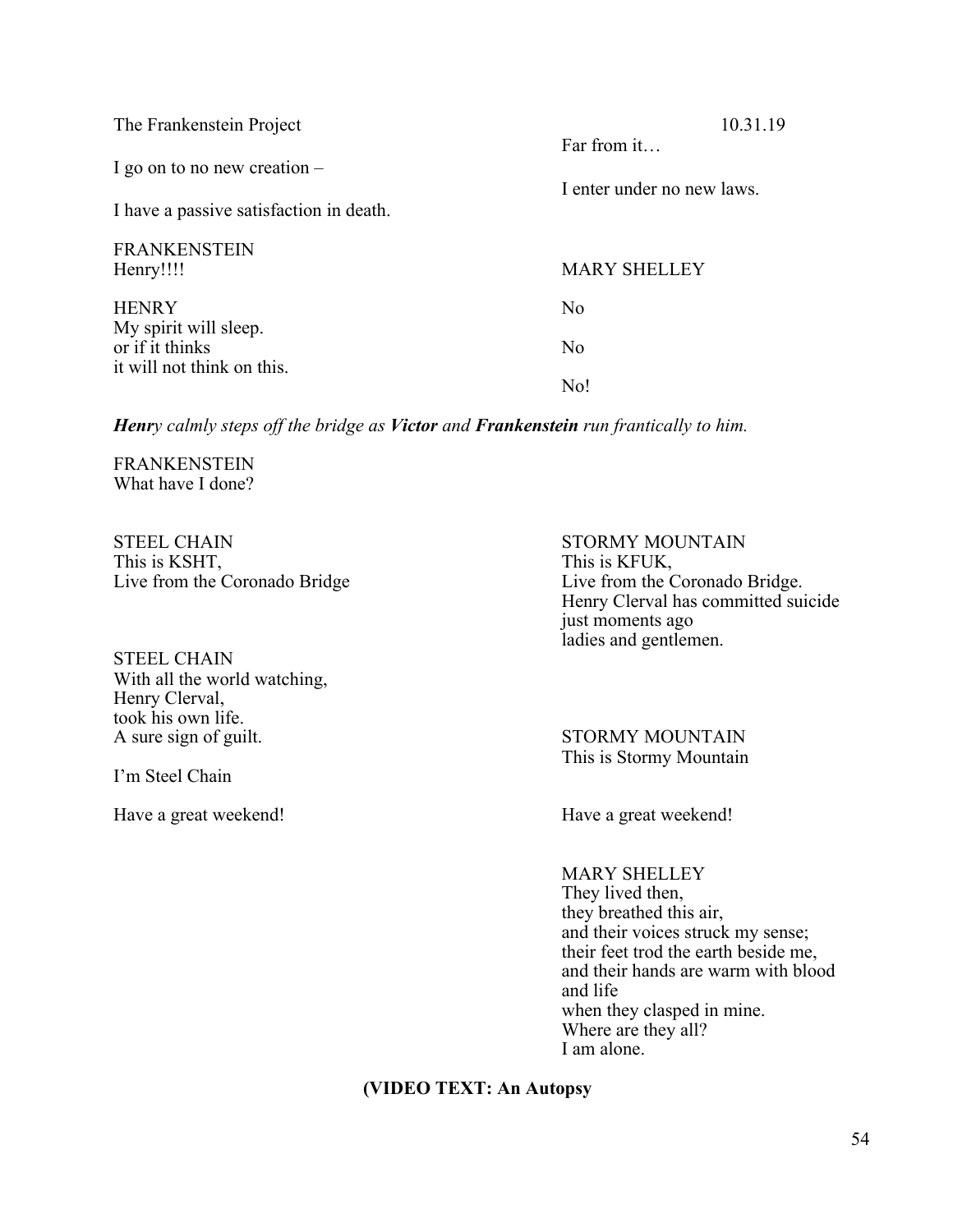# **A body is a body is a body…)**

### *Frankenstein goes to see Dr. Martinez*

FRANKENSTEIN Dr. Martinez! Dr. Martinez!!!

DR. MARTINEZ Mary Frankenstein, Hello. I heard you weren't well. Are you better.

FRANKENSTEIN Yes, I'm looking for a body. It should have come in this morning.

DR. MARTINEZ A body eh.

FRANKENSTEIN Its for my research.

DR. MARTINEZ Well, we got a bunch in this morning. Lets take a look. MARY SHELLEY Number 1201. OD-ed on Prussic acid. Didn't think you could get that anymore. John William Polidori.

FRANKENSTEIN No.

DR. MARTINEZ Number 1202. Drowned. MARY SHELLEY

FRANKENSTEIN No.

DR. MARTINEZ Number 1203. Female. O.D.-ed on Laudanum. MARY SHELLEY<br>Where do they get these drugs. Fanny Imlay. Where do they get these drugs.

FRANKENSTEIN No.

DR. MARTINEZ Number 1204. A woman- MARY SHELLEY

He called to death.

Harriet Shelley.<br>She called to death.

She called to death.

She called to death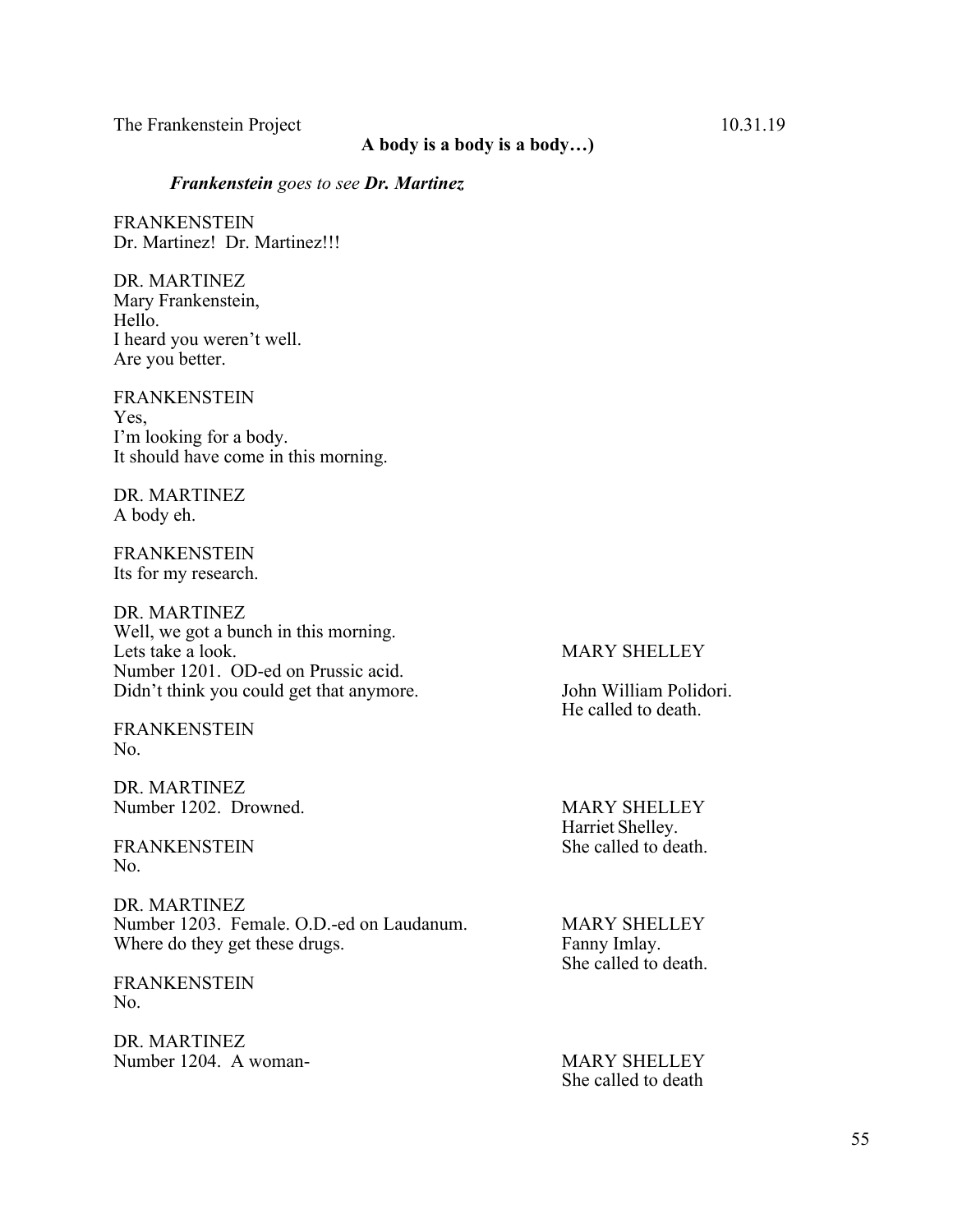The Frankenstein Project 10.31.19

No. No. No. This one.

DR. MARTINEZ Oh, we're just closing him up. Come on back.

FRANKENSTEIN Tell me it was murder.

DR. MARTINEZ I'm sorry. Suicide.

FRANKENSTEIN No. Did you look under the nails?

DR. MARTINEZ Yes. Nothing. Sorry. It was suicide.

FRANKENSTEIN No. Did you look everywhere?

DR. MARTINEZ Yes. Nothing. There is nothing on the body.

FRANKENSTEIN No. There must be some way to prove she did it. You sent everything to the lab? His clothes? His wallet?

DR. MARTINEZ Yes. And his suicide note. Look, he jumped.

to free her of all that FRANKENSTEIN she has suffered here.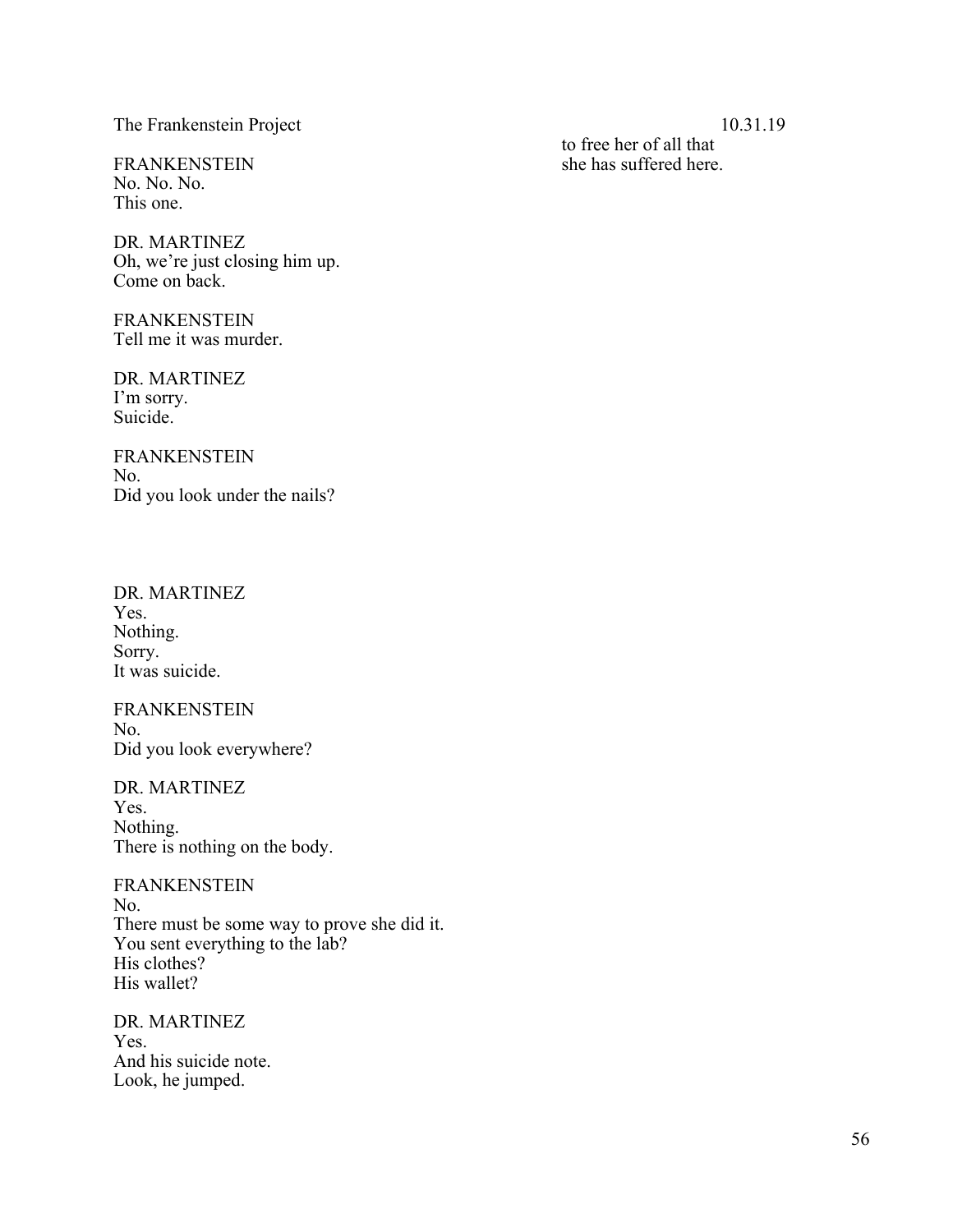The Frankenstein Project 10.31.19 there is no evidence that he was drugged or pushed or dead when he jumped. Didn't you see it on the news?

**FRANKENSTEIN** No. She made him do it. He wouldn't have - He wouldn't -

DR. MARTINEZ Yes. He did. The forensic guys aren't looking for anything. The case is closed.

### **(VIDEO TEXT: Homecoming)**

*Frankenstein and the Creation come face to face. Neither one speaks.*

**CREATION** Mother. Mother. Mother.

What did you do? What did you do?

**CREATION** What do you mean?

FRANKENSTEIN You know what I mean. What did you do?

**CREATION** It was an accident. I didn't mean to. He fell.

FRANKENSTEIN Monster. You killed William. You killed William.

FRANKENSTEIN MARY SHELLEY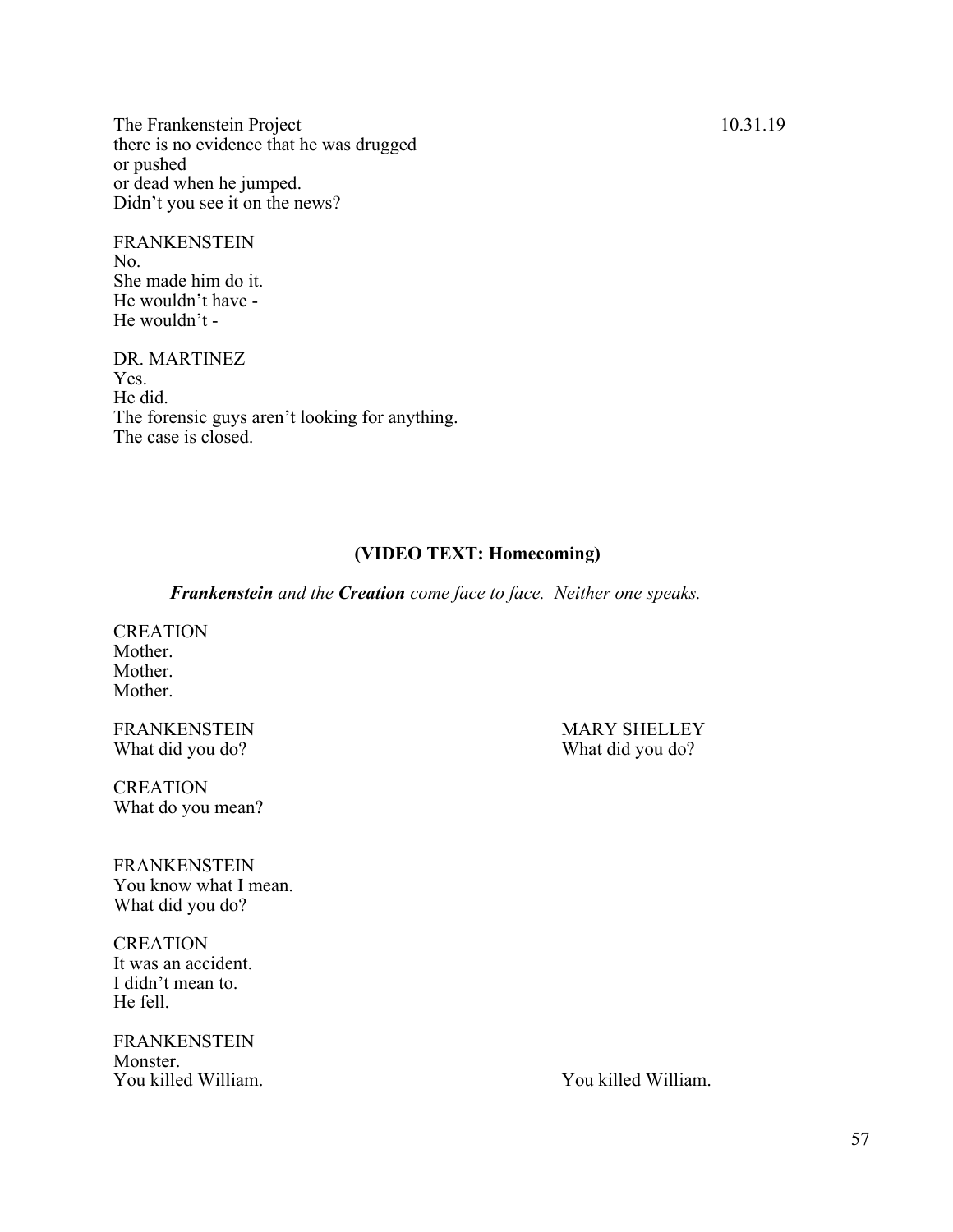# The Frankenstein Project 10.31.19

CREATION No. I told you it was an accident. Accident

FRANKENSTEIN And Henry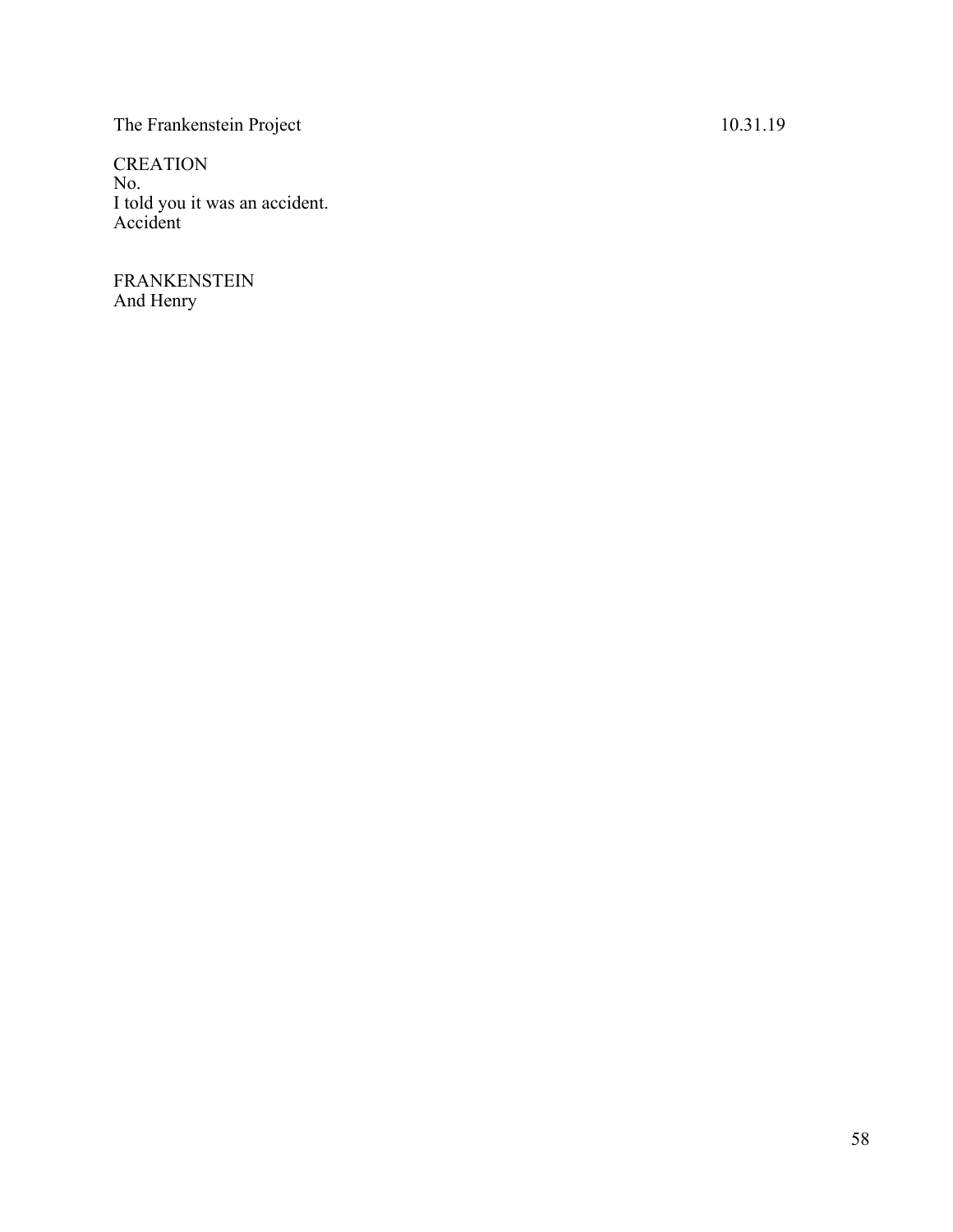The Frankenstein Project 10.31.19 **CREATION** No. I did not kill Henry. His weakness killed him. His weakness killed him.

FRANKENSTEIN Liar. Do you know what you are?

CREATION No, who am I?

FRANKENSTEIN

You're not human. You're a failed experiment. You're pieces of seven dead prostitutes. You're pieces that were going to be incinerated -arms, legs. You're a mistake. The worst mistake I ever made. You shouldn't be alive.<br>You don't even have a soul.<br>You don't even have a soul.<br>You don't even have

**CREATION** You made me. But I breathe the same air as you I feel pain,  $I -$ You're my mother. Why would you say that!

FRANKENSTEIN You will never be loved You will never be accepted You will never belong You're an abomination.

**CREATION** No.

FRANKENSTEIN Go away.

Mother. Mother Mother Mother

FRANKENSTEIN Stop saying that.

**CREATION** Mother, please. Mother. You don't even have a soul.

CREATION MARY SHELLEY

Mother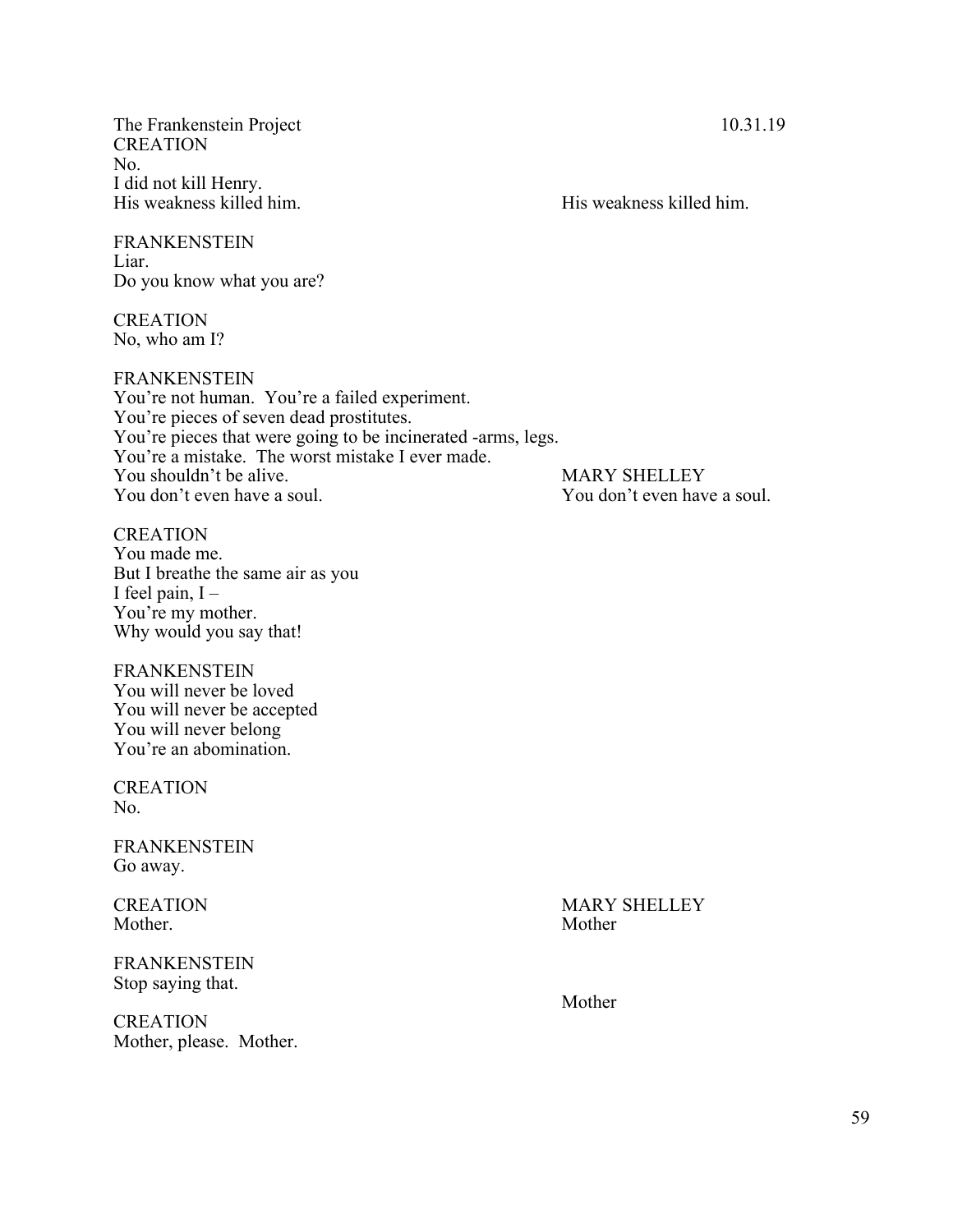The Frankenstein Project 10.31.19 FRANKENSTEIN Stop calling me that!

CREATION MARY SHELLEY Mother. Mother. you are my mother!

FRANKENSTEIN Stop it! Stop it! You're a monster, a killer.

**CREATION** 

You accuse me of murder And yet you would with a satisfied conscious destroy your own creation? **Listen** Please.

It is with considerable difficulty that  $I$ Remember the original era I remember the original era of my being; being; all the events of that period appear all the events of that period appear confused and indistinct. confused and indistinct. A strange multiplicity of sensations A strange multiplicity of sensations seized me seized me and I saw, felt, heard, and smelt and I saw, felt, heard, and smelt at the same at the same at the same at the same time. at the same at the same time.

MARY SHELLEY CREATION<br>It is with considerable difficulty that I and The beginning.<br>It is with considerable difficulty that

*Circle of Torment. The Creation puts Frankenstein in the middle of the stage. The rest of the ensemble comes out and screams at her "slut", "you can't stay here," "gotta dollar" improvising the torment of the Creations first hours of life outside the institution.* 

*Frankenstein has tears in her eyes*.

FRANKENSTEIN What do you want from me?

**CREATION** If I am what you say I am then I have no place to go. I will be alone.

FRANKENSTEIN What do you want from me.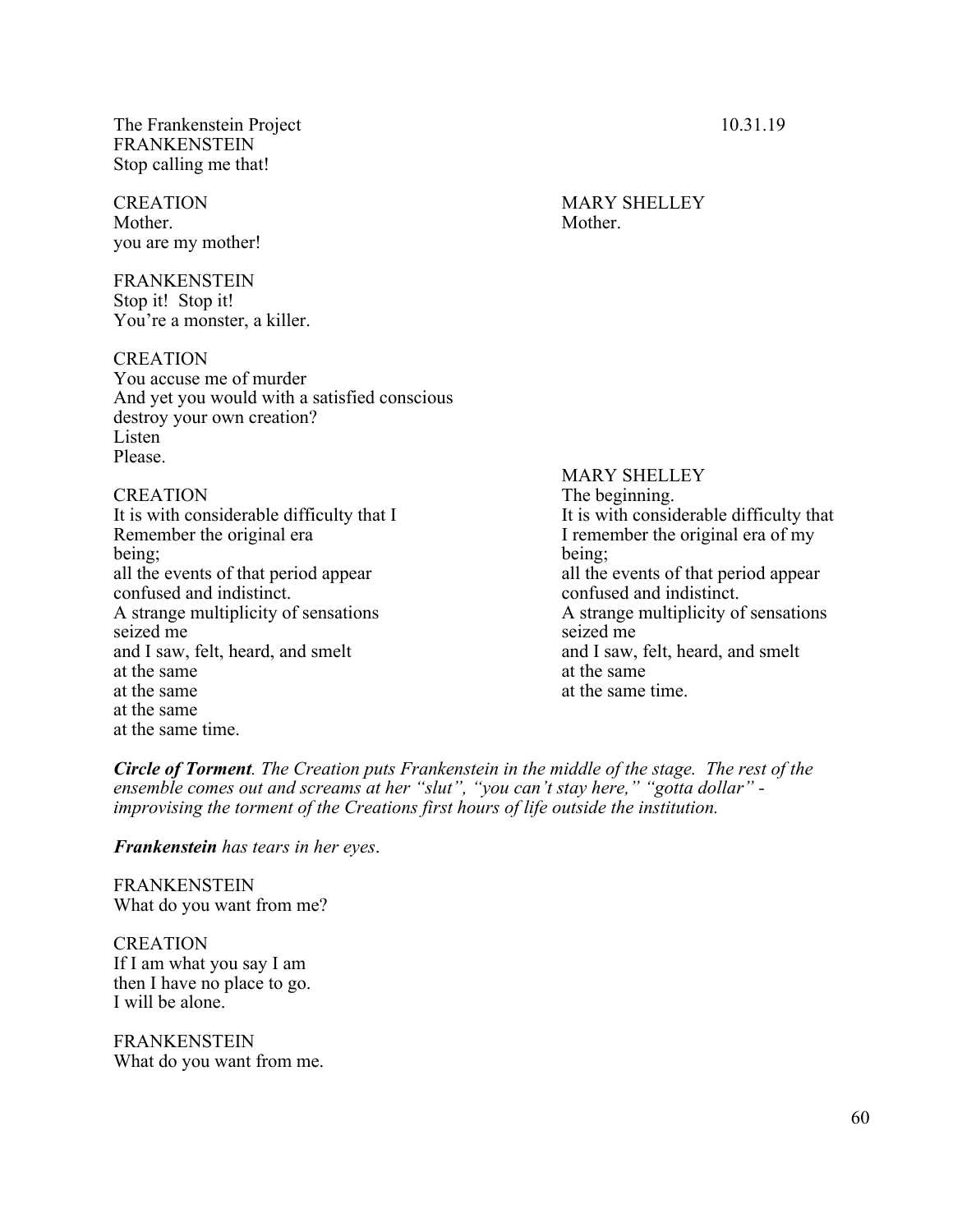# The Frankenstein Project 10.31.19

**CREATION** Love

FRANKENSTEIN I cannot love you.

CREATION Then a friend, a brother a sister

FRANKENSTEIN I can't.

CREATION MARY SHELLEY You can make another Another.

FRANKENSTEIN I can't

CREATION Someone just like me Someone with the same defects as me. So I don't have to be alone.<br>So I don't have to be alone.

FRANKENSTEIN I can't

**CREATION** Do this for me and I will be out of your life forever.

FRANKENSTEIN And if I refuse?

**CREATION** You will see me every day Every where you go. I will never leave you alone.

FRANKENSTEIN No.

**CREATION** You made me. You owe me this much.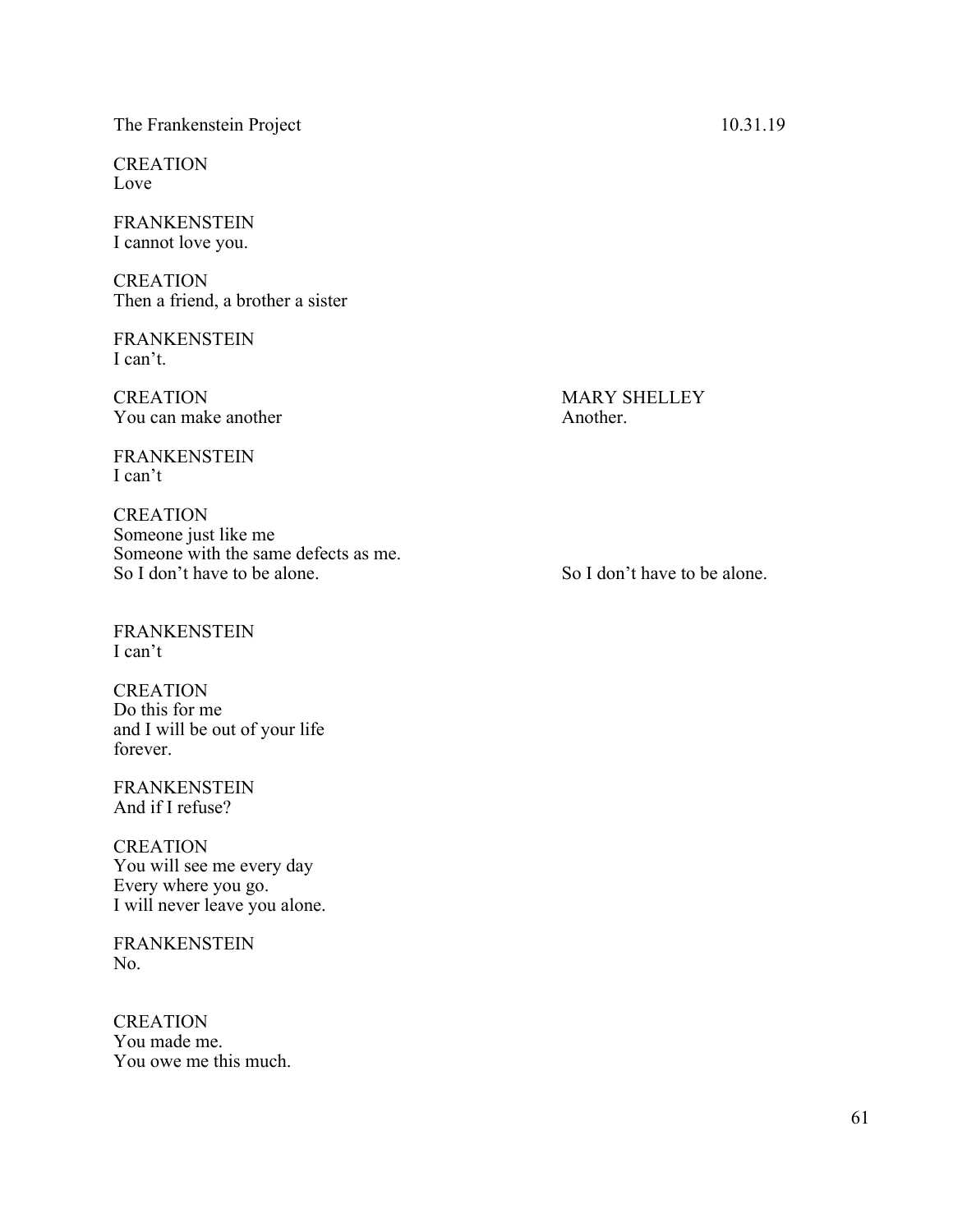The Frankenstein Project 10.31.19 You owe me.

# FRANKENSTEIN

If I do this, you and the other thing will leave. Go away far away.

**CREATION** I promise.

## **Smith** and **Sr. Mary Bernice**

# SMITH

The Universe is chaotic, Which is just another way of saying that it is unpredictable Which is just another way of saying it is extremely sensitive to the precise conditions prevailing at its inception.

SISTER MARY BERNICE

All knowledge comes through experience and sensation. Tabularasa. Blank Slate. We acquire knowledge we are not born with it.

### SMITH

Call it the "Butterfly effect," a term used to describe the unpredictability of weather systems because of the number of variables involved; the merest flutter of a butterfly's wings can alter the careful calculations of even the most meticulous modle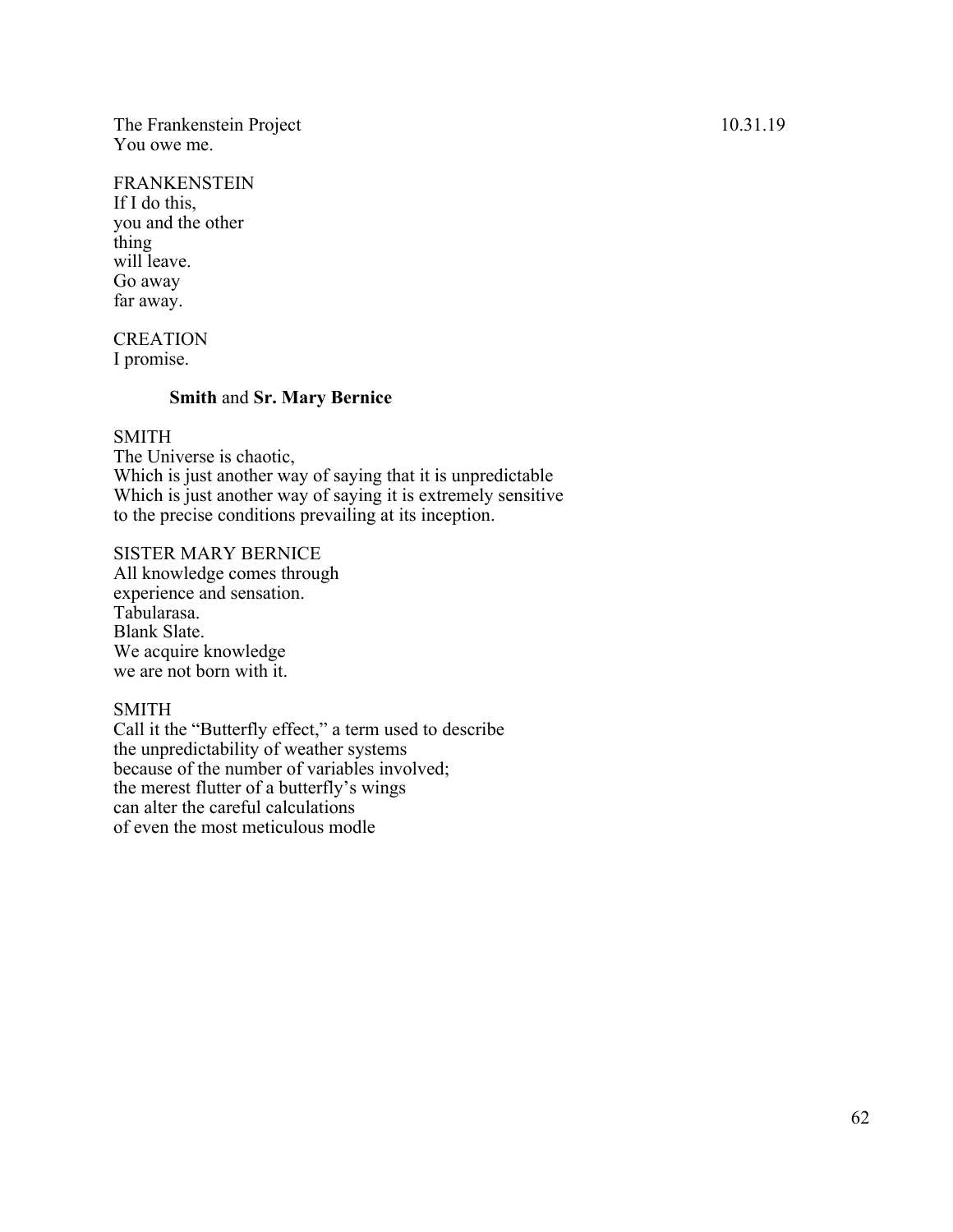SISTER MARY BERNICE The information we accumulate in our life times makes us who we are. We are the sum of our experiences. One cannot predict the influence society and family plays on the development of the individual. There are too many variables.

# **VIDEO TEXT: you've got mail**

*Victor e-mails Mary Frankenstein from an empty house.*

| <b>VICTOR</b>                                  | <b>VIDEO TEXT</b>           |
|------------------------------------------------|-----------------------------|
| Mary                                           | Lord, grant me the serenity |
| Mary                                           | Lord, grant me the serenity |
| Mary                                           | Lord, grant me the serenity |
| Where are you?                                 | Lord, grant me the serenity |
| I miss you.                                    | Lord, grant me the serenity |
| Why don't you come home?                       | Lord, grant me the serenity |
| I'm lonely.                                    | Lord, grant me the serenity |
| Look, if there is someone else                 | Lord, grant me the serenity |
| I'll understand.                               | Lord, grant me the serenity |
| I haven't been the easiest person to live with | Lord, grant me the serenity |
| since William and Henry                        | Lord, grant me the serenity |
| But, I love you.                               | Lord, grant me the serenity |
| -Victor.                                       | Lord, grant me the serenity |

# *The Creation and Frankenstein soul search.*

**CREATION** I had a dream last night I was in a field surrounded by butterflies. I tried to catch one but each time I tried, it vanished. Then I heard crying. The butterflies crying. The field became barren as the sobbing increased. The butterflies became arms, legs, hearts, fingers, flying all around me. Weeping.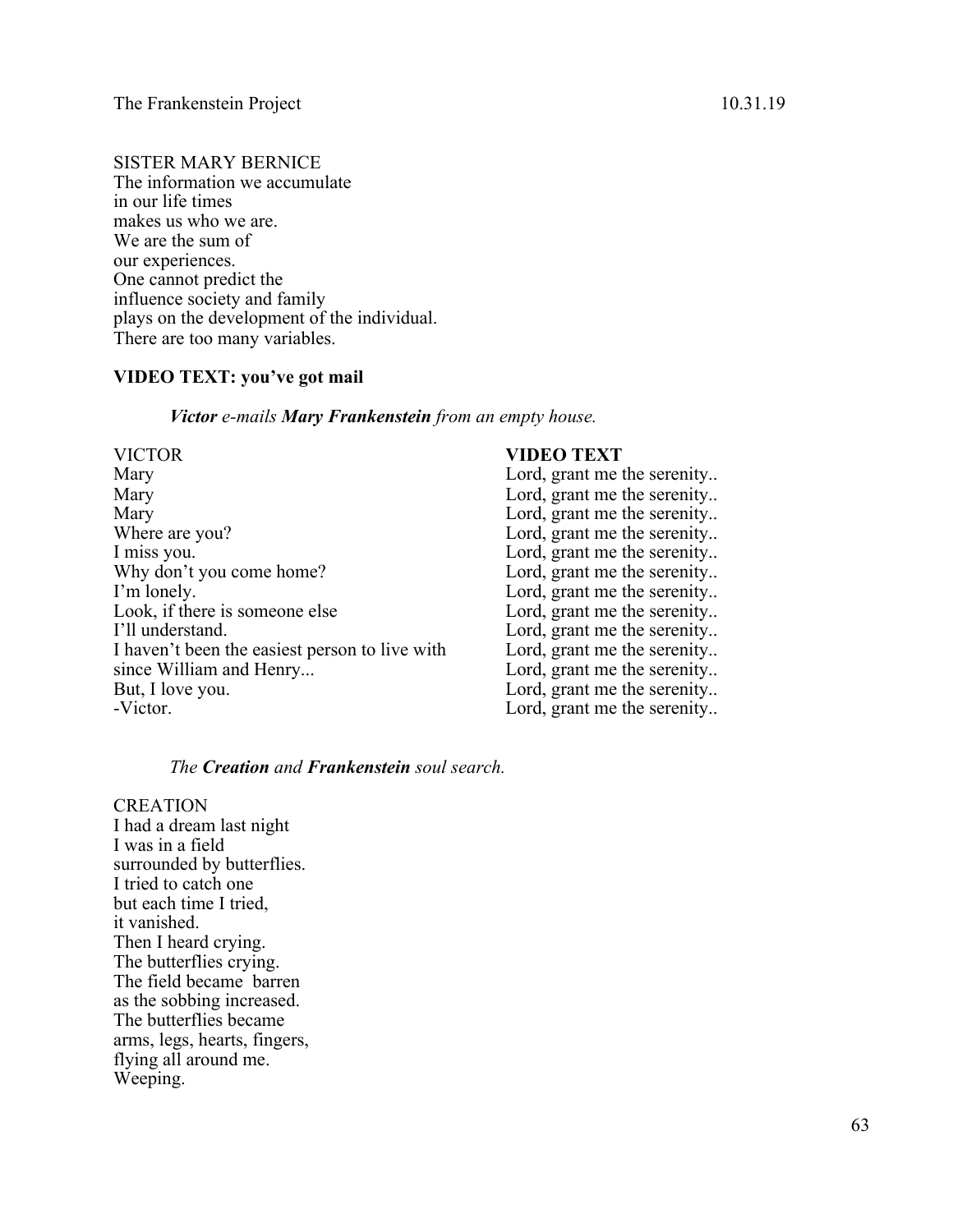The Frankenstein Project 10.31.19 I wanted to die. Then one butterfly became a child. She held out her arms to me. I awoke. Was she my child? Can I have a child? If I catch a disease, will I die? Can I die? If I die will I go to heaven? Can I go to heaven? I don't want to be alone.

# **VIDEO: Frankenstein**

FRANKENSTEIN (in the arctic) Her words had a strange effect upon me. I compassioned her and sometimes felt a wish to console her but when I looked at her those dull eyes, those unhuman eyes, looked back at me. It made me sick to my stomach. **My monster. My creation.** My heart was sickened. I thought that because I could not sympathize with her I had no right to withhold from her the small portion of happiness which I could which was in my power to give her. MARY SHELLEY

The time will arrive when that which is now anticipated will be only in the memory death will at length come, and in that last moment all will be a dream. A very grim dream.

# **(VIDEO TEXT: PART V: THE BUTTERFLY EFFECT)**

SMITH "The Prisoner's Dilemma"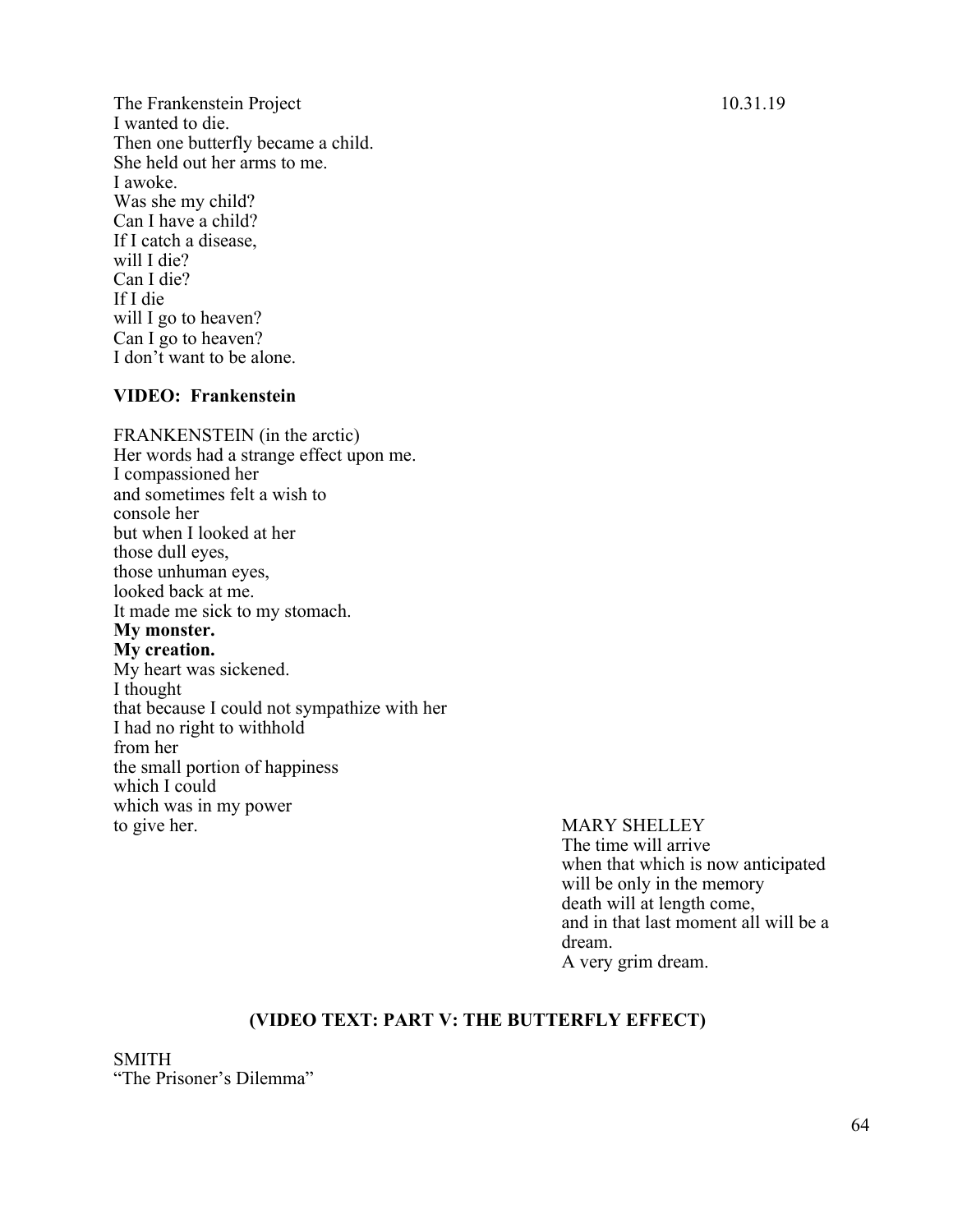The Frankenstein Project 10.31.19 is the non-zero-sum game, used in game theory, to analyze cooperation. There are two moves each player can make. "Cooperate" or "defect". The basic principle is that if both "cooperate" they both gain. But if only one "cooperates" and the other "defects" than the one who "defects" will gain more. If they both "defect", they both lose.

FRANKENSTEIN

Last night I dreamed of an alabaster tower with no beginning and no end to its construction. Water like the sun running though its halls.

I dreamed that beyond the tower walls were twelve gates guarded by a serpent eating its own tail.

I dreamed clouds of sulfur soaked in Mercury cloaked a narrow door with three keyholes.

I dreamed of a scarab with a seal used to unlock the door scurrying from me.

I dreamed

I looked through the first keyhole and saw a Hierophant chanting over an extinguished fire. I looked through the second keyhole and saw a Phoenix sitting on its nest of flames and unnoticed in the middle of the room the hermaphrodite child of the sun and the moon holding the earth. I looked through the final keyhole and saw my mother dead unmoving covered with a sheet tubes draining her fluids.

65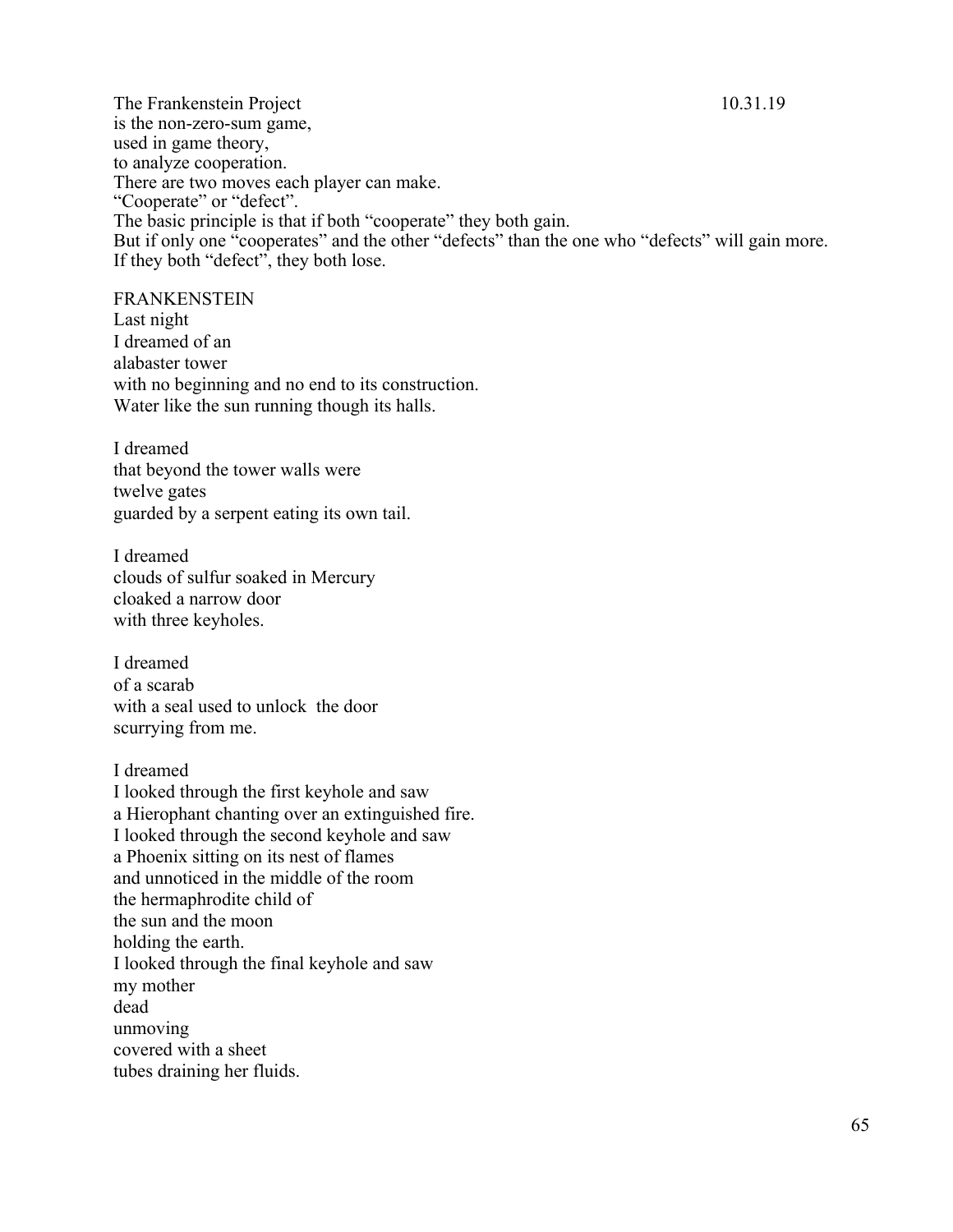It was white All all white.

# **(VIDEO TEXT: Pro-choice/pro-life)**

*The abortion. Frankenstein stands over her latest creation. It is almost complete.* 

FRANKENSTEIN Another. What if he's evil? He will probably be a rational being, What if he hates her? What if he doesn't leave. What if he doesn't stick to the bargain. What if they have children? What if? Another. What if he's evil? He will probably be a rational being, What if he hates her? What if he doesn't leave. What if he doesn't stick to the bargain. What if they have children? What if? Another. What if he's evil? He will probably be a rational being, What if he hates her? What if he doesn't leave. What if he doesn't stick to the bargain? What if they have children?What if? What if? Too many what ifs. I cannot bring another life into this world I cannot allow it to live a life of pain and sorrow. Again.

MARY SHELLEY He might become ten thousand times more malignant than his mate and delight, for its own sake, in murder and wretchedness. She had sworn to quit the neighborhood of man, but he has not; and he, who in all probability was to become a thinking and rational animal, might refuse to comply with a compact made before his creation. They might even hate each other; the creature who already lives loathes her own deformity, and might she not conceive a greater abhorrence for it when it came before her eyes in the masculine form? he might turn from her in disgust, he might leave her, and she'd be alone, exasperated by the fresh provocation of being deserted by one of her own species. Children, a race of devils would be propagated upon the earth who might make the very existence of the species of man a condition precarious and full of terror.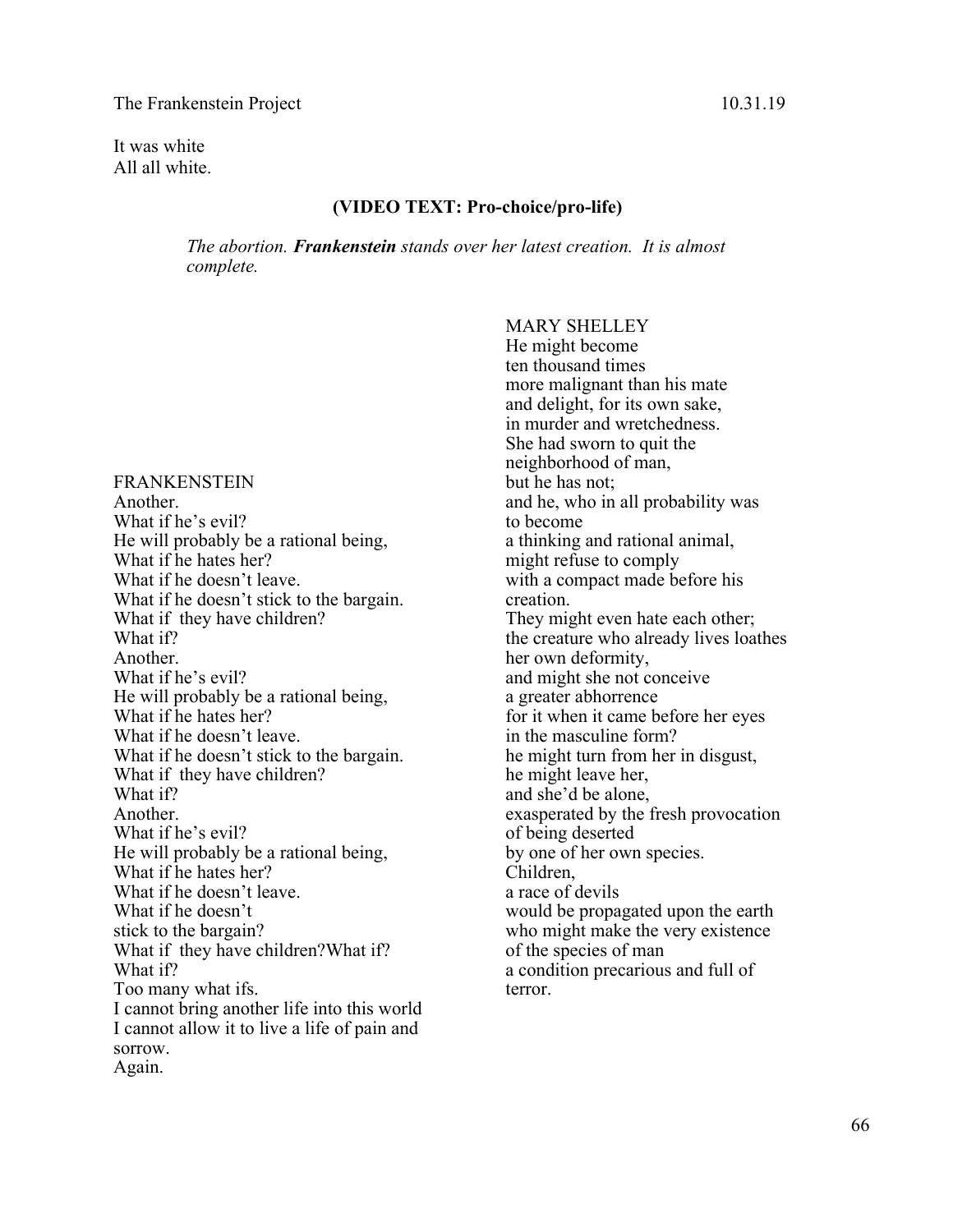SISTER MARY BERNICE To quote His Holiness the Pope, "I declare that direct abortion, that is abortion willed as an end or as a means, always constitutes a grave moral disorder." Obviously the His Holiness is not a woman.

*The Creation watches from the doorway. Frankenstein sets the body on fire*. *The sound of fire raging.*

*The Creation stands - thunderstruck. She screams.*

FRANKENSTEIN I cannot... I cannot... I cannot... I cannot... I cannot... I cannot... I cannot do this in good consciousness I cannot bring another creature into this world. There are too many variables. I will not do it. Do what you will to me You cannot make me change my mind. You cannot make me change my mind. You cannot make me change my mind.

# **CREATION**

I have endured more that you ever will in your own life time. I am shunned by society by my own creator. Why have you forsaken me? Why are you torturing me?

I will become malicious because I am miserable. You gave me hope.

### Fine.

You will never have a day of peace again. For the happiness that you stole from me, May you never have a day's peace.

Do what you will to me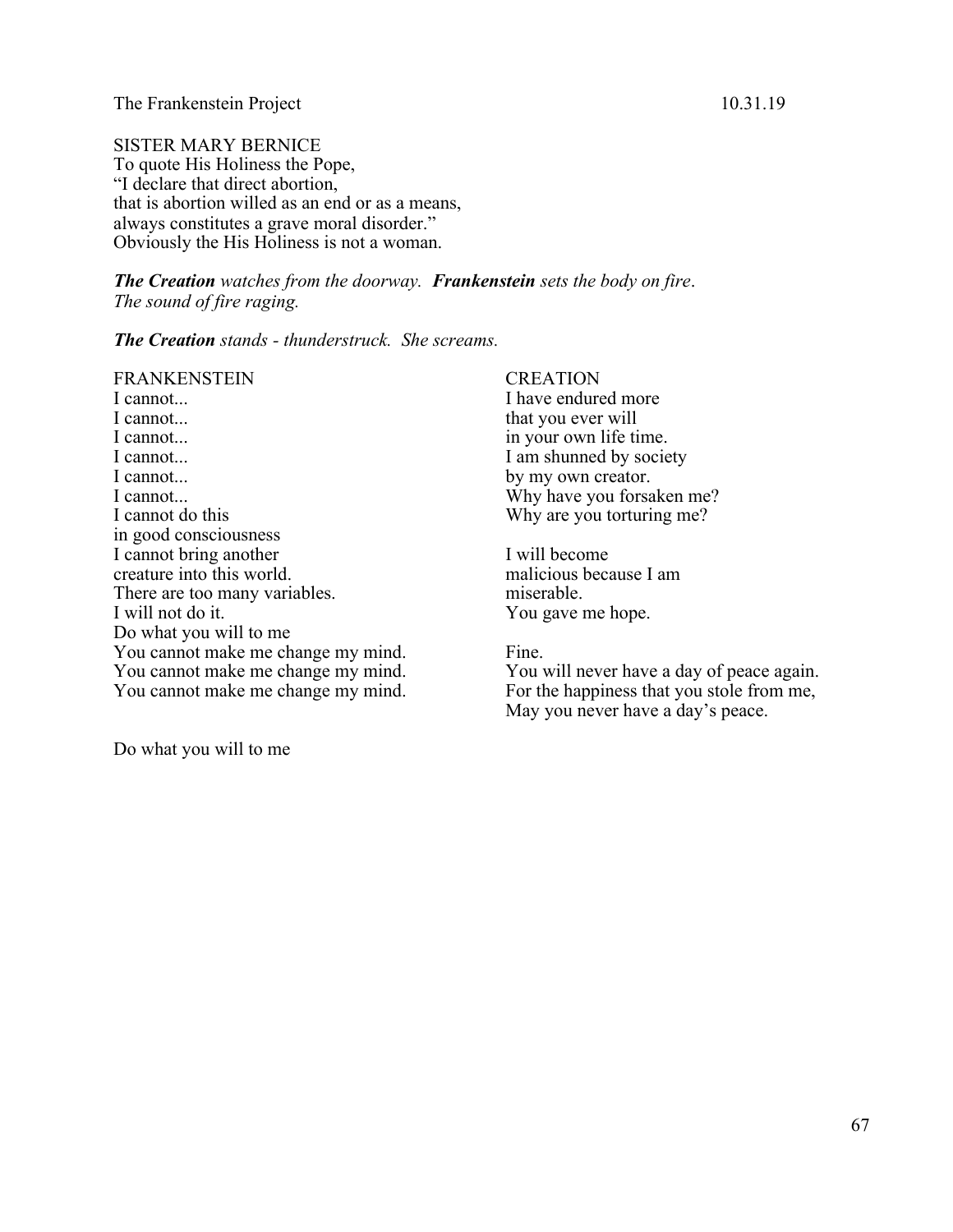*The Creation leaves.*

# **Video : Frankenstein in the Artic**

FRANKENSTEIN *(in the arctic)* In a fit of enthusiastic madness I created a **rational creature** and was bound towards her to assure, as far as was in my power, her happiness and well-being. **This was my duty,**  but there was another still paramount to that. My duties towards the being of my own species had greater claims to my attention because they included a greater portion of happiness or misery. Urged by this view, **I refused,** 

# **and did right in refusing,**  to create a companion for the first creature.

*The Creation kills a dancer on route to Victor's house*.

**CREATION** Where are you going?

DANCER There.

CREATION Why.

DANCER Look, honey, I never ask why I just show up and do my job.

**CREATION** Have you been there before?

**DANCER** No, he's a first time customer. Excuse me, honey I'm late.

*The Creation kills the dancer and takes her place as Victor's "entertainment".*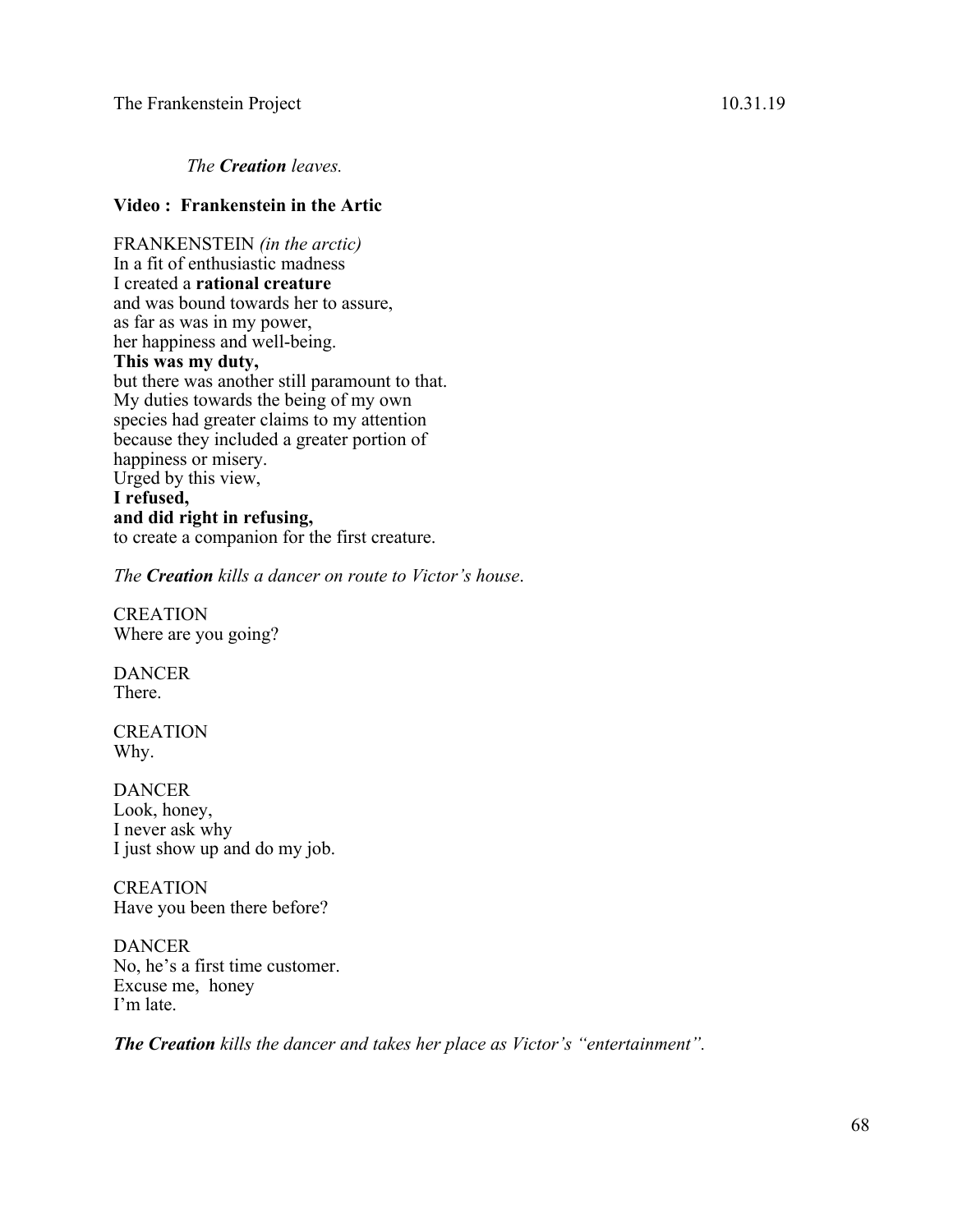The Frankenstein Project 10.31.19

*Victor's house. The Creation performs an exotic dance. Victor is seduced by her. She strangles him.*

*Mary Frankenstein discovers Victor's body.*

*Mary Frankenstein calls 911.*

911 *(V.O.)* 911 do you have an emergency to report?

FRANKENSTEIN She killed him.

911 *(V.O.)* Is she still there?

FRANKENSTEIN No.

911 *(V.O.)* What happened ma'am?

FRANKENSTEIN She killed Victor.

911 *(V.O.)* Are you sure he's dead?

FRANKENSTEIN Yes.

911 *(V.O.)* What's your name?

FRANKENSTEIN Mary.

911 *(V.O.)* An officer is en route. Are you sure he's dead? Did you check for a pulse?

FRANKENSTEIN Yes,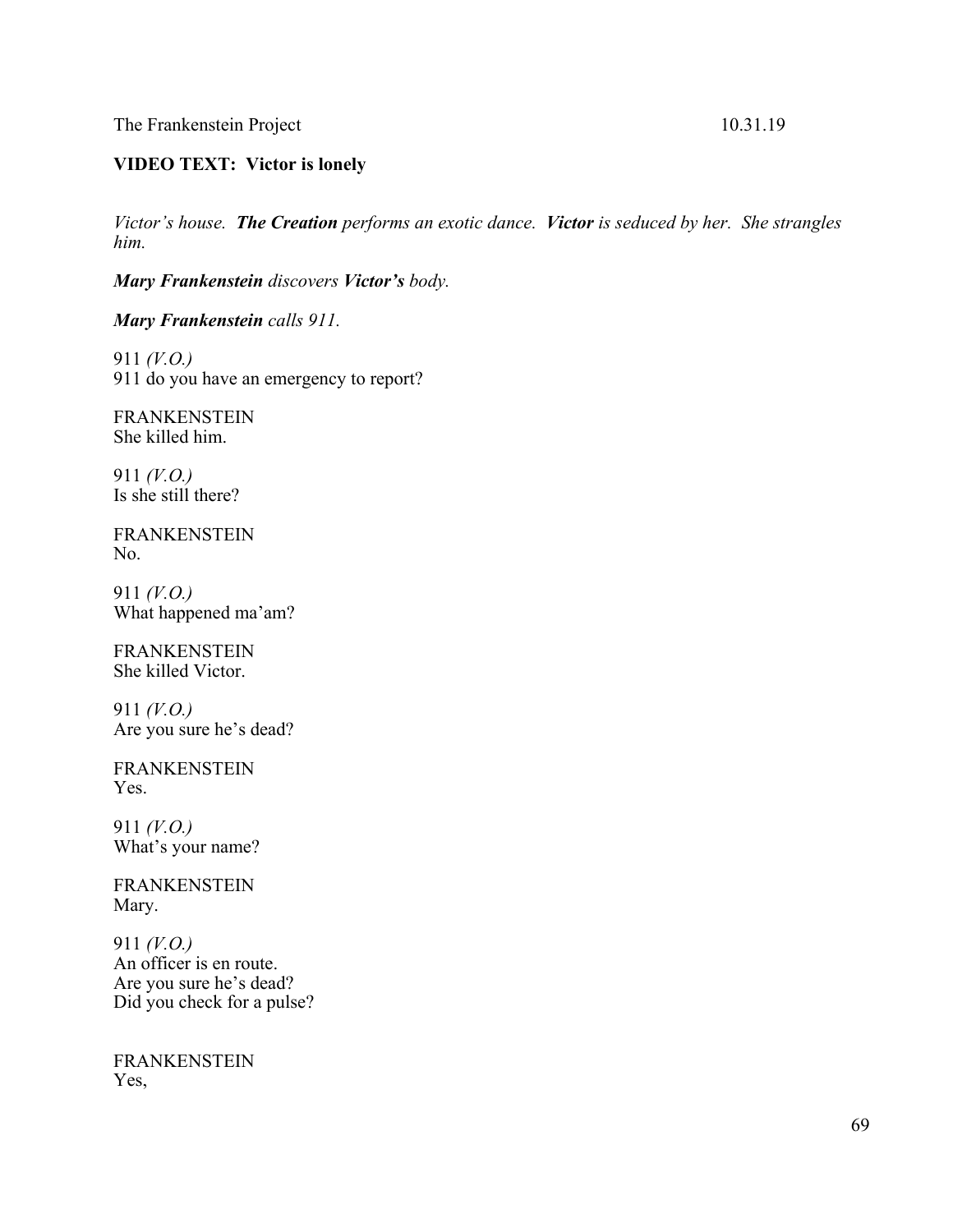The Frankenstein Project 10.31.19 He's dead. He's dead. I can't believe she killed him.

911 *(V.O.)* Who ma'am?

FRANKENSTEIN That thing. Don't you understand!

911 *(V.O.)* Mary., I need you to calm down, I need you to stay where you are, an officer will be arriving in a moment. I will stay on the line until they get there.

FRANKENSTEIN Stop her. Stop her. I have to stop her.

911 *(V.O.)* Mary? Mary?

*The chase begins.*

# **VIDEO TEXT: THE CHASE (PART ONE: THE INTELLECTUAL BATTLE)**

# *Smith and Sister Mary Bernice have it out.*

SISTER MARY BERNICE He who passively accepts evil is as much involved in it as he who helps to perpetrate it. He who accepts evil without protesting against it is really cooperating with it. -Martin Luther King, Jr.

### SMITH

To overcome evil with good is good, to resist evil by evil is evil – the Prophet Mohammed.

SISTER MARY BERNICE Those that set in motion the forces of evil cannot always control them afterwards. - C.C. Chestnutt

SMITH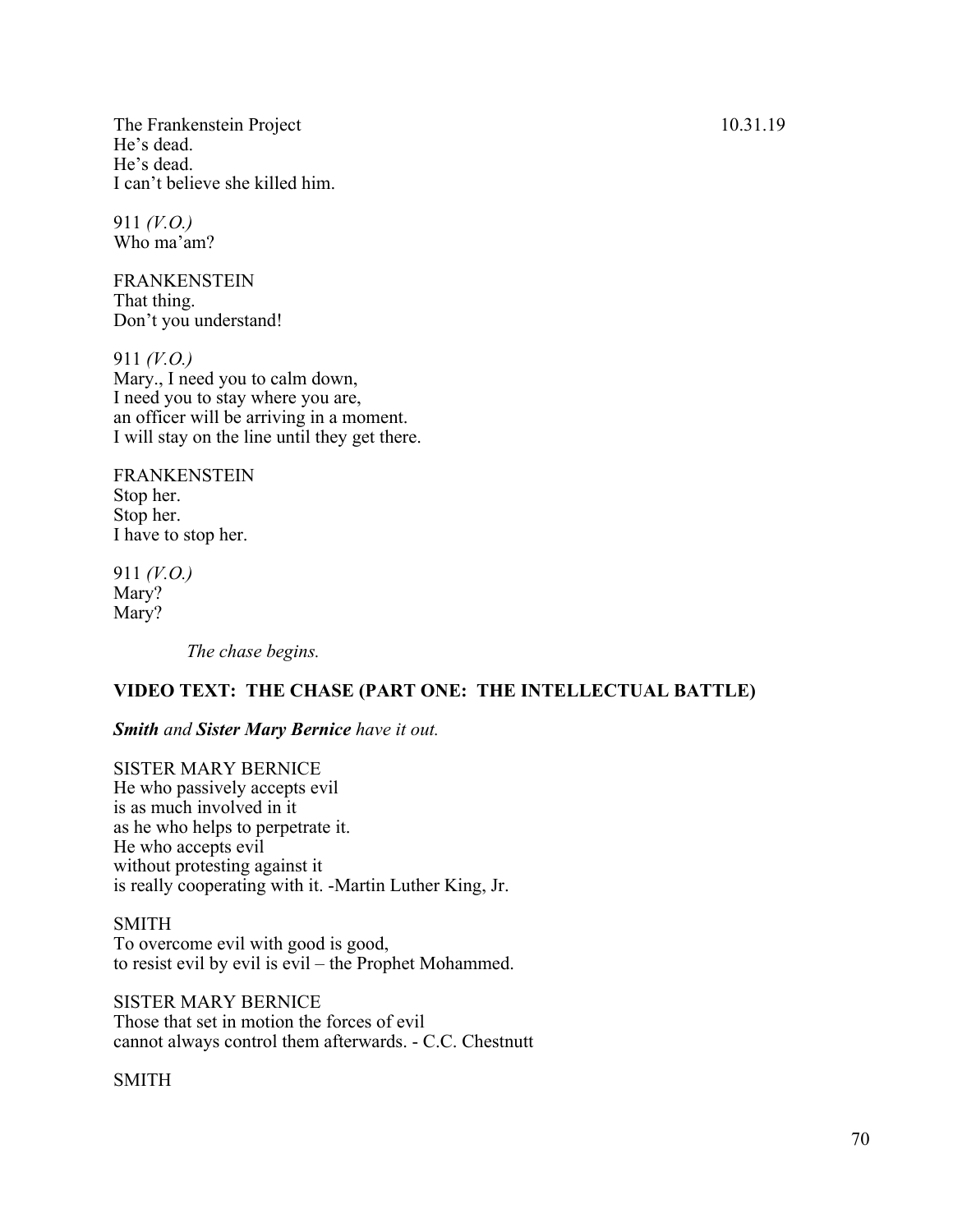The Frankenstein Project 10.31.19 Vice is a monster of so frightful mien, As, to be hated, needs but to be seen; Yet seen too oft, familiar with her face, We first endure, then pity, then embrace - Alexander Pope.

SISTER MARY BERNICE There are many views on the Nature of Evil. One school believes that evil exists throughout the worldin certain locations. Others believe that good and evil exist together within us all. It is the actions of the person of the soul that determine evil and good.

What one person considers evil,

SMITH They believe that people are evil if the globule of evil is within them. They believe evil can be transmitted like a disease.

There is yet another school of thought that says evil is in the eye of the beholder.

another considers good.

# **(VIDEO TEXT: THE CHASE PART II: THE ARTIST'S BATTLE Shelley vs. Shelley)**

*Percy Shelley edits Mary's text during the chase. The Creation and Frankenstein play a modified 'Marco - Polo' game, Frankenstein is blindfolded. Eventually, the Creation wraps Frankenstein in her Arctic Blanket, and hat.*

Mother Mother

### CREATION FRANKENSTEIN

Mother Mary Where are you?

MARY SHELLEY

She was hurried away by fury; revenge alone endowed her with strength and composure. barbarous countries

PERCY SHELLEY SHELLEY She had endured all the hardships had transversed a vast potion of the earth which travelers in deserts and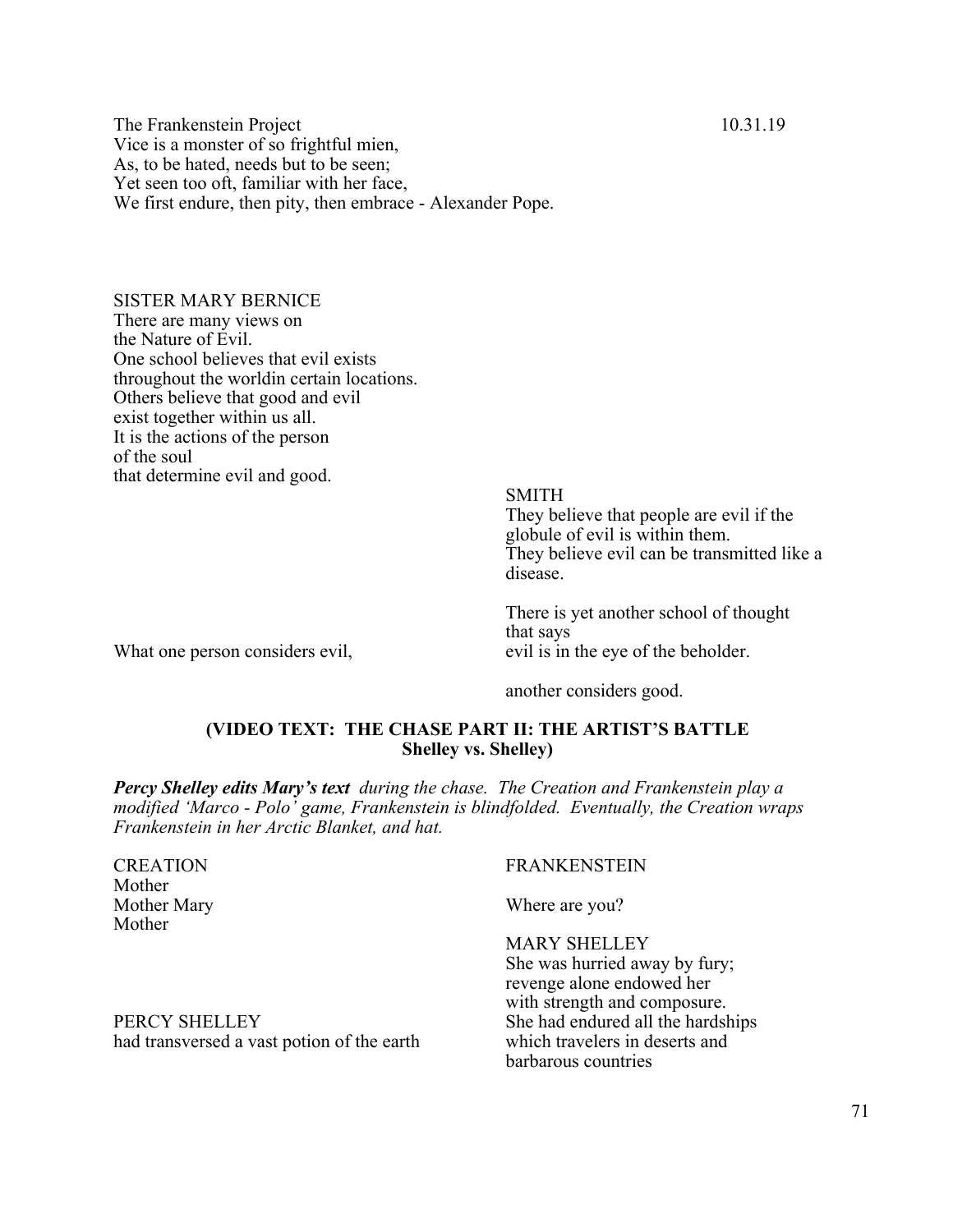| The Frankenstein Project                                                                                               | 10.31.19<br>are wont to meet.                                                                                                                       |
|------------------------------------------------------------------------------------------------------------------------|-----------------------------------------------------------------------------------------------------------------------------------------------------|
|                                                                                                                        | Many times she stretched her failing limbs<br>upon the sandy plain and prayed for death.<br>But revenge kept her alive;                             |
| She dared not die and leave her adversary in being.<br>She might trace the steps of her fiendish enemy.                |                                                                                                                                                     |
| on wandering ministers of vengeance,                                                                                   | She called on spirits of the dead,<br>to aid and conduct her in her work.                                                                           |
| Let the cursed and hellish monster drink deep<br>of agony; let her feel the despair that now<br>torments Frankenstein. |                                                                                                                                                     |
| She followed the windings of the Rhone,                                                                                | She pursed her for many months.<br>but vainly.                                                                                                      |
| The blue Mediterranean appeared,                                                                                       | She saw the fiend enter by night and hide<br>herself in a vessel bound for the Black Sea.<br>She took passage in the same ship,<br>but she escaped, |
| escaped? Who? How?<br>Amidst the wilds of Tartary and Russia,                                                          | I know not how.                                                                                                                                     |
|                                                                                                                        | although she still evaded,<br>Frankenstein ever followed in her tracks.<br>Sometimes the monster,                                                   |
| who feared that if Frankenstein lost all trace of her,<br>she would despair and die,<br>her creator.                   | left some mark to guide her                                                                                                                         |
| to the northward,                                                                                                      | As she still pursued her journey                                                                                                                    |
| the snows thickened<br>and the cold increased in a degree                                                              |                                                                                                                                                     |
| almost too sever to support.                                                                                           | She left Frankenstein food and clothes<br>as they trekked northward.                                                                                |
| But now, when she appeared almost within grasp of her foe,<br>her hopes were suddenly extinguished,                    |                                                                                                                                                     |
| more utterly than she had ever done before.                                                                            | and she lost all trace of her                                                                                                                       |
|                                                                                                                        | She sat down and wept.                                                                                                                              |

# **(VIDEO TEXT; EPILOGUE: FULL CIRCLE)**

MARY SHELLEY The end.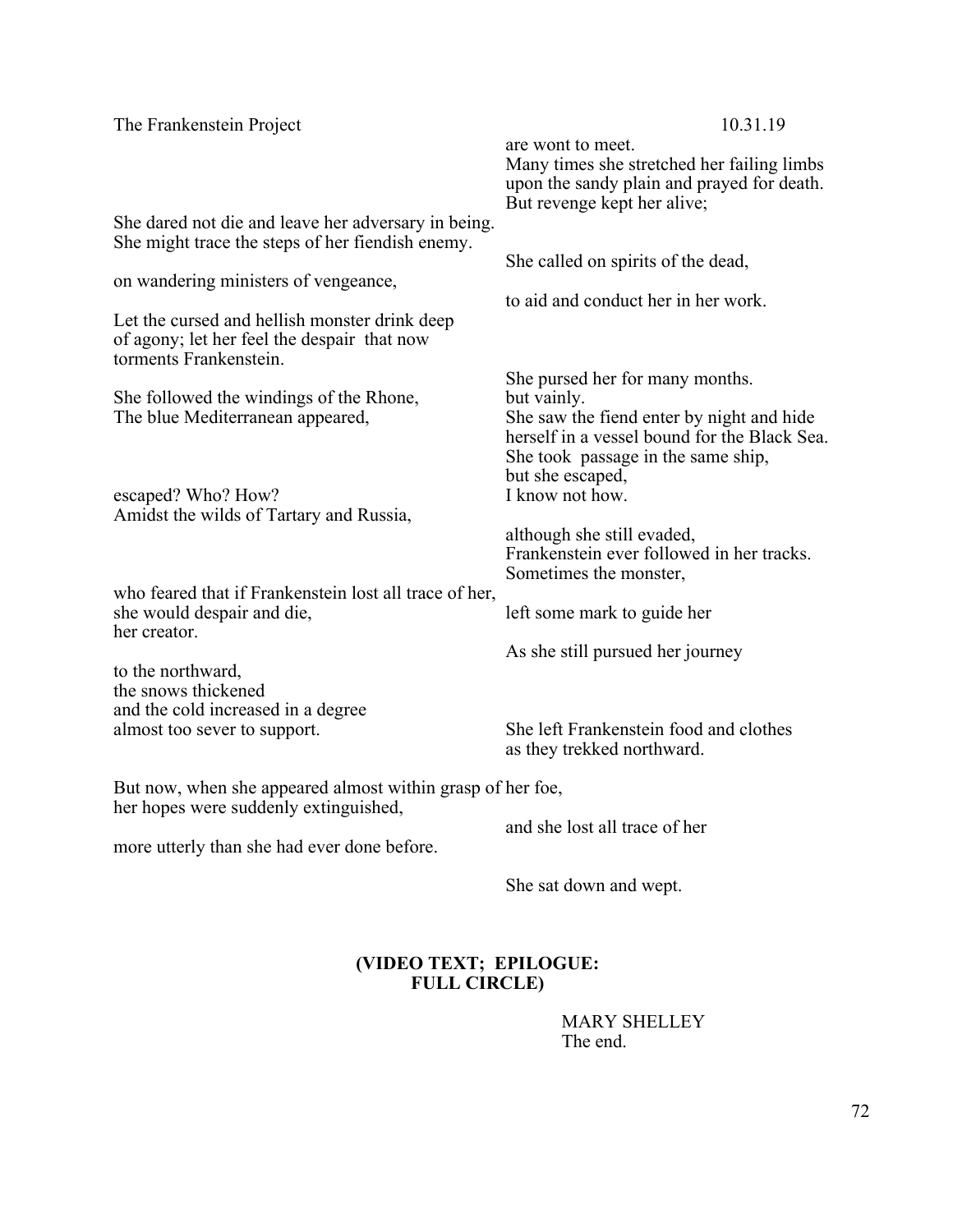## The Frankenstein Project 10.31.19

*Frankenstein is in the Arctic. She is as we saw her in the beginning. Video as before.*

FRANKENSTEIN When younger, I believed myself destined **for some great enterprise.** I possessed a coolness of judgment that fitted me for illustrious achievements.

When I reflected on the work I had completed, no less a one than the creation of a sensitive and rational animal, **I could not rank myself with the herd of common projectors.**

All my speculations and hopes are as nothing, and like the archangel who aspired to omnipotence, **I am chained in an eternal hell.** I conceived the idea and executed the creation of a woman.

Even now I cannot recollect without passion my reveries while the work was incomplete.

I trod heaven in my thoughts, now exulting in my powers now burning with the idea of their effects.

From my infancy I was imbued with high hopes and a lofty ambition;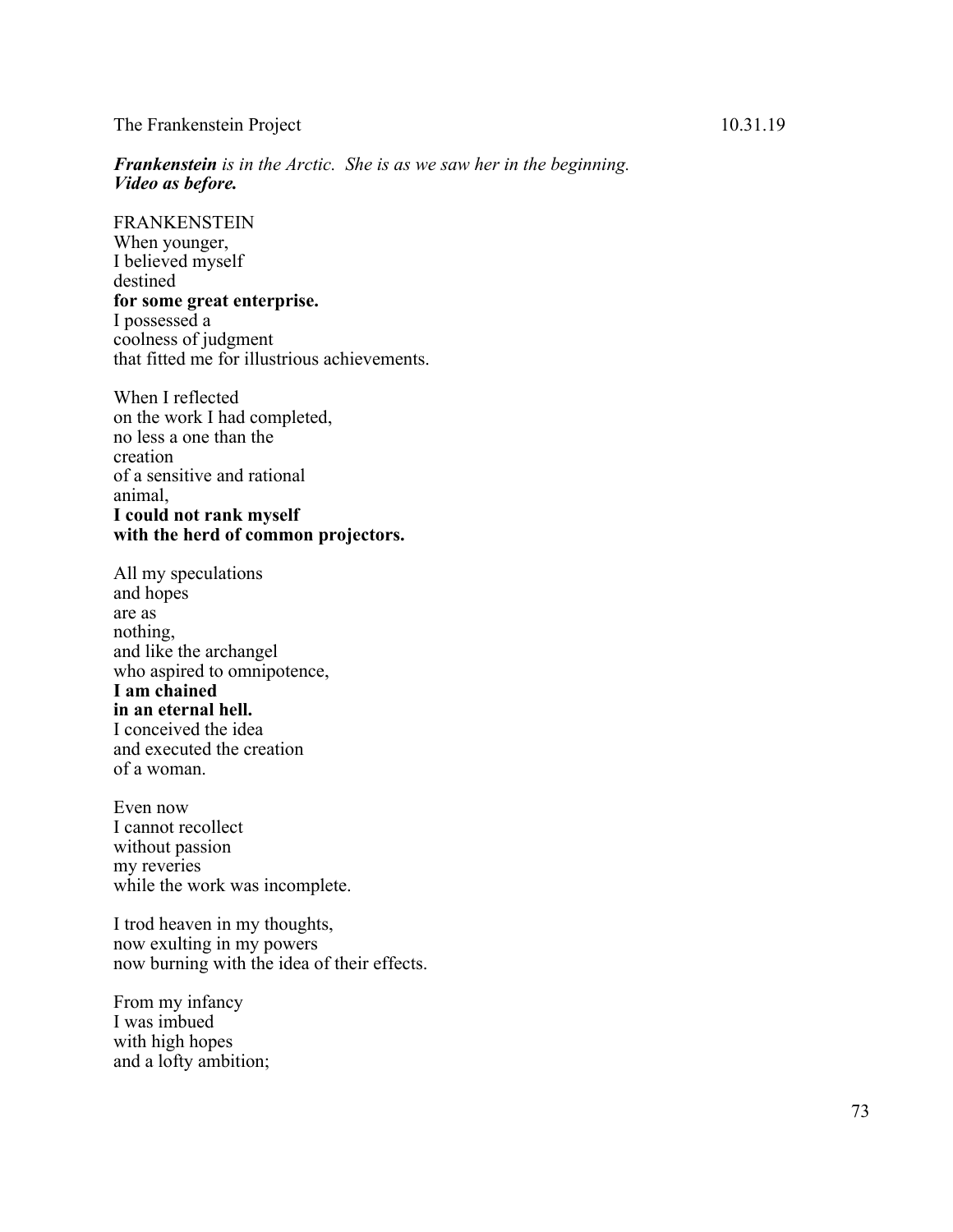## The Frankenstein Project 10.31.19 but how I am sunk!

Despondency rarely visited my heart; a high destiny seemed to bear me on, until I fell, never, never again to rise.

## **(VIDEO: Frankenstein dies)**

**CREATION** Which way shall I fly Infinite wrath and infinite despair? Which way I fly is hell; myself am hell; And in the lowest deep a lower deep, Still threat'ning to devour me, opens wide, To which the hell I suffer seems a heaven. 9IV 73)

I could collect my funeral pile and consume to ashes this miserable frame, that its remains may afford no light to any curious and unhallowed wretch who would create such another as I have been. I could die. I could no longer feel the agonies which now consume me or be the prey of feelings unsatisfied, yet unquenched. She is dead who called me into being, and when I shall be no more, the very remembrance of us both will speedily vanish.

## MARY SHELLEY

Well here is my story the last story I shall have to tell all that might have been bright in my life is now despoiled I shall live to improve myself, to take care of my child.. Soon my weary pilgrimage will begin.